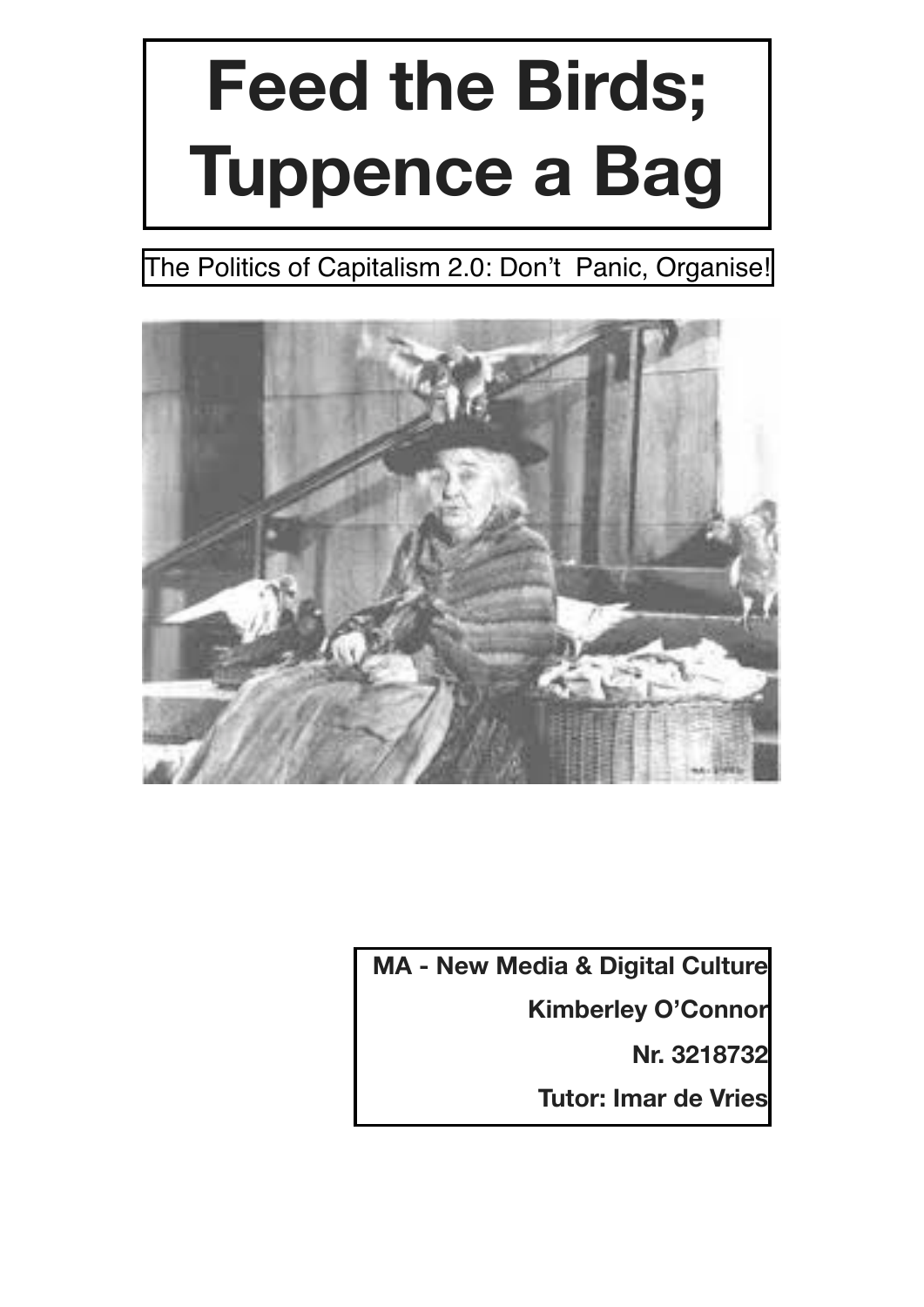# **INDEX**

| <b>Acknowledgement</b>                                         | 3         |
|----------------------------------------------------------------|-----------|
| <b>Executive Summary</b>                                       | 4         |
| <b>Introduction</b>                                            | $5 - 8$   |
| The Public Sphere: Private People come Together as a Public    | $8 - 24$  |
| <b>Civil Society and the Public Sphere</b>                     | 8         |
| <b>Habermas and the Public Sphere</b>                          | 10        |
| <b>Reformulations of the Public Sphere</b>                     | 12        |
| <b>Internet and the Public Sphere</b>                          | 15        |
| The Net: Public Space or Public Sphere?                        | 16        |
| <b>Publicity or Neo-Democracy</b>                              | 19        |
| The Public Sphere and the Commons                              | 21        |
| <b>Conclusion</b>                                              | 23        |
| Crowdfunding: The Best Way to Find Yourself is to              |           |
| <b>Lose Yourself in the Service of Others</b>                  | $24 - 32$ |
| <b>From Crowdsourcing to Crowdfunding</b>                      | 24        |
| <b>Back to Crowdfunding</b>                                    | 26        |
| <b>Crowdfunding: Not Only About Funding</b>                    | 27        |
| The Risks, Downsides and Issues of Crowdfunding                | 29        |
| <b>Conclusion</b>                                              | 32        |
| Crowdfundig and the 'Ideal' of a Public Sphere                 | $32 - 38$ |
| The tragedy of the Commons                                     | 32        |
| <b>Capitalism versus Community</b>                             | 34        |
| <b>From Corporations to Commons Entrepreneurs</b>              | 34        |
| <b>Mentality Change: Crowdfunding as One of the Solutions?</b> | 35        |
| <b>The 'Ideal' Public Sphere</b>                               | 36        |
| Don't Panic, Organise!                                         | $39 - 41$ |
| <b>References</b>                                              | 42-46     |
| <b>Attachment 1</b>                                            | $47 - 51$ |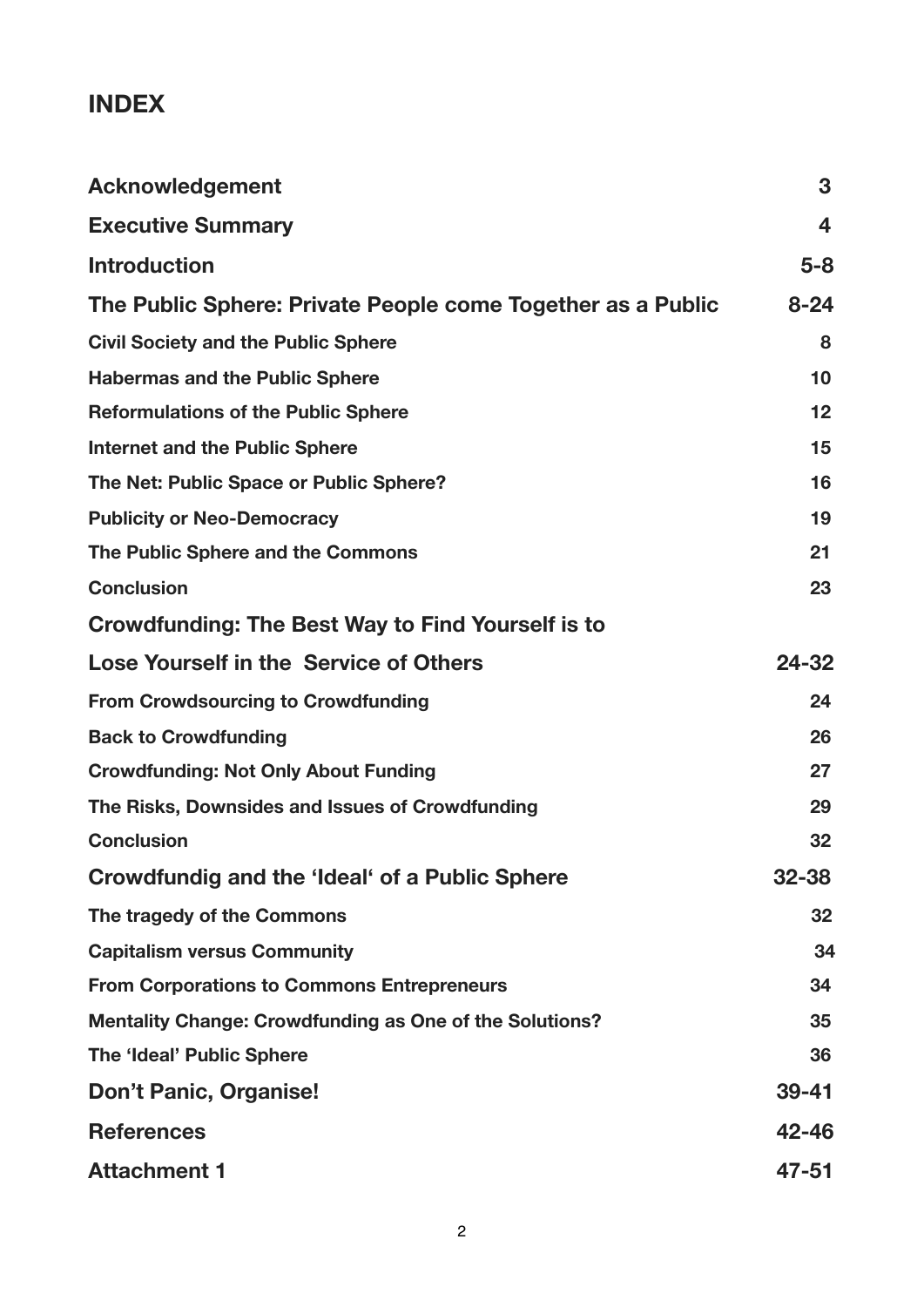# **Acknowledgement**

I want to dedicate this paper to my dad, Paul O'Connor, who sets an example for society with his mentality and goals which for me characterizes him as a 'Hippie Scientist.'<sup>1</sup> It's through him that I also came in contact with the concept of Crowdfunding during my internship. Moreover I would like to refer to the Disney Film *Mary Poppins* (1964), where the directors, script and music writers already pointed to the flawed capitalist system with their song *Feed the Birds* from the Sherman Brothers. In heart this song points out that we don't only have to pay attention to the 'bank', but also to our fellow-creatures.

> *"Early each day to the steps of Saint Paul's The little old bird woman comes. In her own special way to the people she calls, "Come, buy my bags full of crumbs. Come feed the little birds, show them you care And you'll be glad if you do. Their young ones are hungry, Their nests are so bare; All it takes is tuppence from you." Feed the birds, tuppence a bag, Tuppence, tuppence, tuppence a bag. "Feed the birds," that's what she cries, While overhead, her birds fill the skies. All around the cathedral the saints and apostles Look down as she sells her wares. Although you can't see it, you know they are smiling Each time someone shows that he cares. Though her words are simple and few, Listen, listen, she's calling to you: "Feed the birds, tuppence a bag, Tuppence, tuppence, tuppence a bag."*

<span id="page-2-0"></span><sup>1</sup> For more information about Paul O'Connor and 'Hippie Scientists' look at attachment 1.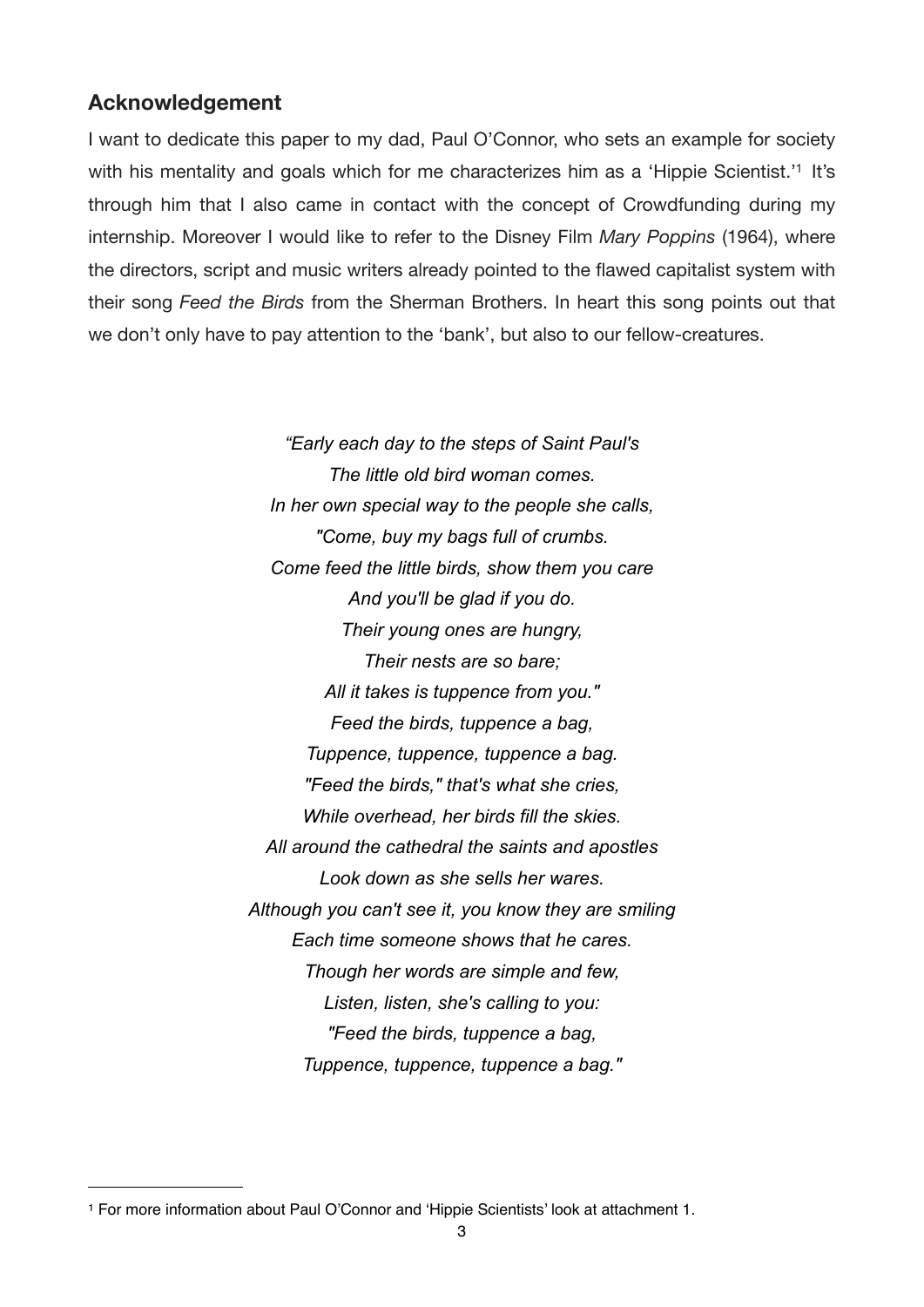# **Executive Summary**

The goal of this thesis is to analyze the mechanisms of crowdfunding platforms in order to evaluate if these are spaces which enable a public sphere and therefore a public opinion. With this I hope to make a contribution to the discourses about the Internet and the public sphere. First I will describe the origins and meaning(s) of the public sphere and opinion. Secondly I will research the 'democratic' value of crowdfunding: The possibilities it has to open up a new and maybe even better public sphere and with it a public opinion. I will argue for a non liberal theory of the public sphere, the commons, and how crowdfunding could enable capitalism 2.0, where a balance can exist between the government, corporations and the commons. In this way crowdfunding, when used well, could solve the issues brought up by critics of the public sphere. Whereby Crowdfunding enables a form of economical action which is not only neo-liberal but which also propperly incorporates the commons.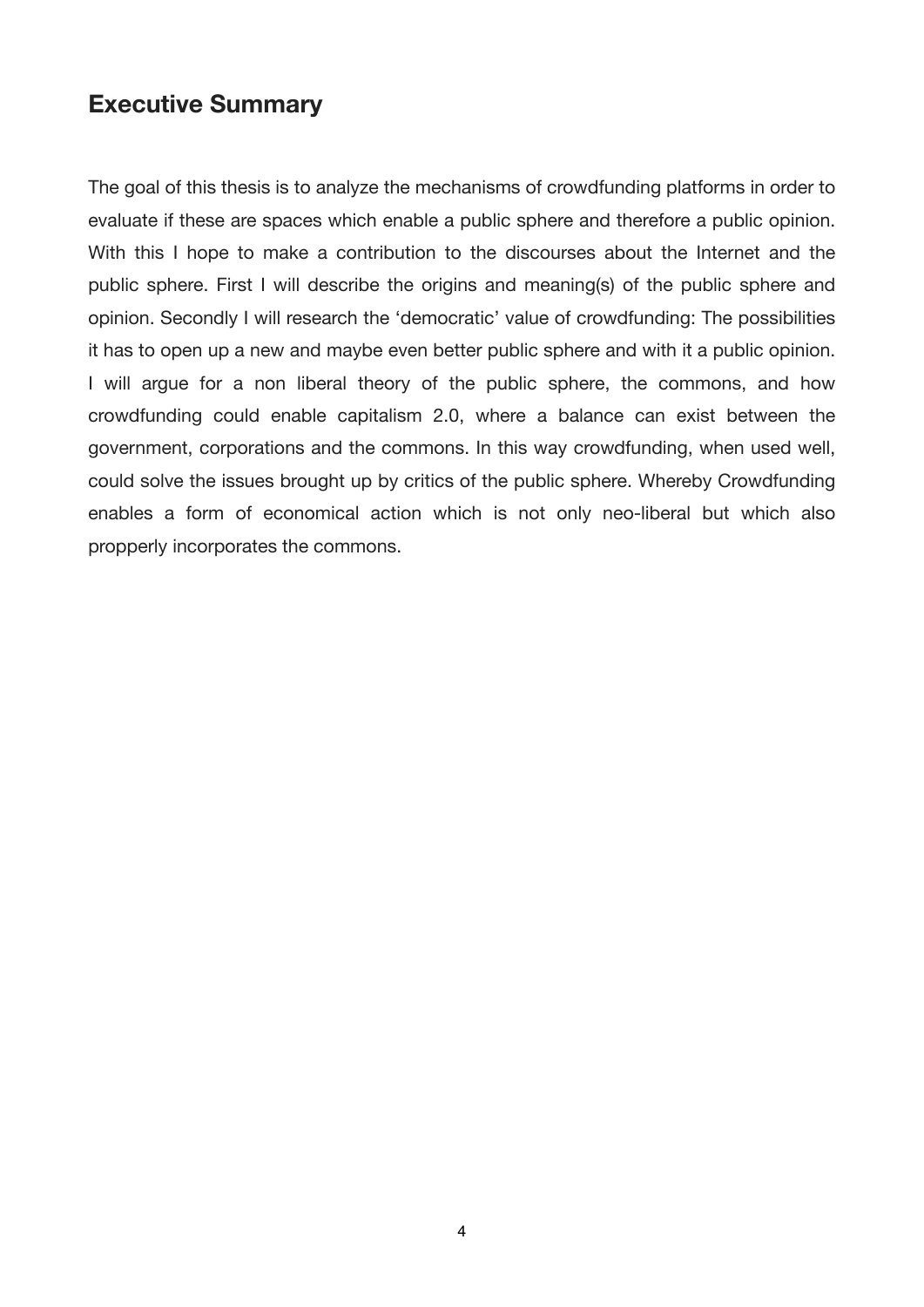# **DON'T PANIC, ORGANISE!**

## **Kimberley O'Connor**

**In** *The New Capitalist Manifesto: Building a Disruptively Better Business* **(2010) Umair Haque, Director of Havas Media Lab, calls for an end of the capitalist system of corrupt business ideals. He pleads for a constructive capitalism, 'Capitalism 2.0', where old paradigms of wasting growth, inefficient competition, and self destructive ideals are left behind. Therefore in the book his statement 'The Death of Capitalism, Long Live Capitalism' predominates (Haque, 2010).** 

The contemporary shape of Capitalism is under pressure. With the current economical crises the belief and confidence in the economical system is decreasing. This economical system, which is supposed to be based on trust and benefit, has taken on a life of its own. Already for a long time capitalism doesn't fit anymore within the contemporary global society: "It is depraved into a nontransparent Moloch that navigates blindly on high returns, overshooting efficiency and cost control [Translated in English: KJO]" (Admiraal, 2010).

According to several scientists and critics like Umair Haque and Peter Barnes this gives room for alternatives, hence capitalism 2.0/3.0: the networked individual. With the explosive use of the Internet and its social networking capabilities, which gives the (networked) individuals the possibility to gain more power and know-how than ever before, it seems that 'the power of the crowd' will finally get the chance to overrule 'the powers that be'. Trend watchers foresee the power of the networked individual: possessions in themselves don't give power, but sharing them will! (Raine, 2010).

This takes us to the subject of my thesis: crowdfunding. With the economical crises it becomes even more a significant challenge for entrepreneurs to attract external knowhow and capital. Many ventures remain unfunded due to a lack of collateral and unsuccessful attempts to persuade investors. The presence of information asymmetry with investors makes the financing of opportunities fraught with difficulties, because entrepreneurs contain more information about themselves and their (business) opportunities than the potential investor. Therefore investors are faced with high risks when they select an entrepreneur or business to invest in and thus are very picky and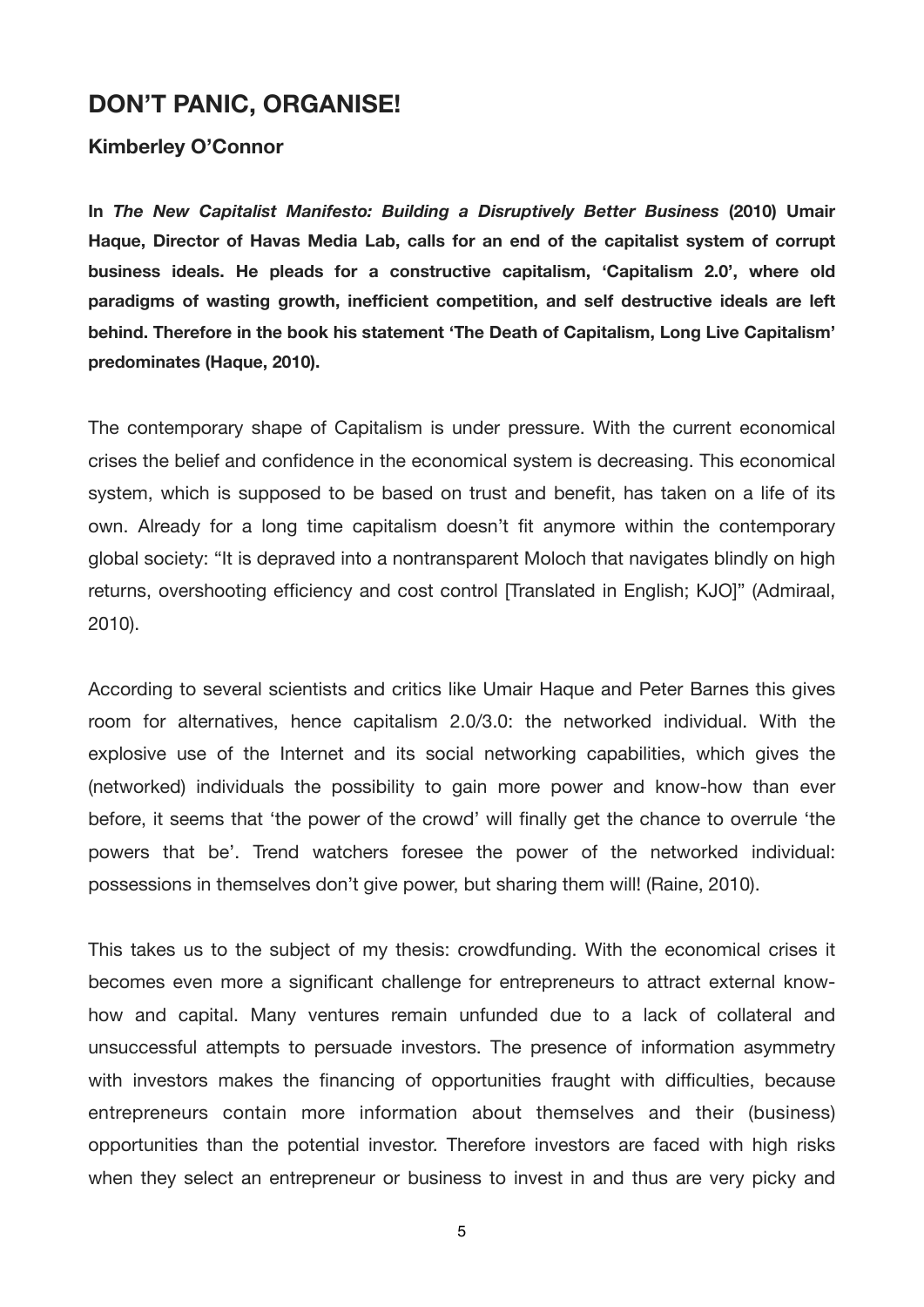attentive when selecting one (Shane & Cable, 2002: 364; Lambert & Schwienbacher, 2010: 2; Schwienbacher & Larralde, 2010: 3).

For this reason, some entrepreneurs are looking for alternatives and start to seek financial, intellectual, and spiritual help from individuals or groups on the Internet instead of addressing financial investors like venture capitalists, angel investors and banks. In other words, mainly under the name crowdfunding, entrepreneurs are tapping the crowd instead of specialized investors to obtain financial support (Kleemann et al., 2008; Lambert & Schwienbacher, 2010).

During *The Art of Crowdfunding* conference in Utrecht on the 26th of october in 2010 specialists and web philosophers discussed the opportunities and threats of crowdfunding. It seems that there is still a lot of skepticism and debate around the concept of crowdfunding. Some Web philosophers are scared that crowdfunding can only be seen as the next Internet hype that will disappear as fast as it surfaced, while others are more hopeful about the concept and argue that crowdfunding already existed before it had a name, it's just only now, when people are starting to look for alternative models for financing, that it is experiencing its breakthrough (Hartgers, 2010).

Either way the existence of successful crowdfunding initiatives cannot be denied. While most of these initiatives are small scaled, though *Trampoline Systems* proved that crowdfunding has its potential to raise funds not only for small projects but also for highgrowth startups that up to now are typically financed by venture capitalists and business angels. This UK-based software company managed to raise  $\epsilon$  1 million within a year. Till now this is the largest sum of money raised through crowdfunding by one campaign (Schwienbacher & Larralde, 2010: 3).

Thus crowdfunding, when implemented correctly, can be successful, but it is also useful to look at the implications it has on society not only from an economical and political point of view but also from a social and cultural one. As noted before, crowdfunding gives the 'crowd' the possibility to contribute to the innovations of entrepreneurs, who before would be outranked and overrun by more commercial capitalistic companies, with their know-how and financial resources. So it seems that the crowd gets more possibilities to contribute and exert power. Could this also mean that networked society becomes more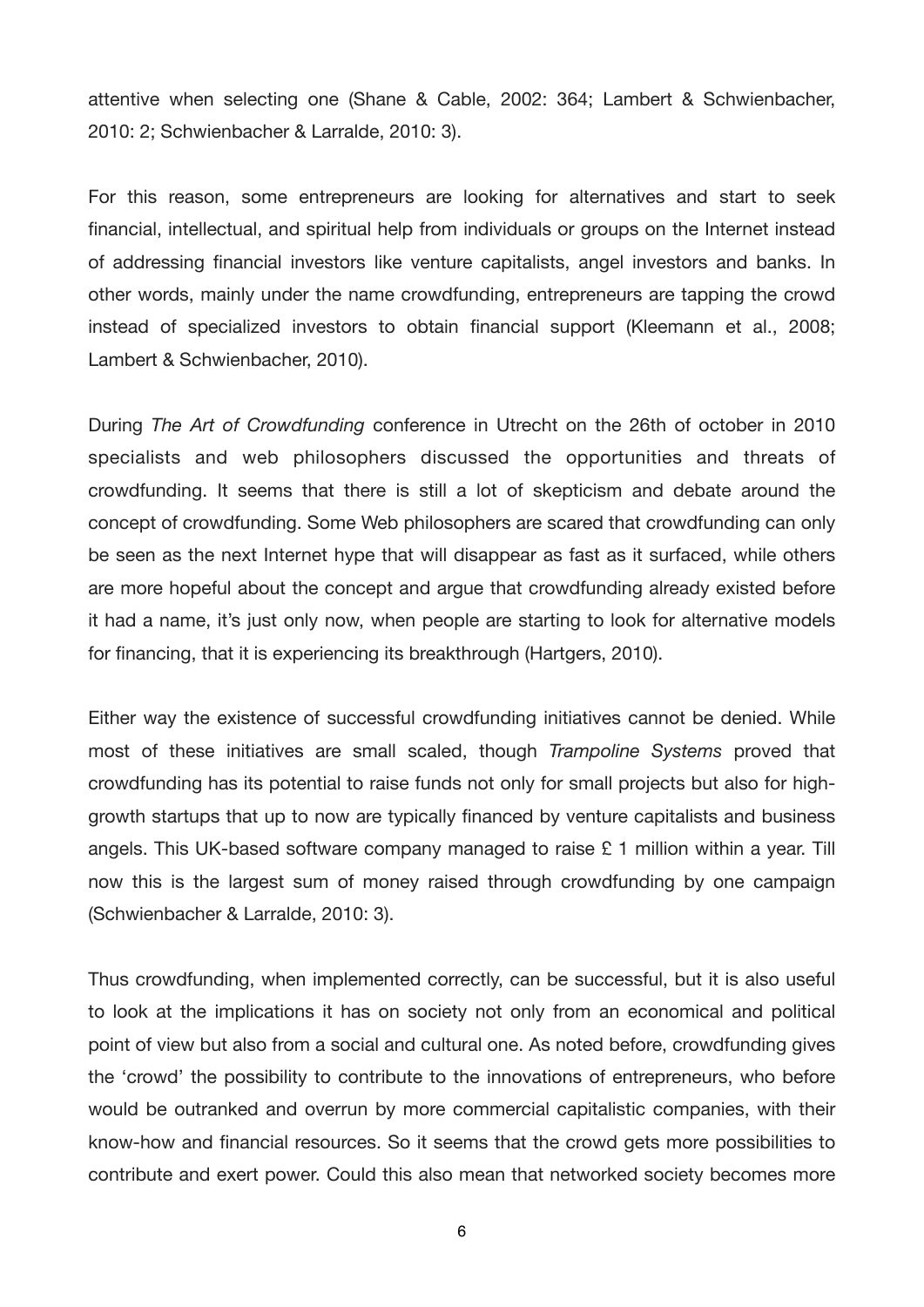democratic? In other words, do crowdfunding platforms enable a new and better public sphere and in turn a public opinion?

In this paper I would like to research the 'democratic' value of crowdfunding and which possible implications it has on the existing social and political power relations between companies, organizations and individuals in the Western society. I want to point out that with the 'democratic' value of crowdfunding I recognize the possibilities it has to open up a new and maybe even better public sphere and with it a public opinion. Further in my paper I will spend some time pointing this out.

I think it is of scientific and cultural importance to study the debates and phenomenon's around new media platforms like crowdfunding platforms in order to get more insight about its concept and implications. Moreover it is important to study these implications in order to adapt to possible ethical, political and epistemological questions it raises. In this paper I want to spend my time with the question if crowdfunding platforms could possibly enable a new and better public sphere and opinion. Here it is important to make an attempt to convince critics of the public sphere that crowdfunding could have the power to create a better public sphere, because there is much resistance for the possibilities of a public sphere and moreover for the concept itself. It is therefore also important to include similar concepts as the public sphere in my argument in order to clarify if with crowdfunding we really should speak of a public sphere or that we maybe should formulate a new or alternative concept to describe the development of a public opinion. As noted before we also have to take into account and discuss the conception of democracy since public opinion lies at the heart of democratic theory (Key, 1961: 35).

Although I will have a positive view of the potentials of crowdfunding platforms as a means to become closer to a public sphere and with it a public opinion in this debate, I also need to give a warning and will emphasize the difficulties and hazards of the contemporary digital culture which is always subjected to change and often leads to many uncertainties. Therefore when I'm trying to convince skeptics for the possibilities of a public sphere in a society that is more and more subjected to digital technologies, this doesn't mean that we will actually realize these potentials through platforms such as crowdfunding platforms. Some tools which can at first be perfect to realize these potentials can at times become our worst enemy in achieving this purpose. What I mean to advocate here is that the supposed freedom of crowdfunding platforms can in time, or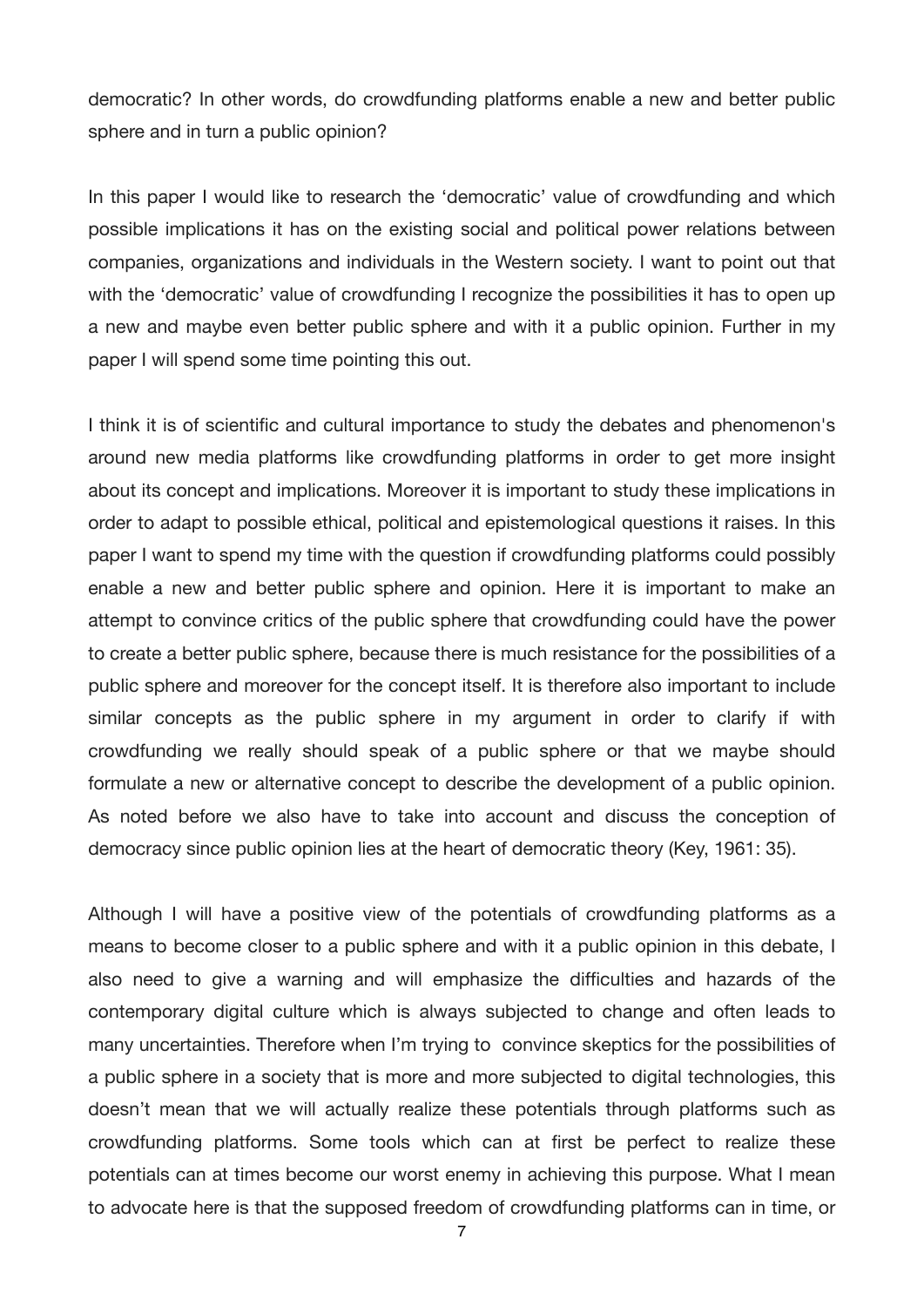may already be, subjected to higher powers such as government intervention like censoring and commercial manipulation. Thus, my paper will function as a stepping stone for further research and future insights, as societies are constantly changing and with it our understanding of the world.

# **The Public Sphere: Private People come Together as a Public**

Every application of the concept of the public sphere involves a tension between sociological description and normative prescription. This productive tension - which spans the gap between actual and potential - is what has rendered the concept so fruitful and useful, and what promises that the concept will continue to provoke both interest and insight for many years to come (Murphy III, 2012).

It is still important to pay interest and mention the views of Jürgen Habermas about the public sphere in our contemporary digital culture, because he doesn't mainly use the terms for political purposes, but also uses it as an indication for a common cultural sphere. Thus the term is not only deployable in politics but also in every area of societal live. Therefore in this chapter I want to give an overview of the concept of the public sphere in order to argue that it could flourish in crowdfunding platforms. First I will give a short history on how the term came into being for Habermas through the idea of a civil society. Then I will give a more precise definition of the term through the eyes of Habermas and its critics. Finally I will argue how I will deploy the term for my research.

# **Civil Society and the Public Sphere**

As a concept, civil society is essentially an intellectual product of 18th century Europe in which citizens sought to define their place in society independent of the aristocratic state at a time when the certainty of a status-based social order began to suffer irreversible decline (Anheier, 2004).

Particularly since the end of the Cold war there has been a renewed interest in civil society as a means for radical political action, and is taken up as a central term in modern social science discourse that revalues the boundaries of advocacy, policy-making and the academy. It is argued that a strong civil society can revalue democracy, make the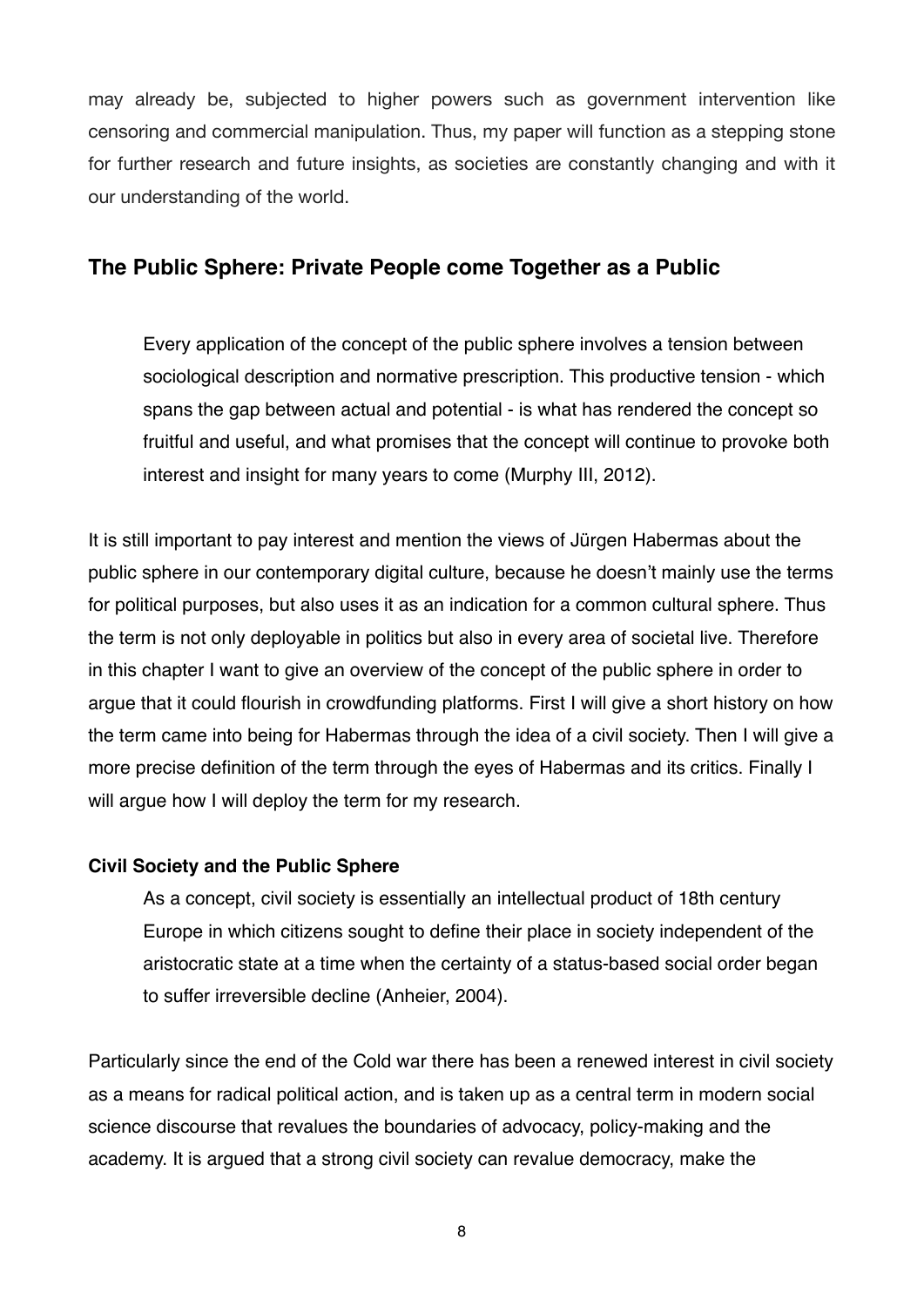economy grow and resolve social problems in a post-industrial global society (Anheier, 2004)(Hall et al., 1999).

The nature and characteristics of a civil society are very different in communities and countries around the world and depend upon the historical, political, economical, cultural, and social traditions they hold. Though it is agreed that civil society tries to distinct and/or separates itself from political (the state) and economical (the market) society and can be broadly understood as the space in society where collective citizen action takes place.

While it is evident that there are various concepts and approaches that emphasize on different aspects and/or elements of civil society, three aspects mentioned by twentiethcentury analysts are often seen as crucial components for understanding the term (Felming, 2000:1-2)(Anheier, 2004).

The first is the emphasis on the cultural and symbolic dimension of civil society meaning that it doesn't only equip and/or transmit existing practices and beliefs, but that it also pays attention to the creation of collective identities, ethical values, and alliances (Fleming, 2000:2).

The second contribution is the emphasis on the creative and dynamic aspects of civil society with its social movement that enable new social projects and concerns that in turn generate new values and collective identities. Here, society does not only seek to reform the polity, but also the institutions of civil society itself (2).

The last contribution is important for this thesis and is developed primarily by Jürgen Habermas and his followers which is surrounded by the conception of the 'public sphere'[.2](#page-8-0) He defines civil society as a place where members of the society come together for deliberation about common concerns for the public, opposing the systematizing effects of the state and the economy. The autonomous discourse on laws, policies, norms, and values generates 'politically' relevant public opinion (2).

<span id="page-8-0"></span><sup>2</sup> It is important to note that Habermas was not the originator of the notion of 'civil society' or the idea of the 'public'/'public sphere'. Habermas merely reconstructed these notions, - forthcoming from philosophical and sociological discussions since the Age of Enlightenment culminating in Hegel and Marx ultimately becoming central to Habermasian theory (Gunaratne, 2003)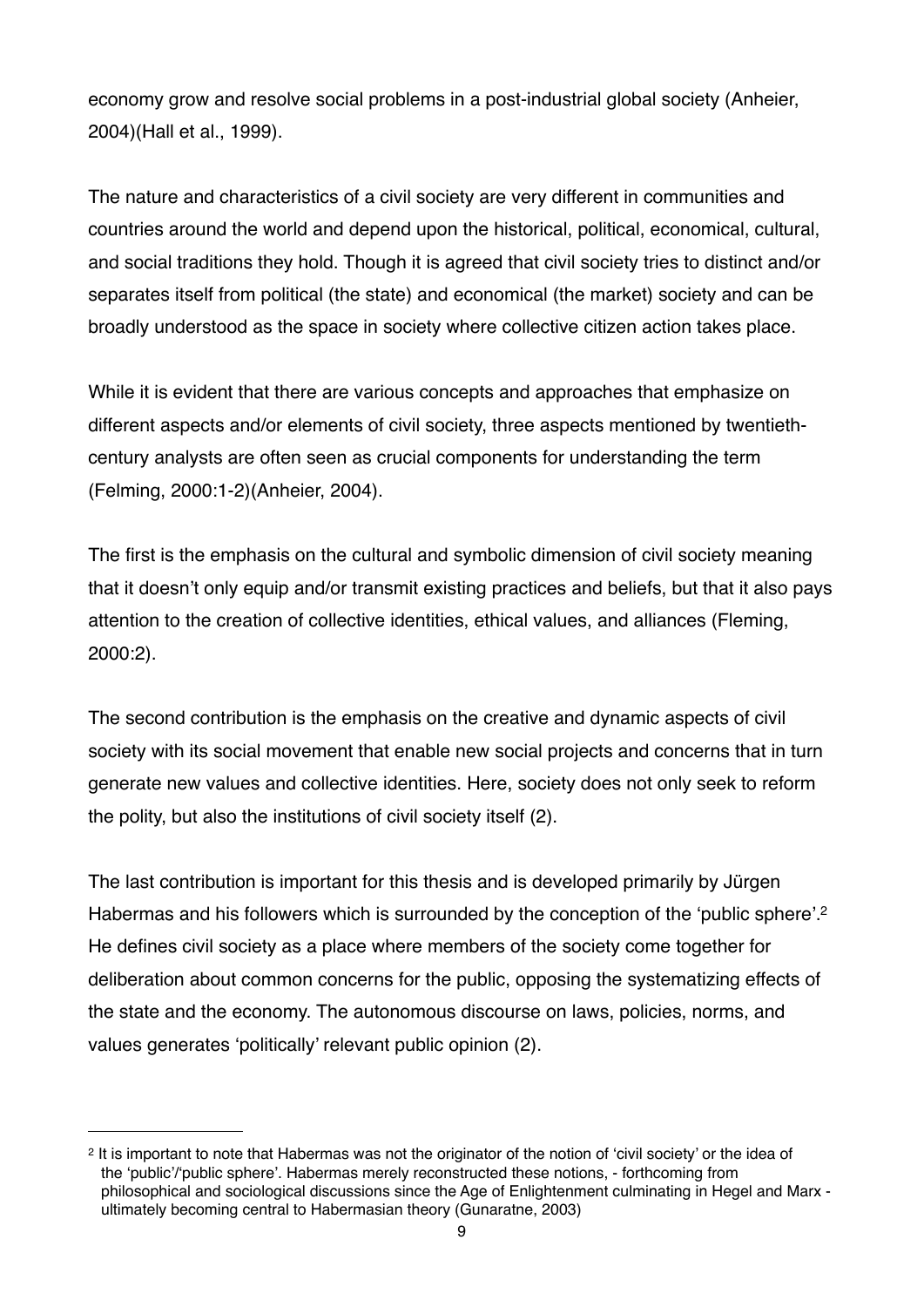# **Habermas and the Public Sphere**

Habermas was part of the second generation of the Frankfurter Schule, a circle of German-Jewish academics who kept themselves busy with critical theory, which stresses the examination and critique of society and culture, using knowledge across the social sciences and humanities. This way they sought to diagnose and maybe even cure, as what they called, the 'ills of society', for them particularly known as fascism and capitalism (Bronner, 2011: 1-7).

Habermas became widely known for his theory about the public sphere, the English translation for the German term Öffentlichkeit. He coined this theory in his book *Strukturwandel der Öffentlichkeit (1962).* Here he analyses the last centuries of the West-European history and acts out an ideal for a public sphere (Stappers, 1990). In his magnum opus *The Structural Transformation of the Public Sphere* (1989) he argues that in European society in the middle ages there was no question of a public sphere unique and/ or distinct from a private sphere (103). This however changed in the 18th century when the political structure of the society transformed due to the enlightenment and the rise of capitalist modes of production, leading to the collapse of the feudal system and the arrival of the bourgeois culture. Contrary to the middle ages a distinction and/or boundary was made between state and private life where the space between these two spheres began to be known as the public sphere (Ubayasiri, 2007:5).

Öffentlichkeit, literally translated as 'publicness', communicates two coherent purposes, one includes the notion of 'the public' as a physical entity, and the other involves the concept of 'openness' or 'publicity.' The concept thus not only imply intellectual exchange, but also implies the forming of a public through various means of communication. Here it is important to notice that the term does not only include the physical public but also the democratic transparency implicit in public discourse. Because of its ambiguity, the term encompasses both rational open discourse as the sovereignty of the public (Murphy, 2012).

Habermas defines the public sphere as a domain or network for communication, information and views that transform into a public opinion. For an ideal public sphere, Habermas argues, it is important that it is a domain where rational discussions can be held free from power and control. Habermas' original conception of the public sphere embodies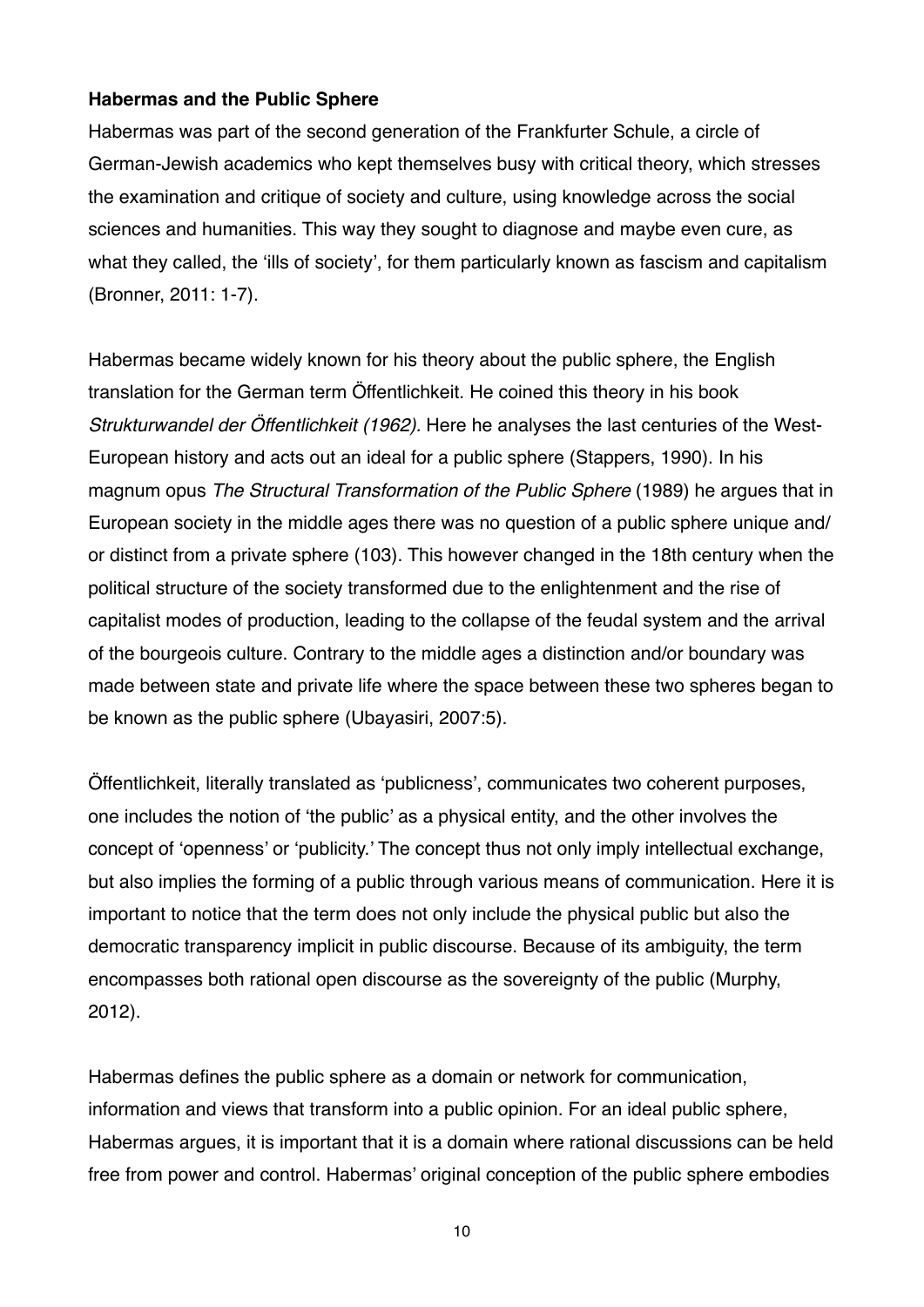a strictly 'bourgeois' public sphere that was restricted in terms of class and gender (Fraser, 1992).

In this conception of the public sphere Habermas defines three elements that are of main interest; First, that it is a domain for rational discussion where a public opinion can be formed. The second element focuses on the accessibility of the public sphere in the sense that it has free access for citizens and individuals who had previously been excluded. Therefore Habermas points out the importance of print media to engender literacy and 'public' information. Finally, the public sphere is determined by the argument and not the social status of the speaker (Poor, 2005). Thus, in short, a public sphere depends upon the quality of discourse and the quantity of participation.

In his later works, particularly in his magnum opus, Habermas describes a transformation of the public sphere that is mostly aimed at continual expansion including more an more participants. While he argues that as a result this will bring a degeneration in the quality of discourse, he also points out that for democracy and the nature of large-scale social organization it is impossible to go back to an elitist public sphere. The development of large corporations, the problematization of consumption, and the rise of a social welfare state and mass democracy all tend to this. Though an altered public sphere is still needed as a mode for societal integration. Similar as state power and market economies, public discourse - also called communicative action by Habermas in his later works - contributes to the coordination of human life. However money and power offer no intrinsic openings to reason and will also attend to domination and simplicity. Thus, state and economy are both important as potentially dangerous for the existence of a democratic public sphere (Calhoun, 1992: 3-8).

Habermas argues that with mass consumption and mass media a 'refeudalization' of society came about, as private organizations began to require public power and the state penetrated the private realm. In turn the boundaries between public and private began to be blurred and rational-critical debate gave way to the consumption of culture (21):

In the course of our century, the bourgeois forms of sociability have found substitutes that have one tendency in common despite their regional and national diversity: abstinence from literary and political debate. On the new model the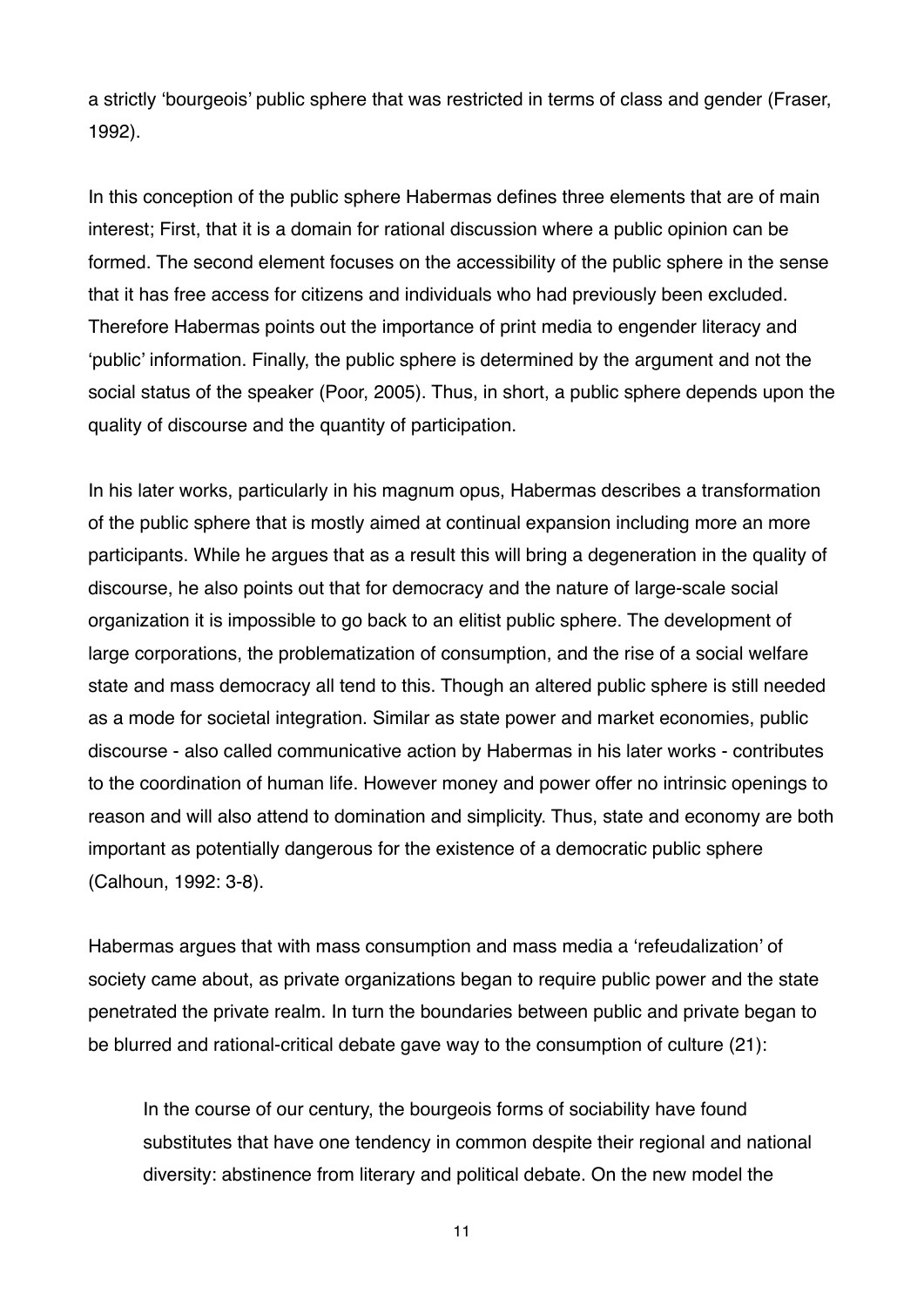convivial discussion among individuals gave way to more or less noncommittal group activities (Habermas, 1989: 163).

This culture is mostly aimed at joint consumption rather than active participation. A public sphere didn't emerge from such a situation, because rational-critical debate has mostly been replaced by consumption where "the world fashioned by the mass media is a public sphere in appearance only" (171). Here the public sphere has turned into an arena for advertising rather than a domain for rational and critical discourse, and loses its internal democratic function (Calhoun, 1992: 23-27).

Habermas argues that there is no way back to the old bourgeois public sphere because the change in social conditions has made this impossible. Therefore he tries to create a democratic public discourse which can preserve critical reason in a culture where there is no clear boundaries between state and society. He finds his solution in internally democratizing institutions and organizations in order to make publicity transparent, reasoned, and progressive instead of turning it into a field for manipulation and popular opinion (27-28).

# **Reformulations of the Public Sphere**

There are various scientific works that have built upon and/or reformulated Habermas' notion of the public sphere which ensured a large collection of literature about the subject. Many scholars recognized that Habermas' notion of the public sphere was incomplete and therefore reconceptualized his ideas in order to adapt it to the complexities of contemporary society and for using it to examine online public spheres.

One addition that was made to the public sphere theory is the notion of multiple publics, discussed by theorist like R. Asen & D. Brouwer (2001), P. Dahlgren (2001), and N. Fraser (1992). The importance of this notion lays in the complexity of the Internet and the large number of people who use it. It is questionable that a single public sphere can function on the Internet when dealing with such a diverse group of people, because it would be very difficult to deliberate. Working with multiple publics with different interests, morals and values, allows smaller and thus more workable, public spheres on the Internet (Poor, 2005).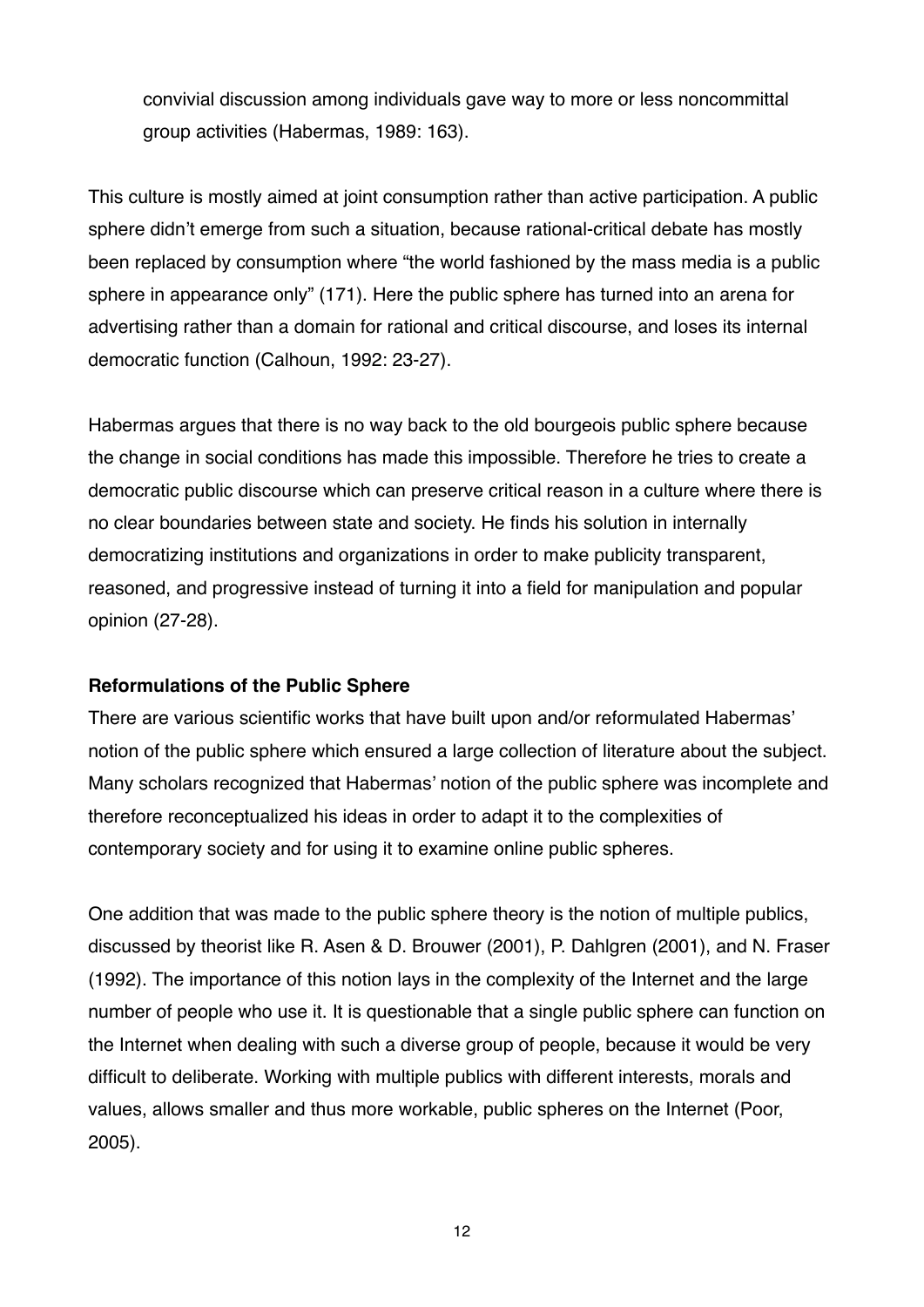Fraser, and many others like C. Squires, discuss counter-publics as an addition to the idea of multiple publics: "in order to signal that they are parallel discursive arenas where members of subordinated social groups invent and circulate counter-discourses, which in turn permit them to formulate oppositional interpretations of their identities, interests, and need" (Fraser 1990: 67). So counter-public spheres are in opposition to the primary public sphere.

N. Garnham also recognizes the existence of multiple publics "each organized around its own political structure, media systems, and sets of norms and interests" (1992: 371), but he also lays en emphasize on the existence of one overarching and or dominant public sphere (371). P. Dahlgren also finds that publics are organized around various issues, but he calls these publics 'issue publics', for example based on gender, identity and political affiliation (2001). L. Dahlberg recognizes these publics on the Internet: "the Internet is facilitating discourse that replicates the basic structure of rational-critical debate and that in various ways approximates the requirements of the public sphere" (2001). Though, he thinks that these discourses can't match or achieve the requirements of the public sphere.

Jodi Dean doesn't agree with the attempt to reformulate the public sphere of Habermas by adding an 's'. She doesn't like the idea of subaltern oppositional counter publics that follow the normative terms of the public sphere but try to avoid its exclusionary dimensions, because:

If the groups all have the same norms, then they are part of one public in the Habermasian sense; if they do not have the same norms, if they are exclusive, partial, oriented around specific concerns and interests, then they are not publics but different sorts of groups - interest groups, say" (2003: 96-97).

Groups aren't supposed to be publics, because it is in their exclusivity that they form group-ness (97).

Z. Papacharissi recognizes three paradoxes in the existence of an online public sphere. First, while the Internet facilitates a great amount of information storage, it is unlikely that access and literacy will be equal. Second, while the Internet allows for quicker and easier global communication than previous technologies, it is questionable if it is accessible for all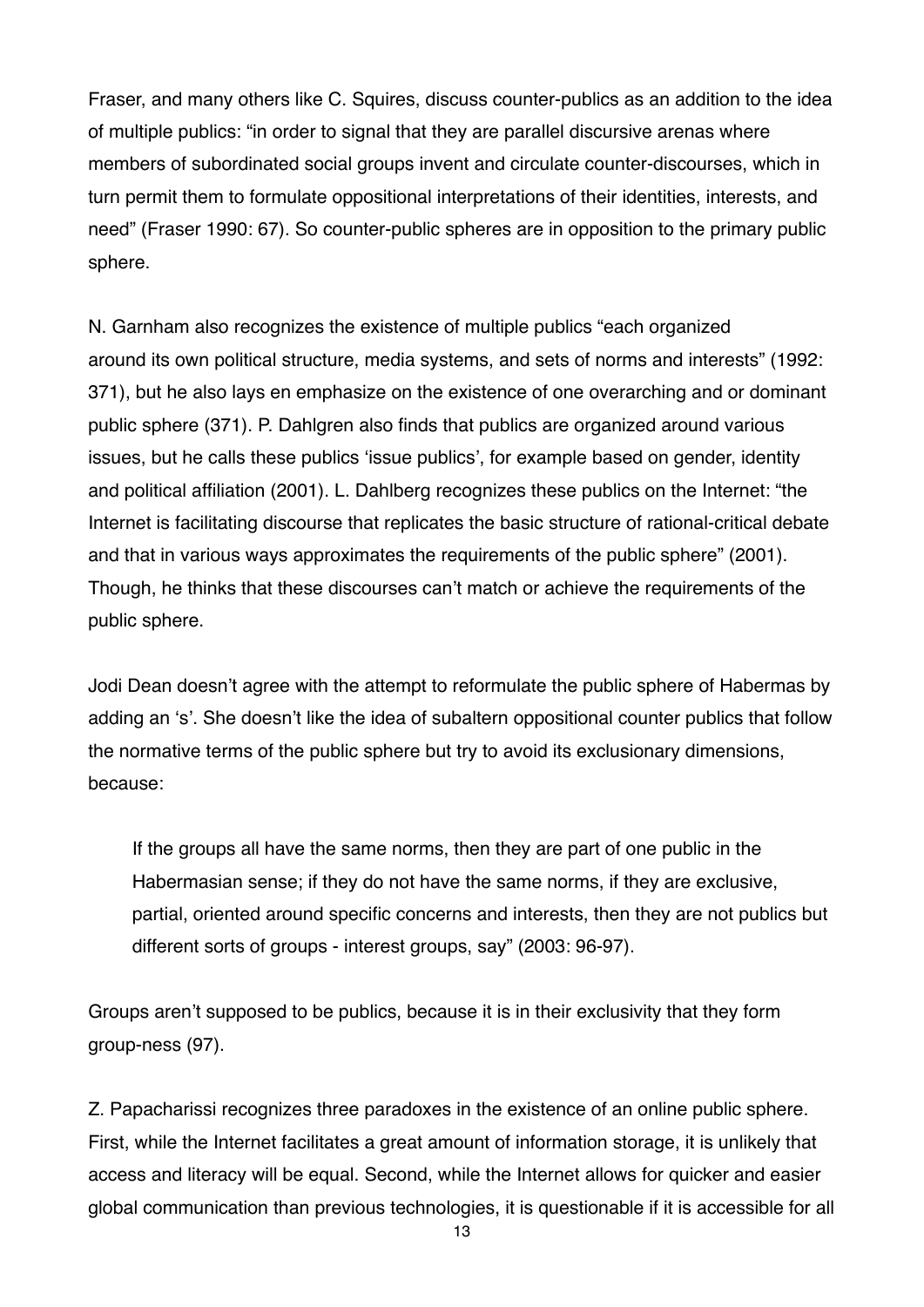audiences. Finally, Papacharissi argues that in the end any online public sphere will become corrupted by commercialism like Habermas' bourgeois public sphere (2002: 8-11).

Fernback and Thompson also hold paradox thoughts when looking at the democratic potential of virtual communities. They argue that online communication can actually strengthen civil society, but that a virtual public sphere will only serve a cathartic role, meaning that it serves mainly on the publics feeling of being involved rather than on its actual participation. They conclude that the disadvantages of an online public sphere outweigh the advantages: "Indeed, each of the 'advantages' could be construed as disadvantage: Appearances do matter; conversation should not be based on solely efficiency; and some ideas are more useful than others" (1995).

Rheingold finds Fernback and Tompshon's conclusion premature. He argues that electronic media offers the possibilities for free publishing and communication which are fundamental for democracy. However he does recognizes the hazards of the Internet. He argues that when the net is dominated by a small number of commercial interest it definitely can exert political power and therefore can undermine democracy. However he holds an utopian vision in that "this technology, if properly understood and defended by enough citizens, does have democratizing potential in the way that alphabets and printing presses had democratizing potential" (Rheingold, 1994: 298). Still he stresses that we always have to incorporate the fears of the critics: "We owe it to ourselves and future generations to look closely at what the enthusiasts fail to tell us, and to listen attentively to what the skeptics fear" (295).

It's thus apparent that since the development of the digital culture through the Internet and in turn the existence of a global society, even more scholars try to adapt and or criticize the notion of the public sphere and reformulate or analyze it in order to understand social networks on the Internet, particularly about their functionality. They favor the theory in its ability to identify and make a distinction between economy, state, and democratic associations, which are essential to democratic and critical theory (Poor, 2005)(Fraser, 1990: 57). Unfortunately their findings are mostly varied. One common report is that the Internet potentially can contribute to a public sphere, but that there is no guarantee that this will be the case. We need to keep in mind that the Internet is a network of networks, and that it is continually changing. So to say that there exists a public sphere on 'the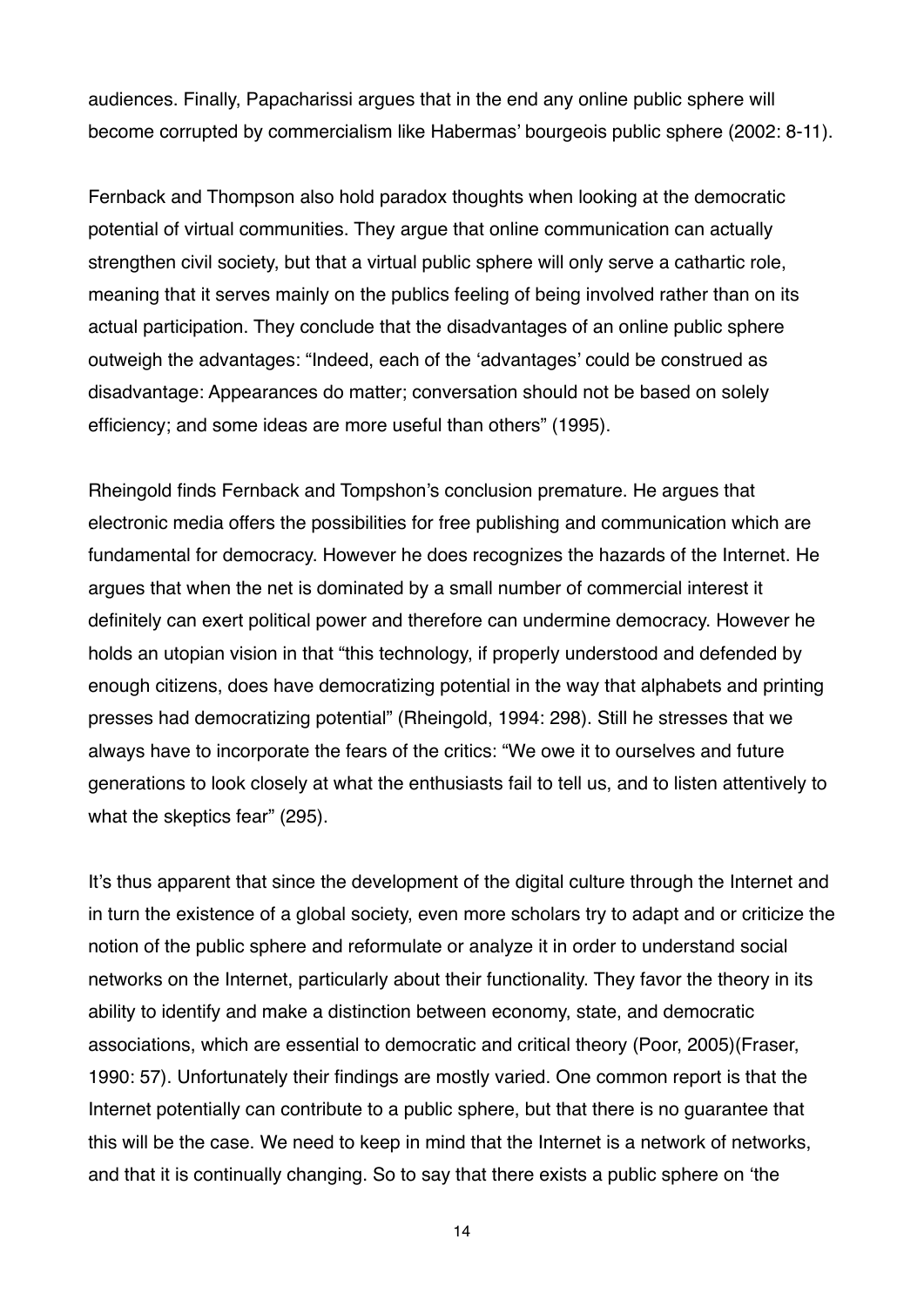Internet' is an intuitive statement. Therefore if somebody wants to propose a public sphere on the Internet, it better be empirically grounded (Poor, 2005).

With this in mind, Dahlberg formulated six criteria that an online space must comply with before it even can be considered as a public sphere:

|   | Dahlberg, 2001                                                                                                                                                                                                                             |  |
|---|--------------------------------------------------------------------------------------------------------------------------------------------------------------------------------------------------------------------------------------------|--|
| 1 | Autonomy from state en economic power                                                                                                                                                                                                      |  |
| 2 | Thematization and critique of criticizable moral: computer-mediated<br>communication [needs to] encourage a pattern of discussion that clearly parallels<br>the rational, dialogic form of conversation required within the public sphere. |  |
| 3 | Reflexivity: the process of standing back from, critically reflecting upon, and<br>changing one's position when faced by 'the better argument'.                                                                                            |  |
| 4 | Ideal role-taking: participants attempting to put themselves in the position of the<br>other so as to come to an understanding of the other's perspective.                                                                                 |  |
| 5 | Sincerity: participants must make a sincere effort to make known all relevant<br>information an their true intentions, interests, needs, and desires.                                                                                      |  |
| 6 | Discursive equality and inclusion in online discourses.                                                                                                                                                                                    |  |

With these conditions he focuses mainly on a single public sphere instead of multiple public spheres. Though he does recognize that further research such as case studies are invaluable to prevent generalizability (2001). Therefore his criteria still can be useful in assessing if certain online spaces have the ability to create a public sphere. My goal is to analyze the mechanisms of crowdfunding platforms in order to evaluate if these are spaces which enable a public sphere and therefore a public opinion. In turn I hope to make a contribution to the discourses about the Internet and the public sphere.

# **Internet and the Public Sphere**

If one accepts the claims of the optimists, the [...] [Internet] seems to match all the basic requirements of Habermas's normative theory of the democratic public sphere: it is a universal, anti-hierarchical, complex, and demanding mode of interaction. Because it offers universal access, uncoerced communication, freedom of expression, an unrestricted agenda, participation outside of traditional political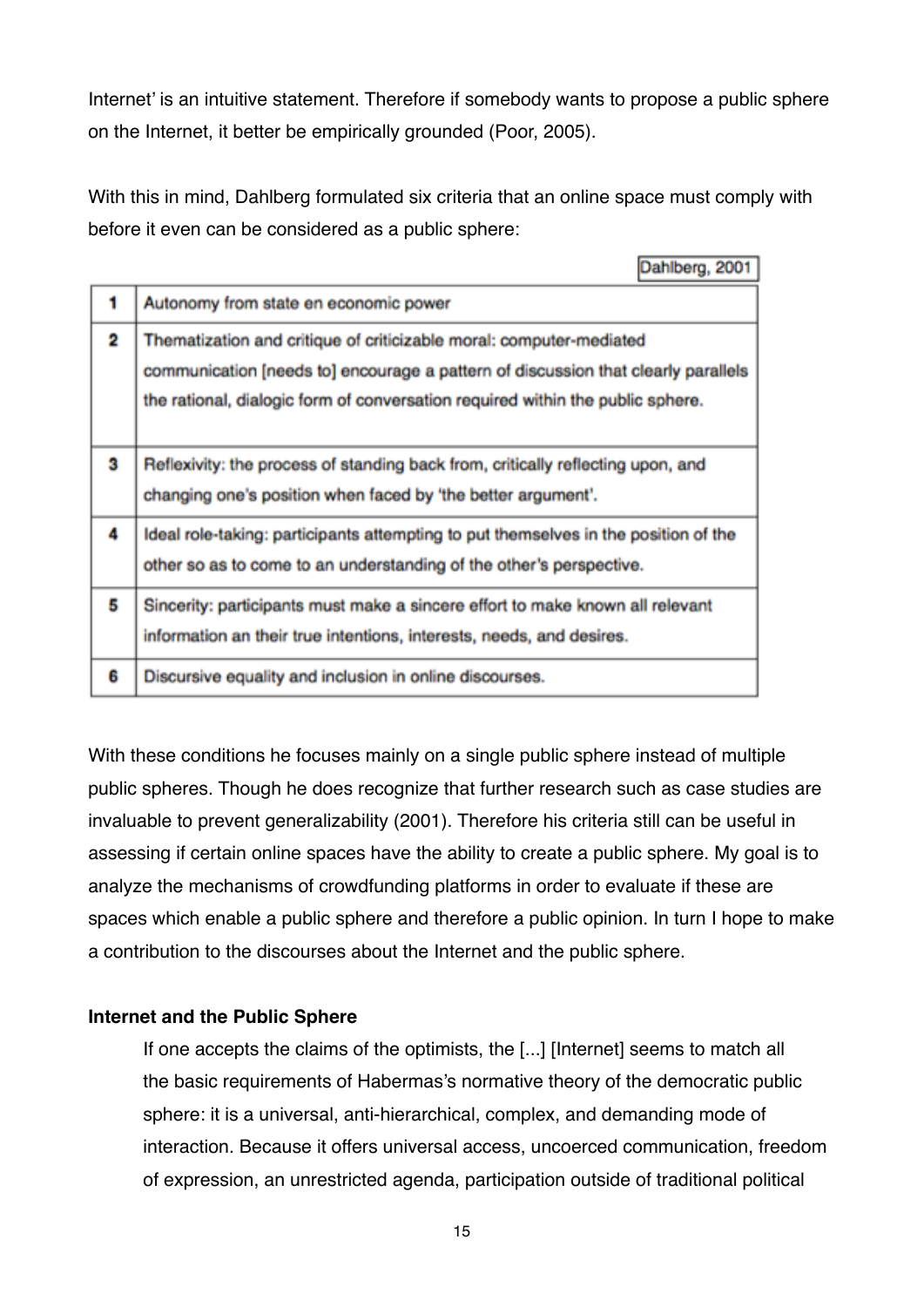institutions and generates public opinion through processes of discussion, the Internet looks like the most ideal speech situation (Buchstein, 1997: 250).

With the Internet it seems that long aspirated expectations of an 'ideal' public sphere are nearly attained. The contemporary techno-culture seems to embody the ideals of democracy by granting access to information to ever greater numbers of people and giving them the possibility to register their thoughts and opinions in political discussions. People get the chance to participate as equals in processes of collective will formation. In other words, new media technologies give a promise to further democratization of post-industrial society which is for instance visible in the explosion of political groups and activism online. The Internet provides another domain for political deliberation and thus could function as a facility that promotes democratic exchange of ideas and opinions (Papacharissi, 2002: 9-11).

On the other hand many scholars are also skeptical about the democratic potentials of new media technologies, especially the Net, and question the universal accessibility of the technologies and the possibility of fragmented, nonsensical, and enraged discussion - also known as 'flaming' - which drift us further away from, instead of revitalizing, the public sphere.

We therefore have to determine whether we can call the Internet a public sphere and on which occasion. In turn we have to ask ourselves the question if the Internet can promote rational discourse and if so, does it reflects several public spheres co-existing online? Are the discourses online dominated by chaos or consensus? And will the potential of the Internet to serve democracy eventually be absorbed by a mass commercial culture?

We can deal with these questions by taking a closer look at the utopian and dystopian visions about the promise of the Internet as a public sphere. As already mentioned, most scholars, like Dahlberg and Papacharissi, feel that there is a possibility of the existence of a public sphere online, but question if it will be attained. The online space must comply to many criteria and there are many paradoxes in the existence of an online public sphere.

#### **The Net: Public Space or Public Sphere?**

The Internet offers multiple networks of communication which enables easier access to information; "hardwiring the collective consciousness" (Barlow, 1995). It affords a domain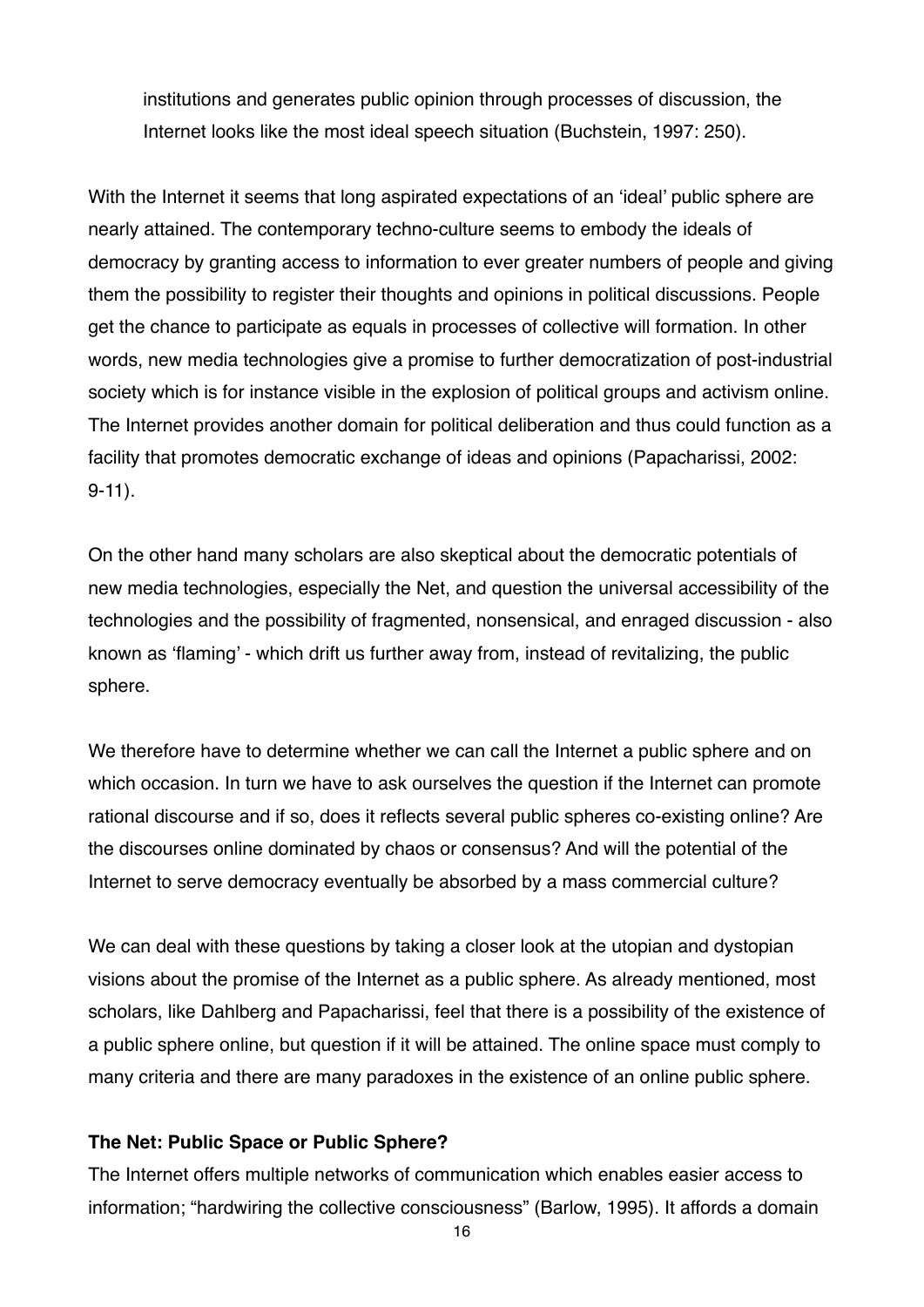for individual expression and creates the possibility for individuals and groups to reach out to the world and reform public affairs and in turn connect the government to citizens (Papacharissi, 2002: 13-14).

Though, many critics like Pavlik, Williams and Dyson argue that a virtual public sphere is merely an illusion of openness, and even if online information is equal and universal we have to question the possibilities of accessing and managing large volumes of information. It is evident that one has to possess the skills and time to track, go through, and filter the information (Jones 1997).

We as a society haven't learned 'Net literacy' yet. We take a story's appearance online, as well as in print, as proof that it has been subjected to rigorous journalistic standards, but there's so much stuff out there that no one has the time to contradict all the errors (Dyson, 1998: 50-51).

Brook and Boal even go further by contrasting face-to-face interaction to the the fragmentation of technology. They argue that the Internet is similar to a television screen injecting an overdoses of information into our brains. So to them the Net isn't a domain for rational discussion but "a television which injects banalities into passive consumerjunkies" (1995: vii). Žižek also adds the problem of commercialization hiding behind the supposed openness of the Internet. Unmasking this fact doesn't change anything, because people are very aware that they feed advertisers, but they do it anyway. He argues that we don't obtain any new or usable information on the Internet, because ideology affects what we do, not what we know (1999). We therefore also have to question if participation online and online public debate is more about the sense of activity rather than actual civic involvement:

The expression of political opinion online leave one with an empowering feeling. The power of the words and their ability to effect change, however, is limited in the current political spectrum. In a political system where the role of the public is limited, the effect of these online opinions on policy making is questionable (Papacharissi, 2002: 16).

Papacharissi recognizes the paradoxes of the existence of a public sphere online and argues that if there exists one, that it isn't comparable to earlier described public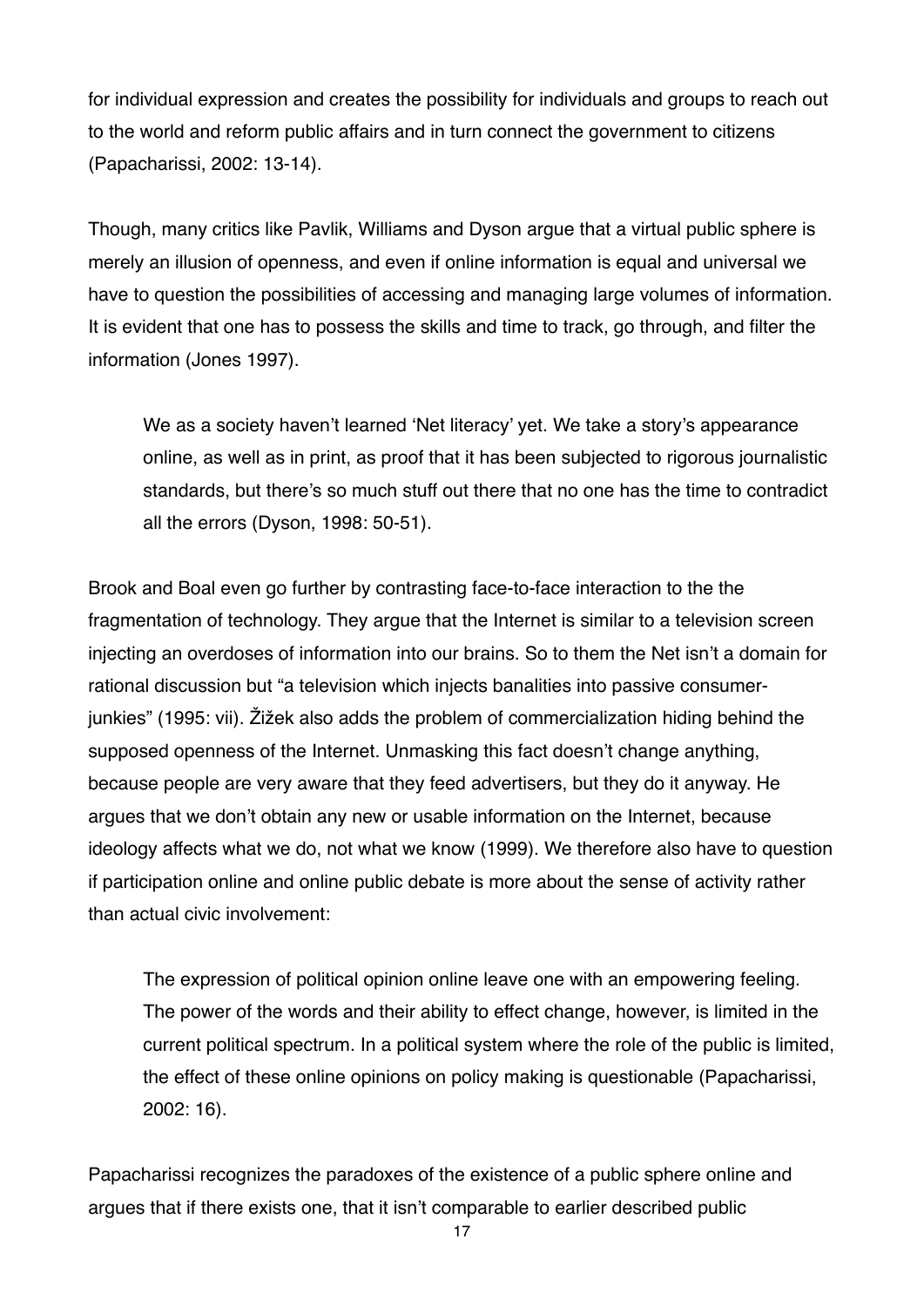discourses in society. The virtual network with its hackers and Internet activists creates a new kind of political activism restructuring political processes (2002: 18). Poster agrees arguing that new kinds of power relations occur online creating new politics on the Internet (Boeder, 2005). However Papacharissi also points out that participation isn't the key determinant for democracy; participation doesn't necessarily support democracy (2002: 18). Kellner explains this vision by describing the ideology of techno-capitalism, where new technologies like the Internet can be used as instruments of domination as much as for democratization. New technologies create a new type of public sphere where there exists a synthesis of capital and technology. Here technology plays an important role in politics and helps preservere the superiority of capitalist structures. It depends on how much these two take into account the participating society in their politics whether we actually can talk about (a) public sphere(s) (Boeder, 2005).

Critics like Lyotard and Schudson also question the democratic value of a public sphere. Lyotard argues that individuality, disagreement and anarchy, instead of rational agreement, lead to real democratic emancipation. Schudson adds that there is little to no evidence that an ideal public sphere ever existed arguing that public discourse is too large and chaotic to be civil (1984: 11). Moreover Ubayasiri questions whether the possibility of anonymity on the Web is undermining the integrity of the argument impeding the establishment of a Habermasian public sphere. He argues that making bold claims doesn't always undermine public discourse, because it could also be a breakthrough on a tempered argument. Thus, the claims made also could mean a creative approach on a subject and in turn enhance greater debate. On the other side, anonymity could also increase extremist comments, manifesting extreme political reactions; "a tyranny of the masses" (2007: 10). Ubayasiri therefore suggests rational monitoring of public spheres, but also remarks that this type of 'control' can undermine the freedom on the Internet and in turn the structure of the public sphere. It is therefore important to balance freedom and moderation (11).

So while it is evident that political discourse exist online, it is not as certain if this leads to more democratic debate and has implications on political processes. The Net provides a public space, but does it constitute a public sphere? It is therefore important to analyze the diversity, content, and impact of online discourses before we can speak of a public sphere that enhances democracy (18). Within the online networks there exists systems within systems that each try to undermine the integrity, accountability, and authority of the other.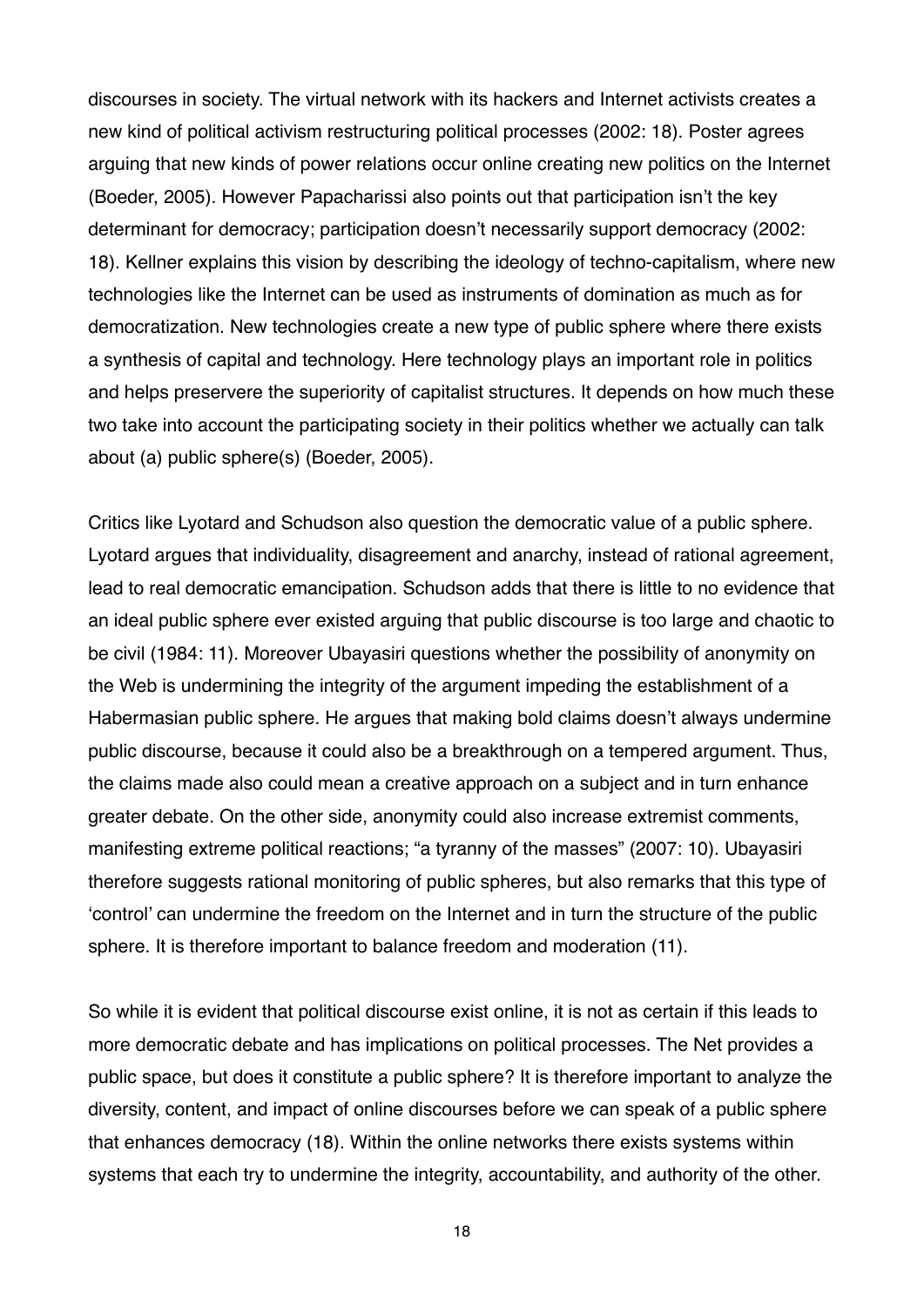Papacharissi emphasizes on the hopes of an ideal public sphere. Like Garnhem, he finds it important to still strive towards a public sphere online and therefore argues that we have to place importance to the greater impact of political deliberation online and in turn determine whether the Net can "transcend from public space to a public, virtual sphere" (2002: 24).

The value of the virtual sphere lies in the fact that it encompasses the hope, speculation, and dreams of what could be. It is a vision, but not yet reality. [...]. As a vision, it inspires, but has not yet managed to transform political and social structures (23).

#### **Publicity or Neo-Democracy?**

In *Why the Net is not a Public Sphere* (2003) Jodi Dean argues that the public sphere isn't only inapplicable to the Net, but it also damages democratic ambitions. She argues that the technologies, agents and practices of digital democracy embody the power relations of contemporary capitalism. She argues the notion of communicative capitalism; Consumerism by the privileging of the individual self over group interests. The profusion of screens and spectacles and the speed and interconnectivity of digital networks undermines democratic politics for most citizens (Dean, 2002: 3).

Dean supports the notion of networks with a political architecture which could center democratic practices in conflict and contestation: "the real significance of digital democracy lies in the role played by citizens as consumers of an ever-expanding array of new ICT hardware and software and the infotainment products and services they deliver " (14). She finds it both constitutive and destructive for public life that democracy rests on the access of information. With the Internet a great amount of information is accessible and therefore public knowledge. In most theories, like the public sphere, democracy is inevitably bound to the accessibility of information and the forthcoming public information. While she acknowledges the democratic feature of knowledge and information she point out that information networks also threaten democratic forms of life: "the presumed value of information...morphs political action into compliant practices of consumption: Good citizens must have magazines, televisions, Internet access" (35). Moreover she argues that the ideology of publicity with its sensational and often conflicting information creates the suspicious subject: "The speed of networked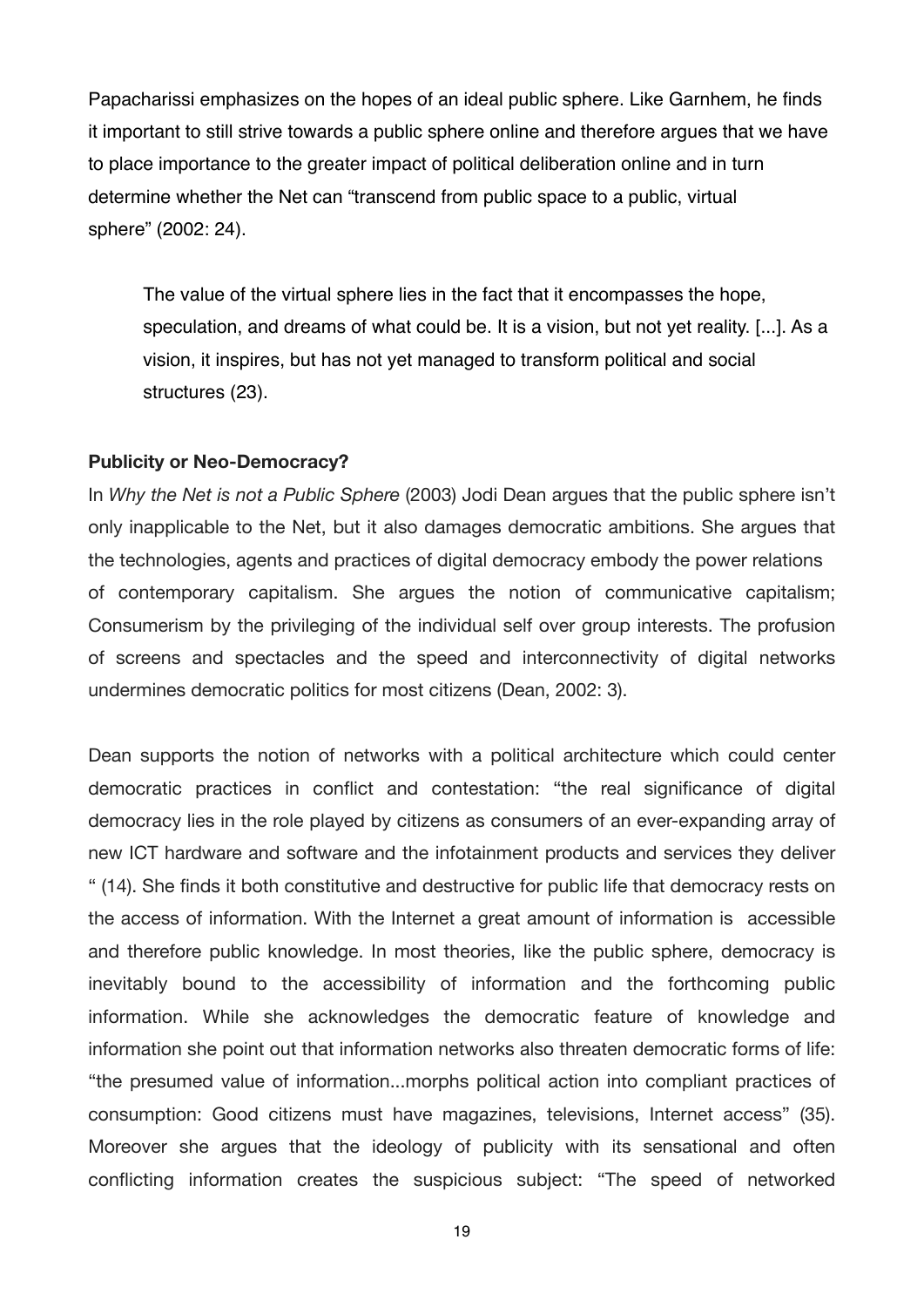communications [...] gives many of us the sense of being forever behind, of forever lacking what everyone else has. The promise of information gives us the sense of always uninformed, unsure, never quite certain..." (148). Therefore, according to Dean, the accessibility and the constant flow of information becomes a lack of information. Thus in contrast to Habermasian theory where the accessibility and flow of information supports public opinion, with Dean this is exactly the aspect that erodes efficient democracy (133).

However, Dean is not totally skeptical about the democratic potentials of the network society. She recognizes a realm of non-commercial networked interaction which enables new democratic practices which she calls 'neo-democracies' (166) in which hegemony, decisiveness, and credibility predominates.

As an example of neo-democracy Dean mentions the rise of issue networks, a concept extensively applied by the sociologist Noortje Marres (2003). In issue networks the connections between "passive and active, powerful and less powerful political actors, who may or may not agree" (Mariamz, 2011) are considered in contrast to social networks, which only imply positive and friendly connections. Another example Dean gives is the networked social movements, which disrupt the developments of major organizations that predominate global communicative capitalism. These movements try to disrupt the "endless reflexive circuits of discussion" (174) by persuasive action in the hope of affecting returning outcomes.

It is important to mention Deans skepticism to the phenomenon of publicity and its connections with democracy in order to recognize the difficulties of Habermasian theory and democracy in contemporary network society. However, while Dean makes an excellent point in arguing that an overflow of - often divergent - information, threatens the democratic value of publicity (inclusivity, equality, rationality and transparency), she doesn't assess or analyses more local forms of public spheres. In other words, she only criticizes against the literally imposed (bourgeois) public sphere where she lags to critically analyze the (modern) ideas of multiple public spheres and counter publics in networked communication and information society, because she doesn't recognize them as such. Moreover the public sphere doesn't only impose democracy by the access and flow of information, but also the existence of rational and critical discourse/debate. Who says that rational and critical debate doesn't also incorporate a moment where ideas and visions collapse in order to come to a consensus? I think that Habermas recognized the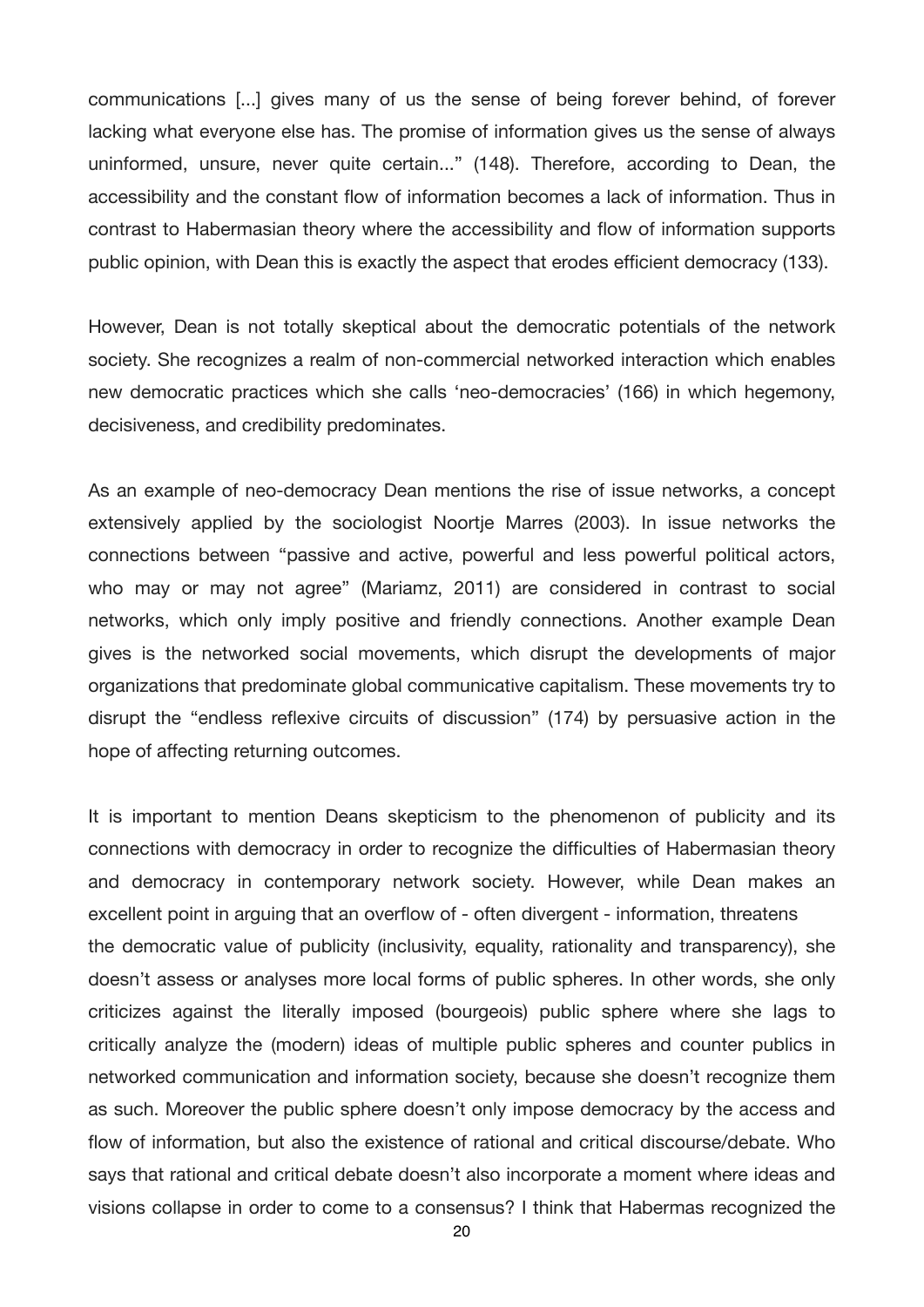constant change of society and therefore didn't want to literally ground the public sphere, but that he wanted to create a concept that embodies the development of democracy. While it is evident that there is a small chance that we really can consider ourselves equal and informed, we need to strive to create a domain where an ideal public sphere and opinion can come into being.

# **The Public Sphere and the Commons**

They hang the man and flog the woman That steal the goose from off the common. But let the greater villain loose That steals the common from the goose.<sup>99</sup> English folk poem, ca. 1750

With this knowledge I would like to stress a non-liberal theory of the public sphere, the commons. I think this concept plays and important role in redefining capitalism for the 21st digital society and can help, when used well, solving the issues which are raised by critics of the Habermasian public sphere, especially by Dean.

In *Capitalism 3.0: A Guide to Reclaiming the Commons* (2006), Peter Barnes effectively points out the main principle of the commons:

*It refers to all the gifts we inherit or create together. They're all gifts, and they're all shared. A gift is something we receive, as opposed to something we earn. A shared gift is one we receive as members of a community, as opposed to individually. Examples of such gifts include air, water, ecosystems, languages, music, holidays, money, law, mathematics, parks, the Internet, and much more. These diverse gifts are like a river with three tributaries: nature, community and culture (Barnes, 2006: 4-5).*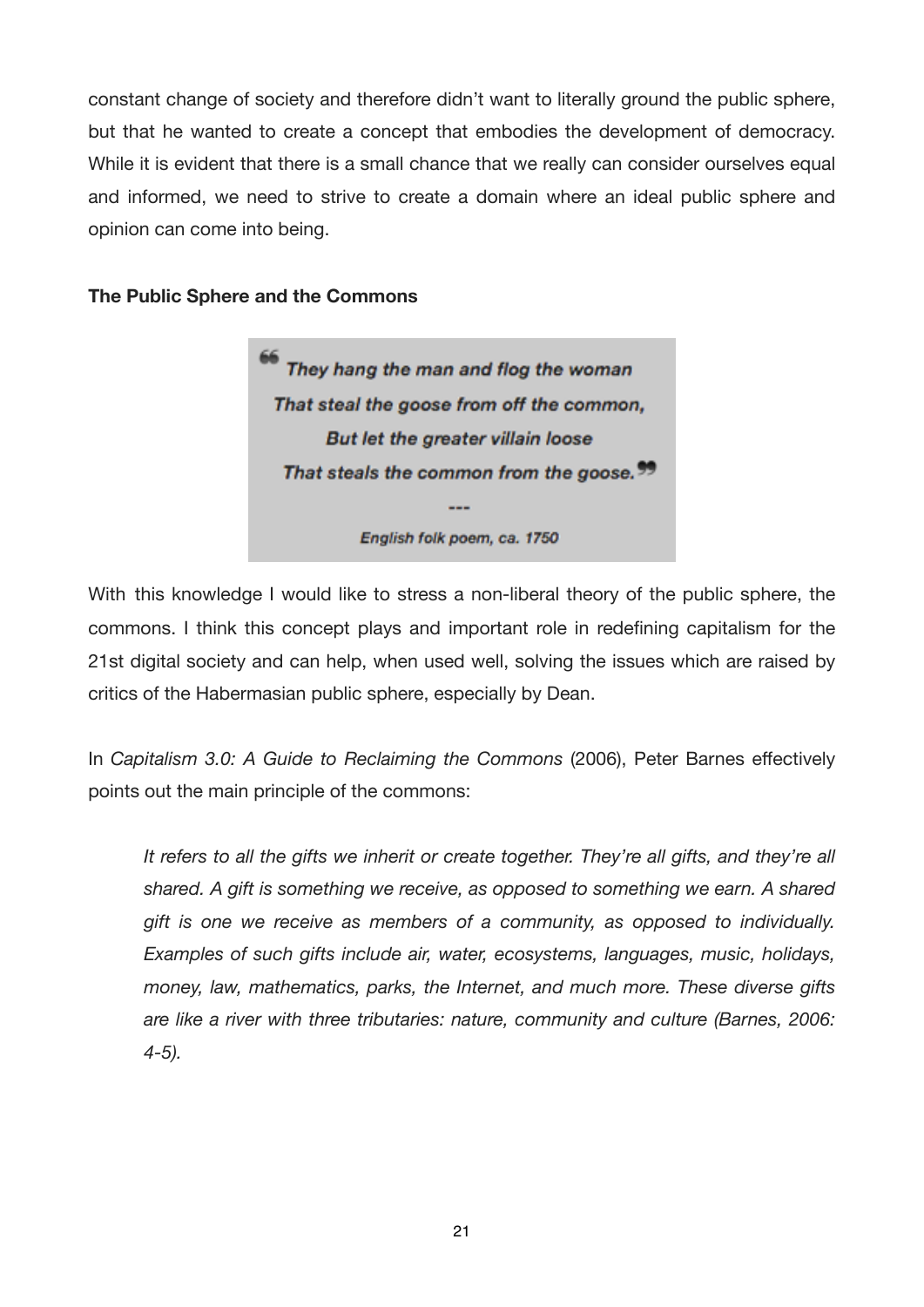Barnes explains how this river precedes and surrounds capitalism, it adds immense value to it and our well-being and quality of life, because we literally can't live without it (Barnes, 2006: 6).



There is a lot of scientific interest in what contributes to human well-being and the quality of life. Therefore a large range of disciplines spend their time in researching this. In the popular press, human well-being and the quality of life often takes part in the discourse surrounding economic prosperity and sustainability. These aspects are often compared to economic growth under the assumption that consumption and income leads to better welfare (Costanza, 2008).

However already in 1860 John Ruskin observed that the same economic system which brings wealth can also create, what he called, 'illth'. He describes illth as poverty, illness, pollution, and despair. An economic system can make life comfortable for some, but does so at the discomfort of others. Modern economist call this 'negative externalities' (Ruskin, 1860). The interesting part of the economic system is that sometimes it brings negative externalities without actually meeting human needs. Peter Barnes describes this as a 'thneed'; a word he borrowed from the children's fable *The Lorax* (1972), which can be described as a thing we want, but don't really need. Barnes sees thneeds as the dark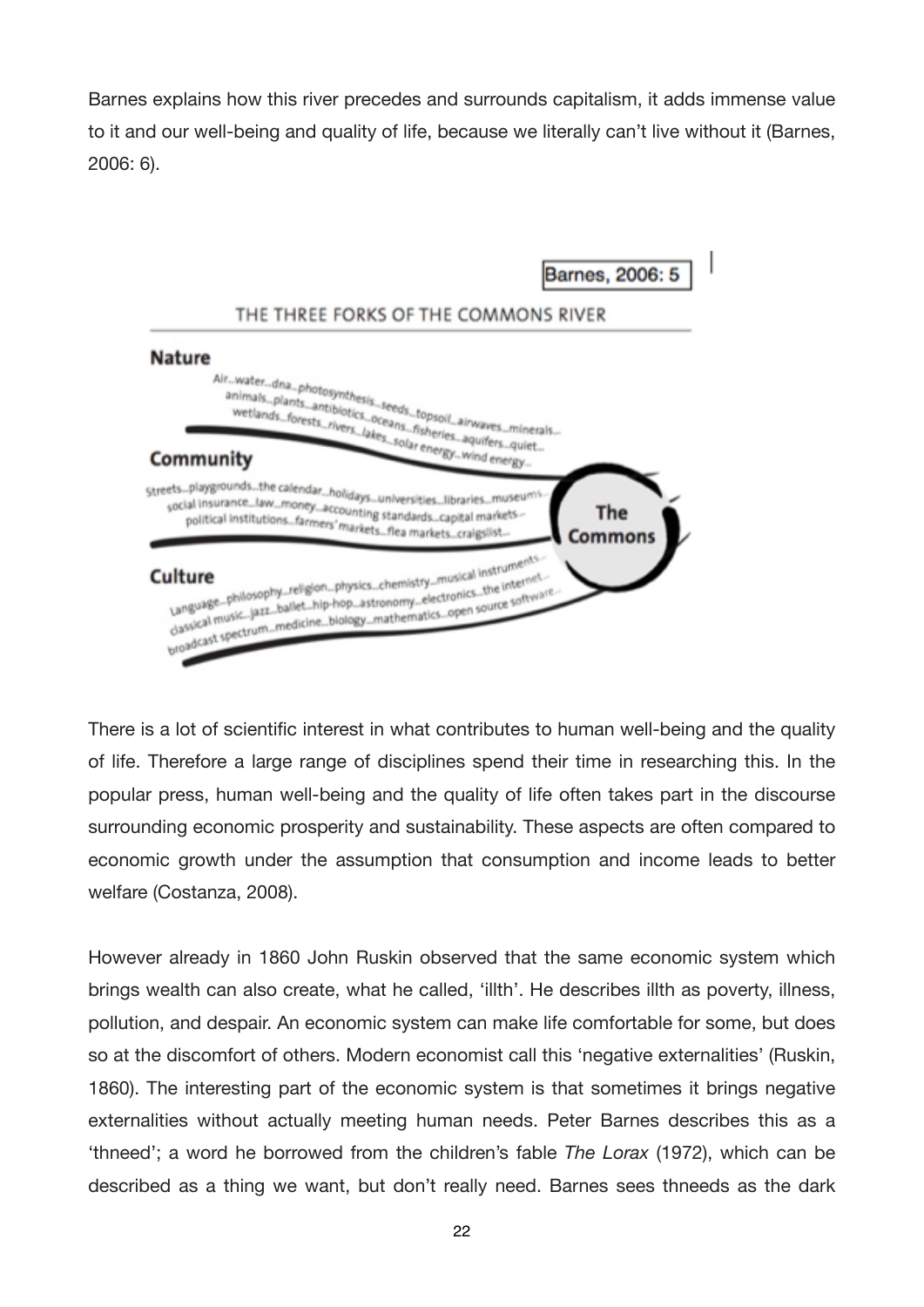side of capitalism which isn't addressed by economists, since they assume that all demand is valuable, as long as it's backed by money. It is because of thneeds that we don't recognize that economic growth and prosperity doesn't always means a growth in welfare and human well-being. Barnes therefore stresses that it's time that we stop being blind and acknowledge that humans have needs and desires which cannot be backed by money. Of course it is not always possible to fulfill these needs directly, but as long as we leave room for them to be filled in non-monetary ways, we are already a step ahead (Barnes, 2006: 13):

*If thneeds were the path to happiness, most [people] would be delirious by now. But the accumulation of goods is only one means among many in the pursuit of human satisfaction. Everyone except economists seems to know this (Barnes, 2006: 29).*

With these insights Barnes also lays emphasis on another interesting cultural quality of the commons: as a society we feel the obligation to preserve them so that our future generations can live on, and live well, just like us. Thus, as Barnes already pointed out to us, the commons possesses a moral factor which doesn't apply to any other economic asses. So, with the commons, even when there is no return to capital it has to be preserved (Barnes, 2006: 6).

#### **Conclusion**

In my attempt to analyze crowdfunding platforms I thus want to reconsider the very distinction between public and private spheres; the 'capitalist' account of property that presupposes clear separations between interest. Like Michael Hardt and Antonio Negri I want to argue that economic value is not founded upon exclusive possession, but upon collective potentialities, meaning that informational materiality is valuable for that it is shared. A public sphere and the democratic value it has must be looked at in a different angle with the help of the commons. An ideal public sphere is a domain where human well-being and quality of life is being supported by balancing the state, corporations, and the commons.

In my opinion crowdfunding pays attention to the problems of the public sphere criticized by scholars like Dean. Crowdfunding recognizes the importance of the commons and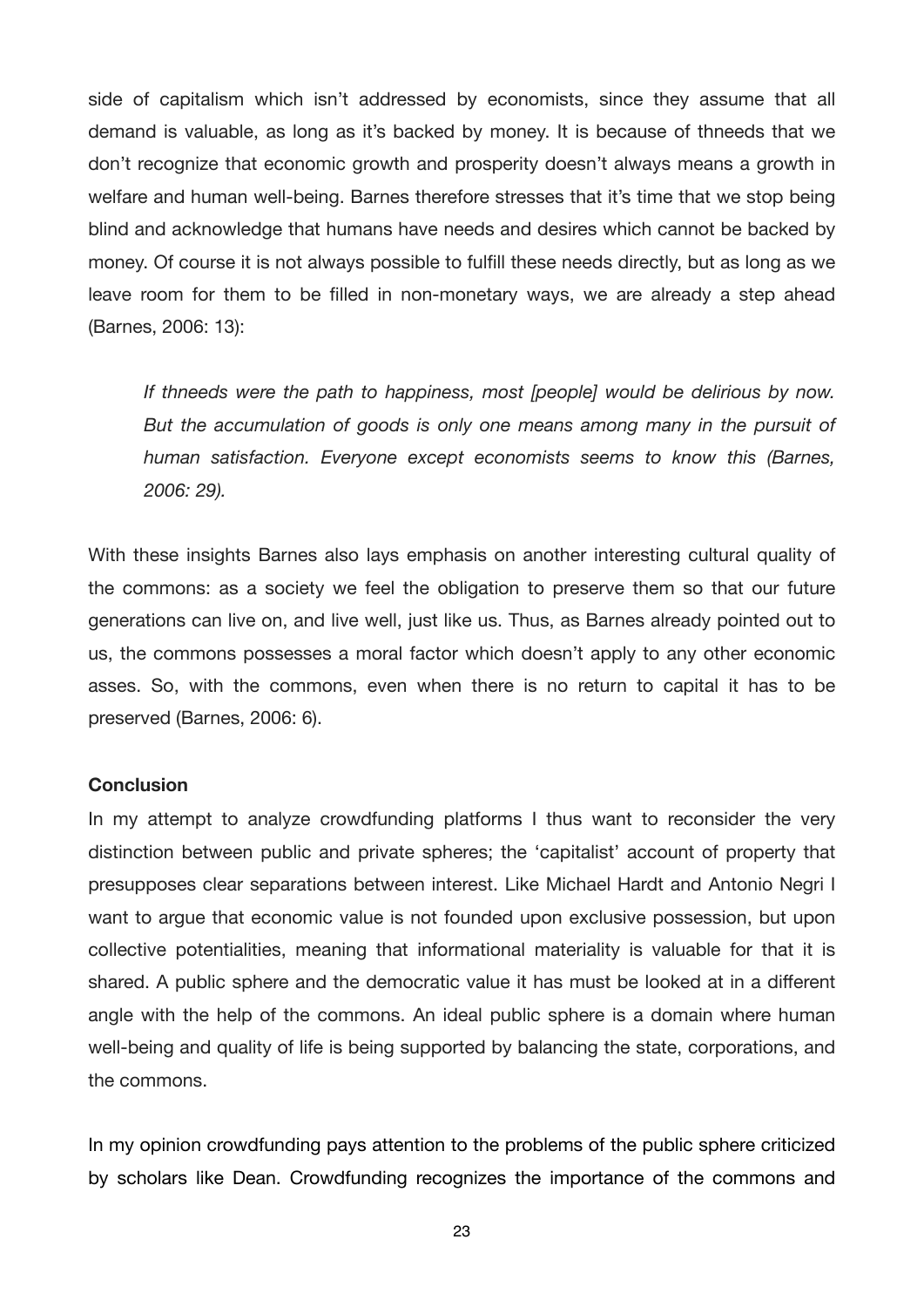tries to pursue the possibilities of free speech and action. Therefore I think that crowdfunding - if implemented correctly - can be seen as a way of economical action which is not only neo-liberal, but also takes into account the commons.

This is why it is important to analyze crowdfunding platforms in how they function, and which norms, values and goals they hold in order to determine if they reach or maybe even embody the 'ideal' of a public sphere which pays attention to the balancing of the commons with the state and corporations. In the next chapter I will therefore give a history of the concept of crowdfunding and its functionalities, goals, risks and issues and evaluate if crowdfunding platforms can contribute to an ideal public sphere. Subsequently I will discuss in which way it affects existing cultural and political power relations.

# **Crowdfunding: The Best Way to Find Yourself is to Lose Yourself in the Service of Others**

In order to determine the democratic value of crowdfunding platforms and its possibility to create a(n) (ideal) public sphere, it is important that we take a closer look in how they function and which norms, values and goals they hold. Therefore in this chapter I will provide a description of crowdfunding, its origin, and discuss existing projects and researches on the topic. Subsequently I will make an attempt to study the (possible) implications of the concept in the field of social, political and economical power relations. Think about the relationship between big businesses and small (independent) business ventures, and the influence of individuals on companies by means of user generated content and crowdsourcing, and how this all contributes to the 'reinvention' of capitalism. In the course of this study I will also give some attention to the issues and problematics that come with crowdfunding.

# **From Crowdsourcing to Crowdfunding**

De definition of crowdfunding on *Wikipedia* is as follows:

Crowdfunding (sometimes called crowd financing, crowd sourced capital, or street performer protocols), inspired by crowdsourcing, describes the collective cooperation, attention and trust by people who network and pool their money and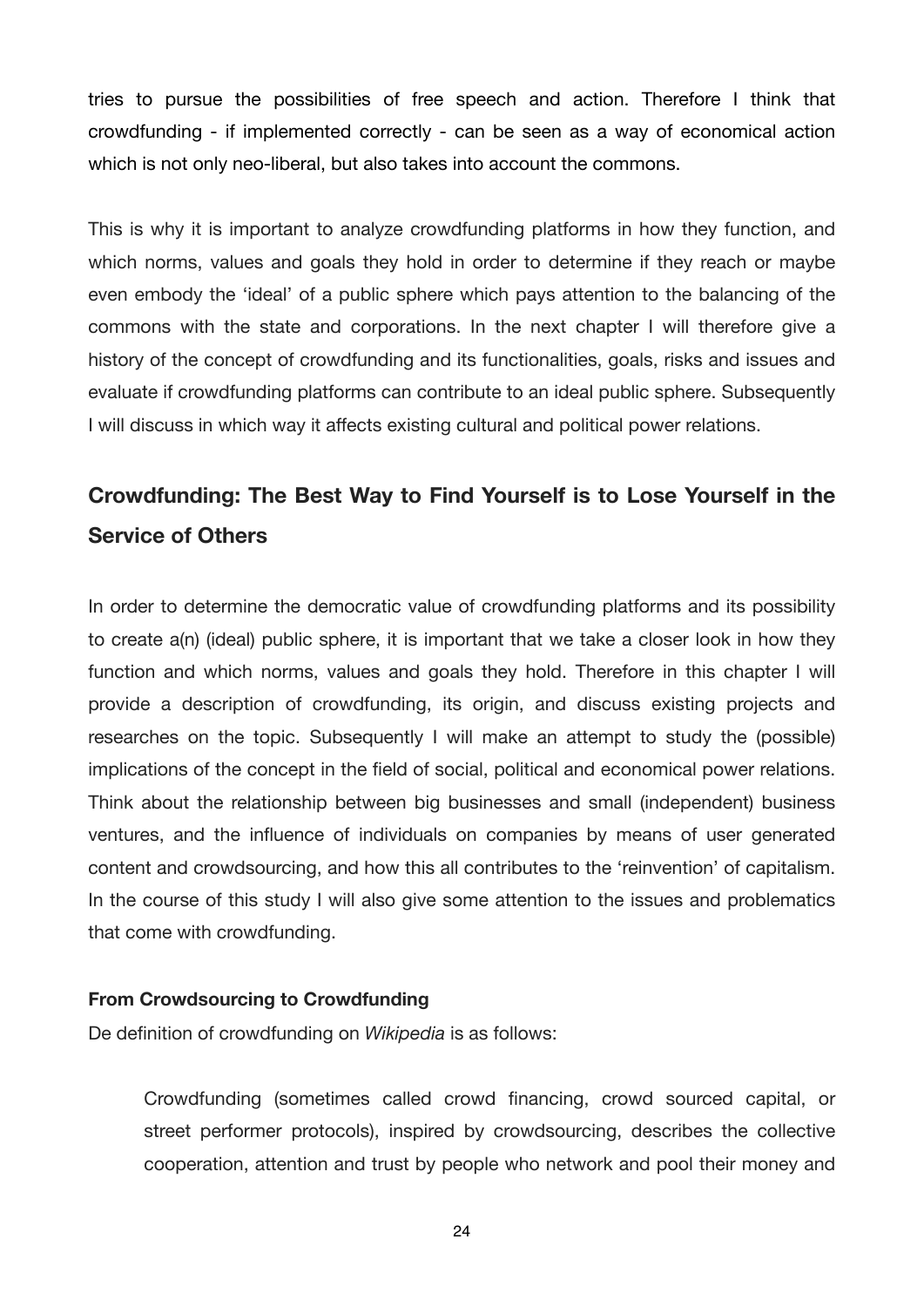other resources together, usually via the Internet, to support efforts initiated by other people or organizations (*Wikipedia*).

Indeed when we want to describe the meaning and origins of crowdfunding it is important to look at its roots and inspiration in the broader concept crowdsourcing. This term was first coined on June 2006 in *Wired Magazine* in an article written by Jeff Howe who defined the concept as "the act of taking a job traditionally performed by a designated agent (usually employee) and outsourcing it to an undefined, generally large group of people in the form of an open call" (Howe, 2006). However, a more precise and commonly used starting point for describing crowdsourcing is later given by Kleemann et al. in the online journal *STI-Studies*:

Crowdsourcing takes place when a profit oriented firm outsources specific tasks essential for the making or sale of its product to the general public (the crowd) in the form of an open call over the internet, with the intention of animating individuals to make a [voluntary] contribution to the firm's production process for free or for significantly less than that contribution is worth to the firm (Kleemann et al., 2008: 6).

In other words the tasks that are traditionally performed by the employees in a business are now, by means of crowdsourcing, increasingly performed by an external group of people and individuals who are willing to use their spare time (and money) for these tasks.

In his following book *Crowdsourcing: Why the Power of the Crowd is Driving the Future of Business?* (2008) Howe describes the four trends that lay at the foundation of crowdsourcing. First of all, individuals are more productive when they are working on tasks that contribute to economic production if they are performed in their spare time and are not considered as part of their jobs (Geerts, 2009: 2). This corresponds with the prediction of futurist Alvin Toffler in 1980 that consumers will become prosumers; consumers as content producers. The second trend is the development of open source software which inspired many entrepreneurs to be more transparent and collaborative. Here we have to keep in mind that open-source practices differ from crowdsourcing in the sense that with open-source, the idea belongs to the crowd who can exploit it individually, while with crowdsourcing, the idea ultimately belongs to the company who has the only right to exploit it. This distinction is even more tangible when we relate open-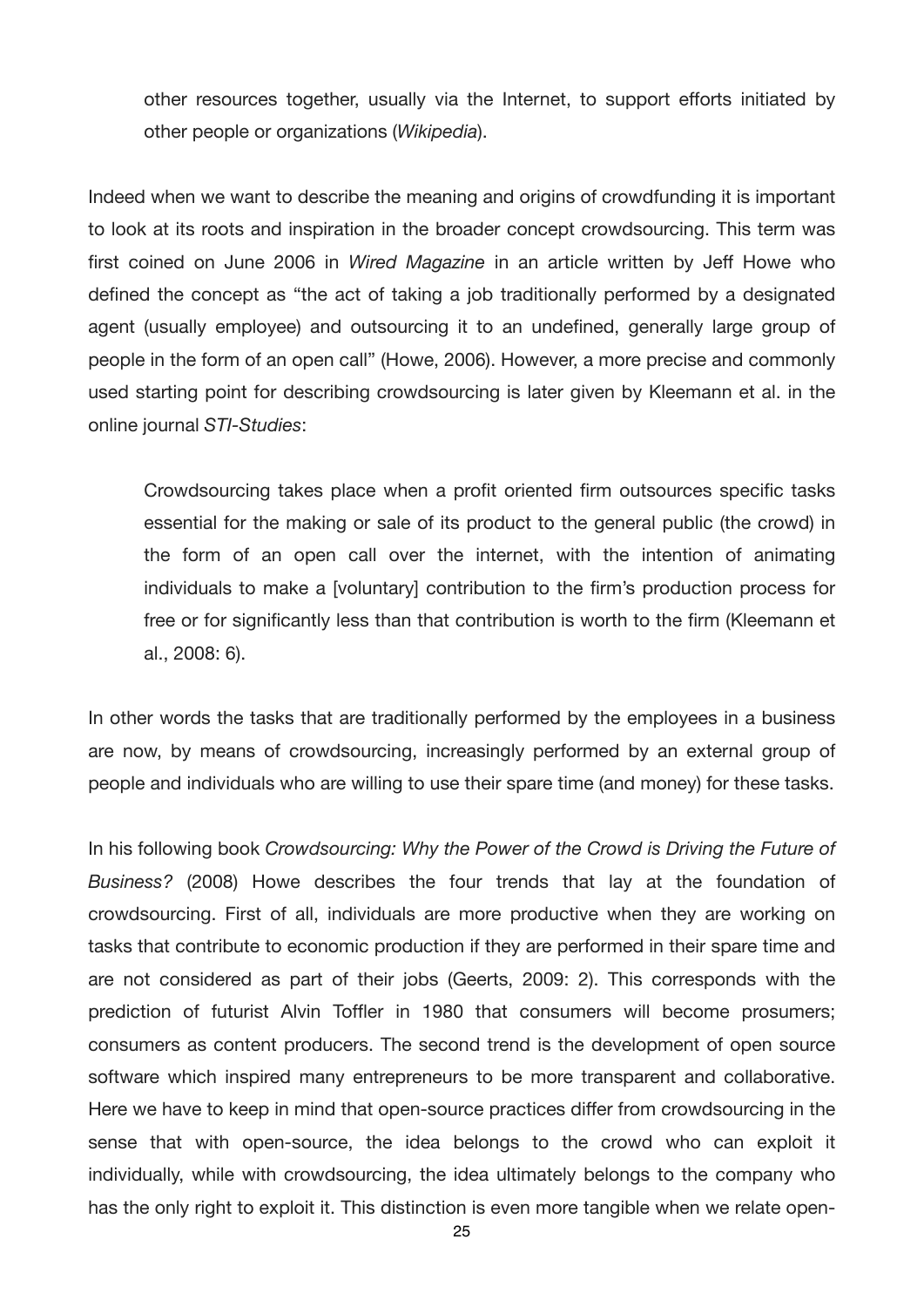source with crowdfunding, because capital cannot be shared for the reason that it is not economically seen as a public good. The third trend that lays at the foundation of crowdsourcing is the easier accessibility to information and decreasing production costs. And last but not least is the emergence of online communities out of which brought about the networked individual (Geerts, 2009: 2). The Web as participatory platform is crucial for entrepreneurs to simply reach networks of individuals (Brabham, 2008; Kleemann et al., 2008). This also corresponds to the study of Lee et al., who identify openness, collaboration, and participation as the three properties of Web 2.0 that can enhance the ability of entrepreneurs to tap the crowd (Lee et al., 2008).

#### **Back to Crowdfunding**

Crowdfunding, inspired by crowdsourcing, is a concept where the objective is to collect money for investment by using social networks, particularly through the Internet, to attract the crowd. Easier said, entrepreneurs 'tap the crowd' by persuading them to invest in their entrepreneurial initiative (Schwienbacher & Larralde, 2010: 4). Crowdfunding is therefore a subset of crowdsourcing since the latter also encompasses financial help in the pursued of intellectual gain. However the interaction with the crowd by means of crowdfunding can differ from crowdsourcing.

Lambert and Schwienbacher give a conceptual and refined definition of crowdfunding by translating the definition of crowdsourcing by Kleemann et al. into crowdfunding:

Crowdfunding involves an open call, essentially through the Internet, for the provision of financial resources either in form of donation or in exchange for some form of reward and/or voting rights in order to support initiatives for specific purposes (Lambert & Schwienbacher, 2010: 6).

A lot of different and diverse initiatives are set up under the name of crowdfunding. The first initiative came from the Netherlands and is a platform named *Sellaband*. Here unknown artists an bands can raise money for the recording of their album. So called fans of a band can pay or invest \$10,- in a band or artist and when an artist or band has enough of these followers, a studio can be rented and a producer is hired.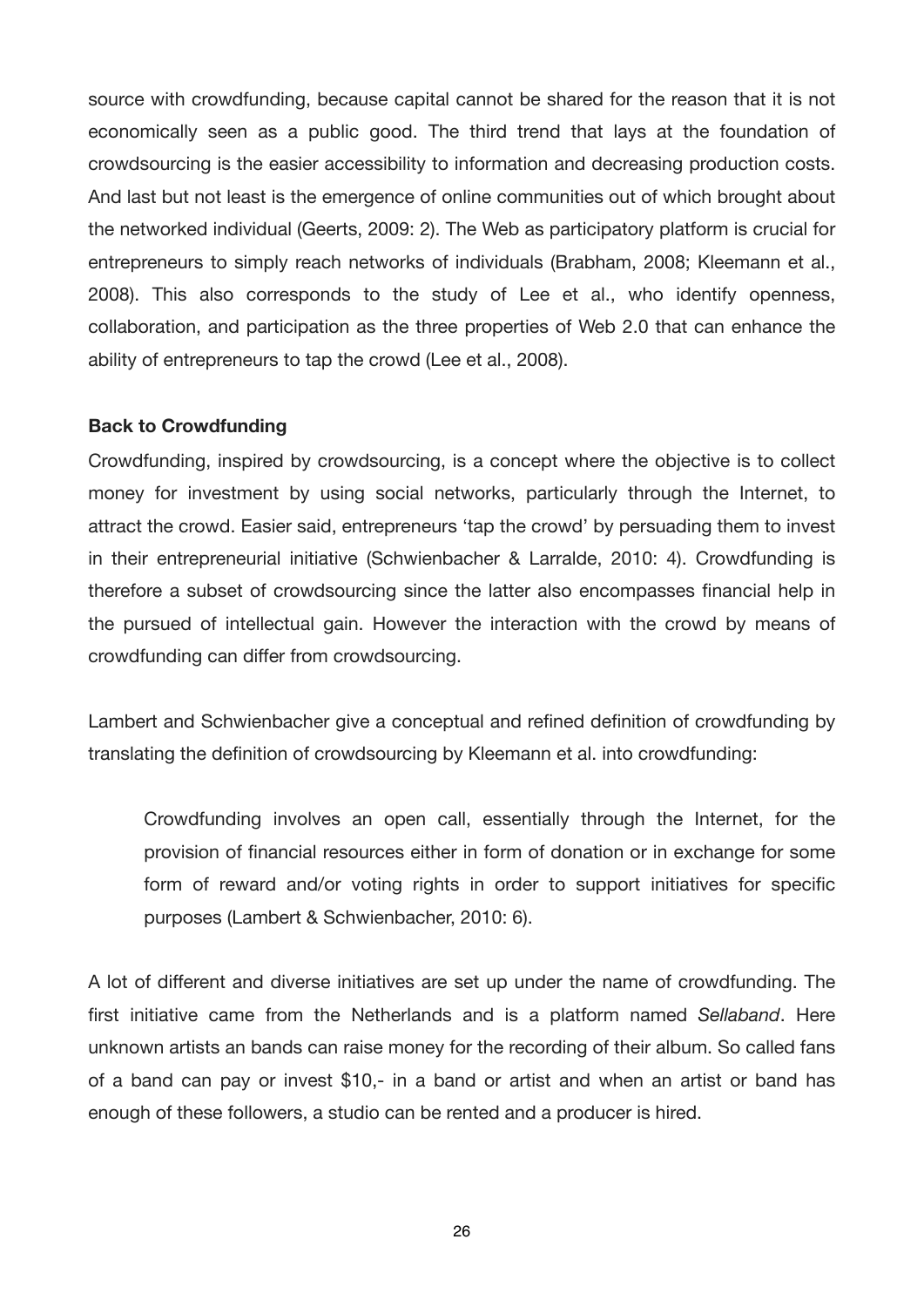But crowdfunding can also be applied to politics; a famous example is the presidential campaign of Barack Obama. While political financiers in the VS traditionally are big companies or rich individuals, Obama succeeded to raise money from more than 1,5 million Americans through his own website. These americans were just 'regular' people who wanted to donate some money to Obama to start his campaign. Almost 40% of his campaign was payed by these americans, which was not possible without the revolutionary skills of the Internet.

A very popular medium where crowdfunding also is regularly applied to is film. With crowdfunding films can be made 100% independently. So no longer the producers or financiers have the say about what type of (commercial) movie has to be made while forcing tight deadlines to save time and money. An example of a film which was able to be made independently through crowdfunding is *The Age of Stupid* (2009). The makers where able to produce their own film, without any external interference, and thus could distribute it according to their will.

Also a rather creative and interesting crowdfunding platform which I cannot help but mention is *My Free implants*. This platform creates an alternative to traditional cosmetic surgery financing methods. On the platform woman can raise money to fund their breast implant procedure. Here the social aspect of the platform is of real importance, because it turned out that the woman with the least inhibitions funded their breasts the quickest. Through chatting and sending nude photo's and video's of themselves they were able to persuade many to invest in their breasts. The bigger the donations given, the more rewards the investor got in return in the shape of steamy pictures and videos and x-rated chats.

Last but not least we cannot forget the already mentioned crowdfunding initiative of *Trampoline Systems* who were able to raise £ 1 million within one year and showed that not only small companies but also high-growth startups are able to successfully raise a proper amount of money through crowdfunding.

#### **Crowdfunding: Not Only About Funding**

But not only raising money is an important motivation for entrepreneurs to opt for crowdfunding. While it is the most important cause, there are also other reasons to apply it: through crowdfunding the entrepreneurial initiative can get more public attention and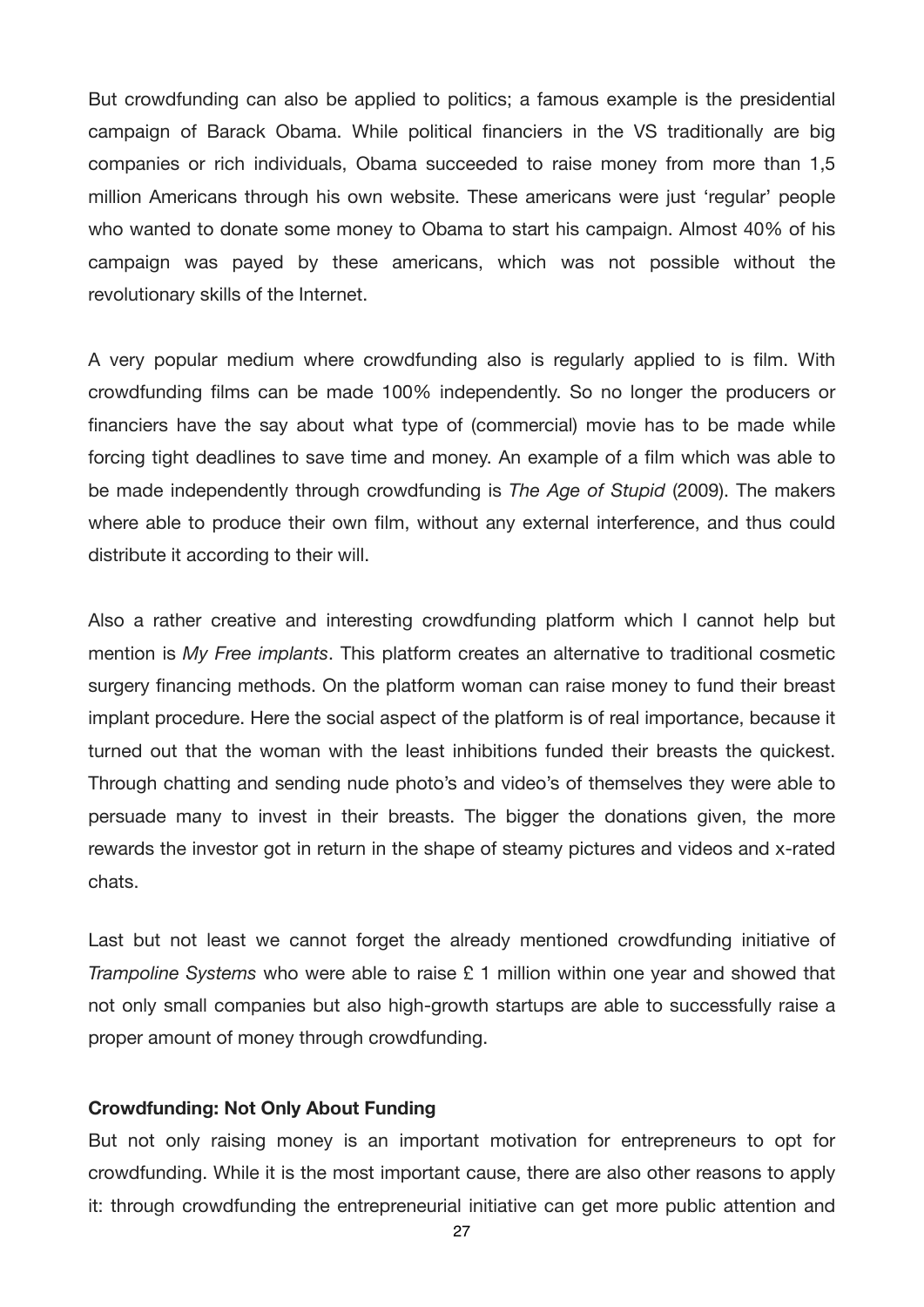can receive validation (signals of market potential) before the entrepreneur brings his product or invention to the market. Entrepreneurs use a wide range of social media when applying crowdfunding which allows them to directly approach the crowd next to exclusively posting content on the Internet (Schwienbacher & Larralde, 2010: 5).

Also, crowds can at times be more efficient than individuals or small teams. According to Brabham, the efficiency of the crowd depends on its composition; the more diverse the crowd is, the more efficient they are. The wisdom of the crowd thus can be stronger than the powers that be (Schwienbacher & Larralde, 2010: 7).

So entrepreneurs can benefit from crowdfunding their project because crowd-funders add value to it by offering their know-how next to their investment while mostly they do not have the rights to take part in the process of decision-making. Banks can loan money but do not give added value, and angel investors can invest in a project and give added know-how but most of the time this also means that they can take over the project by influencing the decision-making process because they own a large amount of the shares. Moreover it is discussed that with crowdfunding the so called investment gap between the 3 f's (friends, family and fools), who generally don't invest more money than €50.000,-, and angel investors, who generally don't invest less money than €150.000, can be bridged (Hartgers, 2010; Ten Kate, 2010).

But, what about the individual or consumer? Why should they crowdfund a project? According to a study by Lambert and Schwienbacher (2010) most projects financed by crowdfunding do not provide any compensation to their funders, but rather live from their donations. Thus probably other considerations than financial ones are taken into account by investors to fund a project. Kleemann et al. (2008) therefore argue that crowdfunders have either extrinsic or intrinsic motivations when investing in a project. Where extrinsic motivations refer to an external reward from the company or entrepreneur such as money or goods, learning, recognition and/or career benefits, intrinsic motivations refer to the pleasure and fun of supporting a project. So next to receiving money, the willingness to improve one's skills and have fun can be a motivation to fund a project, because often there is the opportunity for the crowdfunder to offer their know-how next to their donation or investment (Schwienbacher & Larralde, 2010: 8). Moreover, Franke and Klausberger (2008) argue that consumers are more willingly to invest, donate, or participate in a project when they see it as fair to them in the sense that it is important whether the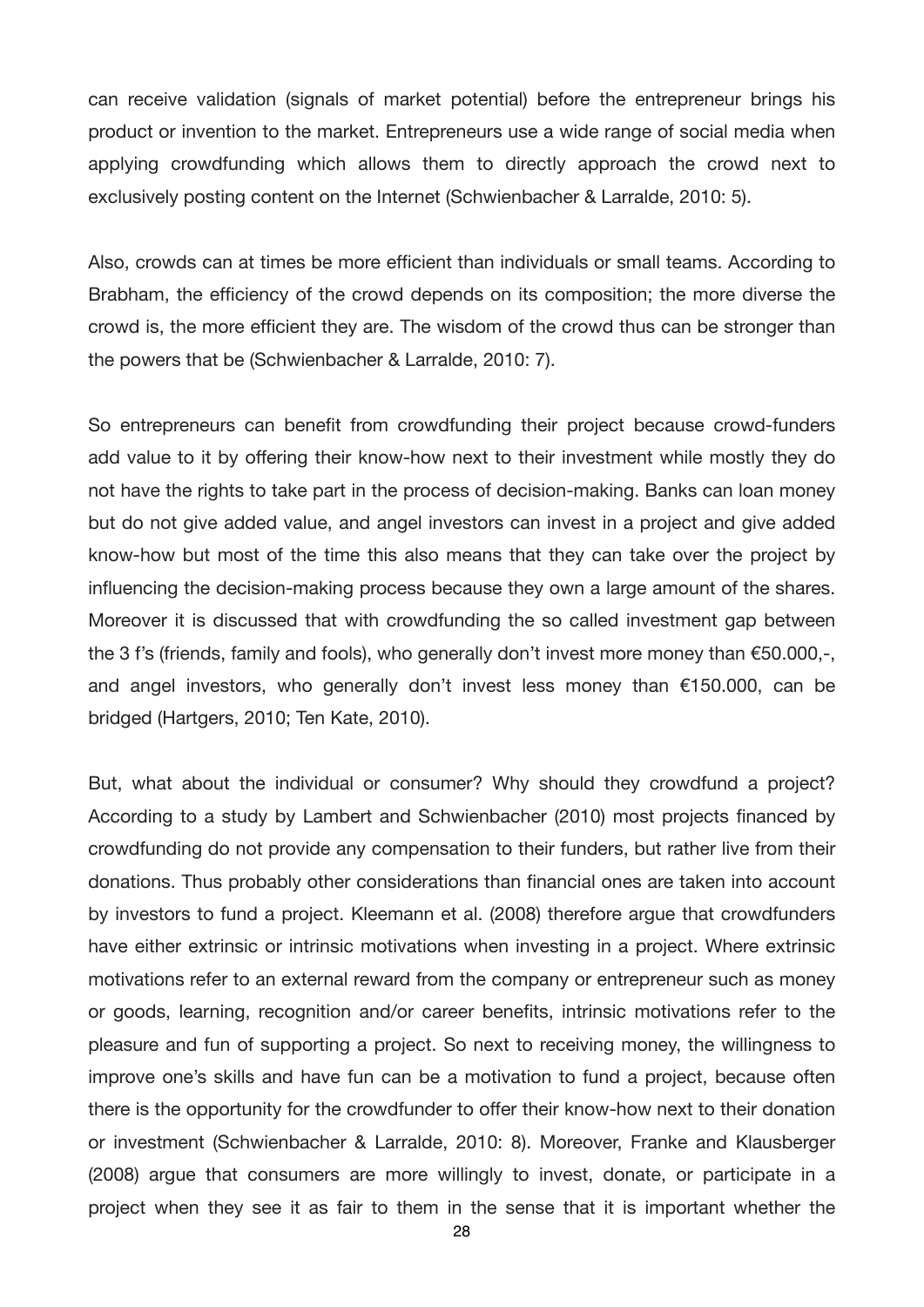investor or donator receives rewards, obtains rights in the decision-making process and/ or has intellectual rights over their offered ideas and know-how.

#### **The Risks, Downsides and Issues of Crowdfunding**

Next to the many opportunities and rewards crowdfunding can give to both the entrepreneur or company and the consumer, there are also a lot of issues and risks concerning this initiative.

The first and most important issue that influences the success of crowdfunding is the issue concerning transparency. It is important as a company or entrepreneur to be transparent to the crowd in order to give crowdfunding its power. Otherwise it can become difficult for potential funders to put their trust in a company or entrepreneur, because there often doesn't exist any direct contact between the investor and the entrepreneur.

This is especially the case when geographic boundaries are expanded through the use of the Internet, for one striking feature of crowdfunding is its broad geographic distribution of investors. Most theories make the case that entrepreneurs and investors are colocated due to distance-sensitive costs. With crowdfunding the distribution of investors over geographic location is broaden up due to extensive profiling and promotion of the entrepreneurial initiative on the Internet and through social media. Therefore, crowdfunding platforms eliminate most distance related economic frictions. However, they do not eliminate frictions concerning the type of information about the entrepreneurs most likely held by personally connected individuals. Distant investors thus rely on information revealed in the investment decisions of early stage investors like friends and family, because they can signal the entrepreneurial commitment to the venture. Distant investors seem to think that if friends and family believe in the project and in the entrepreneur, the project has more chance to be successful (Agrawal et al., 2011: 11-18).

One example of inequality and mistrust due to the lack of transparency is a recent discovery about one of the most popular crowdfunding platforms in the world, Kickstarter. it turns out the platform hides failure from their users. They include robot meta tags to keep search engines from indexing failed crowdfunding projects. You can only find the failed projects when you are already aware of them and search them by name. This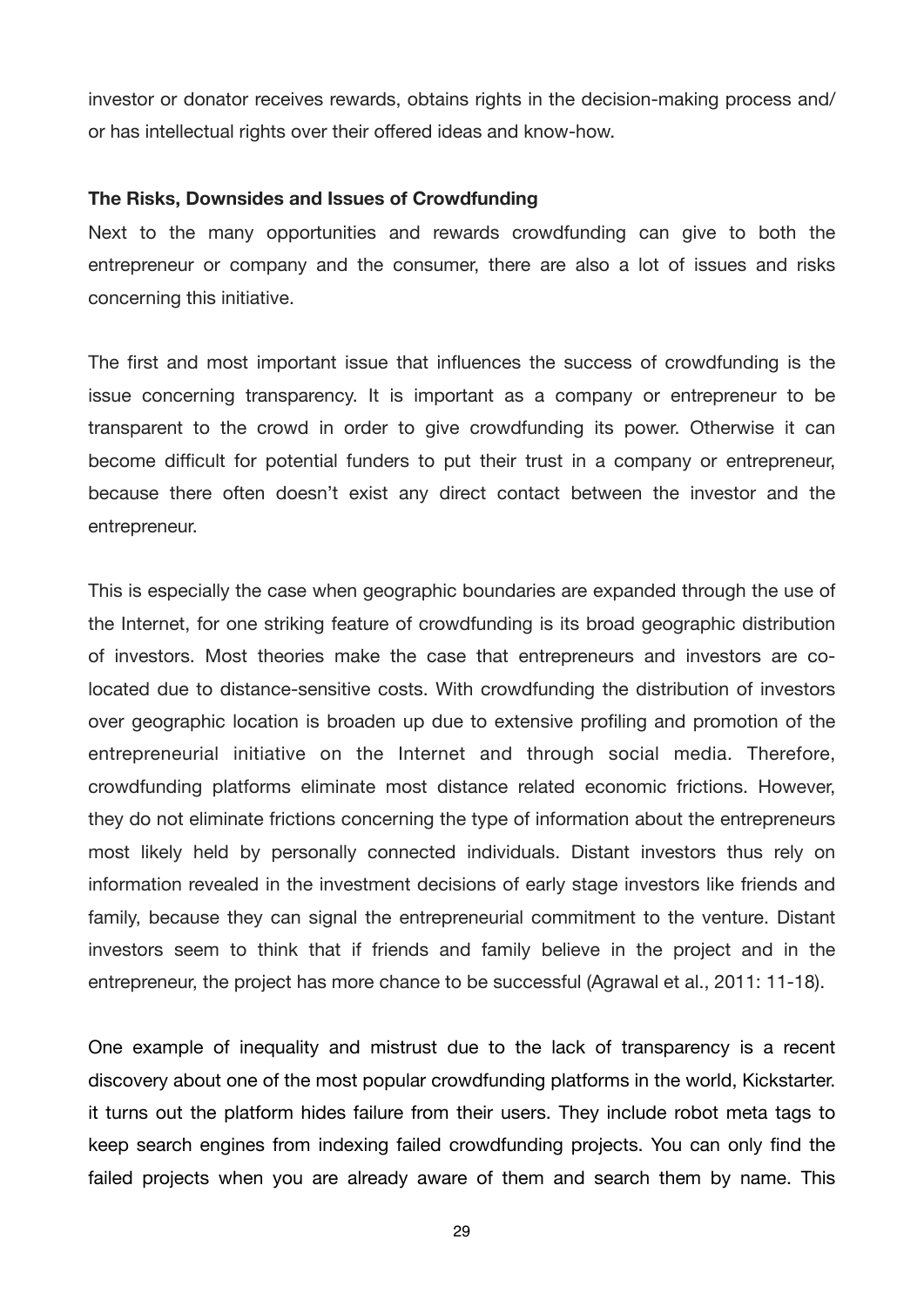means that this crowdfunding platform isn't totally transparent to their users because they mislead them into thinking that their input always leads to success (Misener, 2012). Instead the less known platform Indiegogo reveals their failed projects on their page. This platform has in this way a handicap on Kickstarter, because it turns out that funders prefer Kickstarter because the platform is more popular and 'successful' (Hambrock, 2012). This new discovery can endanger the investors trust in the platform and in the system as a whole, and creates doubts if their investment is put to good use.

In the case of transparency, we also have to ask ourselves the question if a company or entrepreneur does really want to be as transparent as needed to make crowdfunding successful. How safe is it to put everything out in the open when anyone can steal the idea away.

This directly brings us to another issue: How much should crowdfunders have their say about the project they support. This issue not only questions the legitimacy of such investors to control a company, but also the entrepreneurs creative input and the trust funders have to give to the entrepreneurs to run their own project.

First it is important to keep in mind that crowdfunders do not (always) have the skills and knowledge to make the rights decisions. Also it becomes quite unmanageable to make any managerial decisions with a numerous amount of funders bringing in only a small amount of money and thus having only limited power on the company. Only when a majority of these numerous funders all have the same idea in mind for the project a decision can be made, which in most cases is rather unlikely.

Second, if it is thus more likely that the company or entrepreneur makes the decisions without giving the funders their say about the project, it becomes very important for the funders that the project they decide to invest in is run by a team that has the knowledge and skills to make these decisions. But also for the entrepreneur it is important that the project is run correctly for it is his or her dream that it becomes successful. Already with angel investors, who mostly have the knowledge and skills to have their say in the decision making progress, some projects can turn out badly because entrepreneurs and their investors have different ideas about how the project should be set up and sometimes it also turns out that the investors do not always have the knowledge they think they have to lead the project. But this is also the case the other way around; some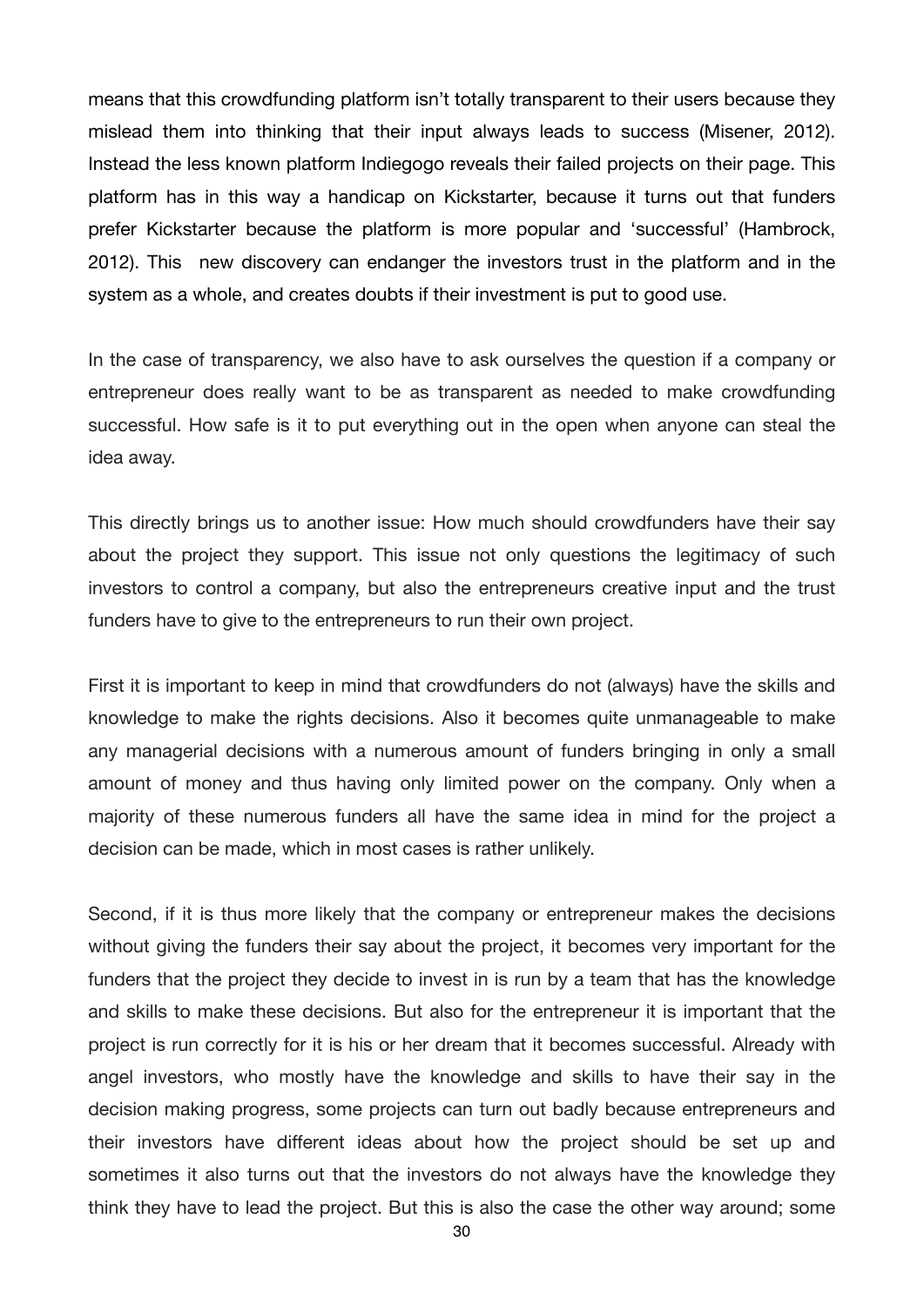entrepreneurs or teams do not have the skills and knowledge they think they have to make their project successful and then it is very convenient when there are investors correcting them. So not only for the investors, but also for the entrepreneurs - if they want to run their project correctly - it is important to question how much power either of the two has to have to make a project successful. This of course depends on what kind of project, investor and entrepreneur we are dealing with. Also, with crowdfunding projects where the funders do not have their say, funders still can share their know-how and ideas which still could help and influence the project if the entrepreneur is open for it and knows how to select the good ideas from the bad ones.

Finally, a very important issue concerning crowdfunding is the legal limitations which it brings to fund a project. While the use of the Internet to create an open call can be very resourceful for crowdsourcing, for crowdfunding it can become very problematic because of some complex legal issues which have to be dealt with. This is especially the case when it involves the offering of equity to the crowd. National regulations usually limit the extent to which companies are allowed to publicly advertise their security offerings, limiting it only to qualified investors and acquaintances of the entrepreneur. Companies are only allowed to extend their scope if they receive prior authorization from their national securities regulator. Moreover, in most countries there is also a limitation to how many private investors a company is allowed to have. For instance, imposed by French law a company can not have more than 100 shareholders. This also creates important legal limitation to a crowdfunding initiative, where solving these issues often takes significant time and legal costs in order to have the initiative in line with the national regulation for issuing equity privately. It is thus important that an entrepreneur prepares a detailed mechanism in order to avoid any problems. Therefore, with crowdfunding, entrepreneurs mostly choose to offer the participating crowd rewards such as a product or membership instead of making them a shareholder (Lambert & Schwienbacher, 2010: 5; Schwienbacher & Larralde, 2010: 12).

So we have to keep in mind that there is no such thing as a free lunch and that crowdfunding also has its pitfalls: transparency, the rights the investors get, and financial regulations can be major barriers for the success of the crowdfunding initiative.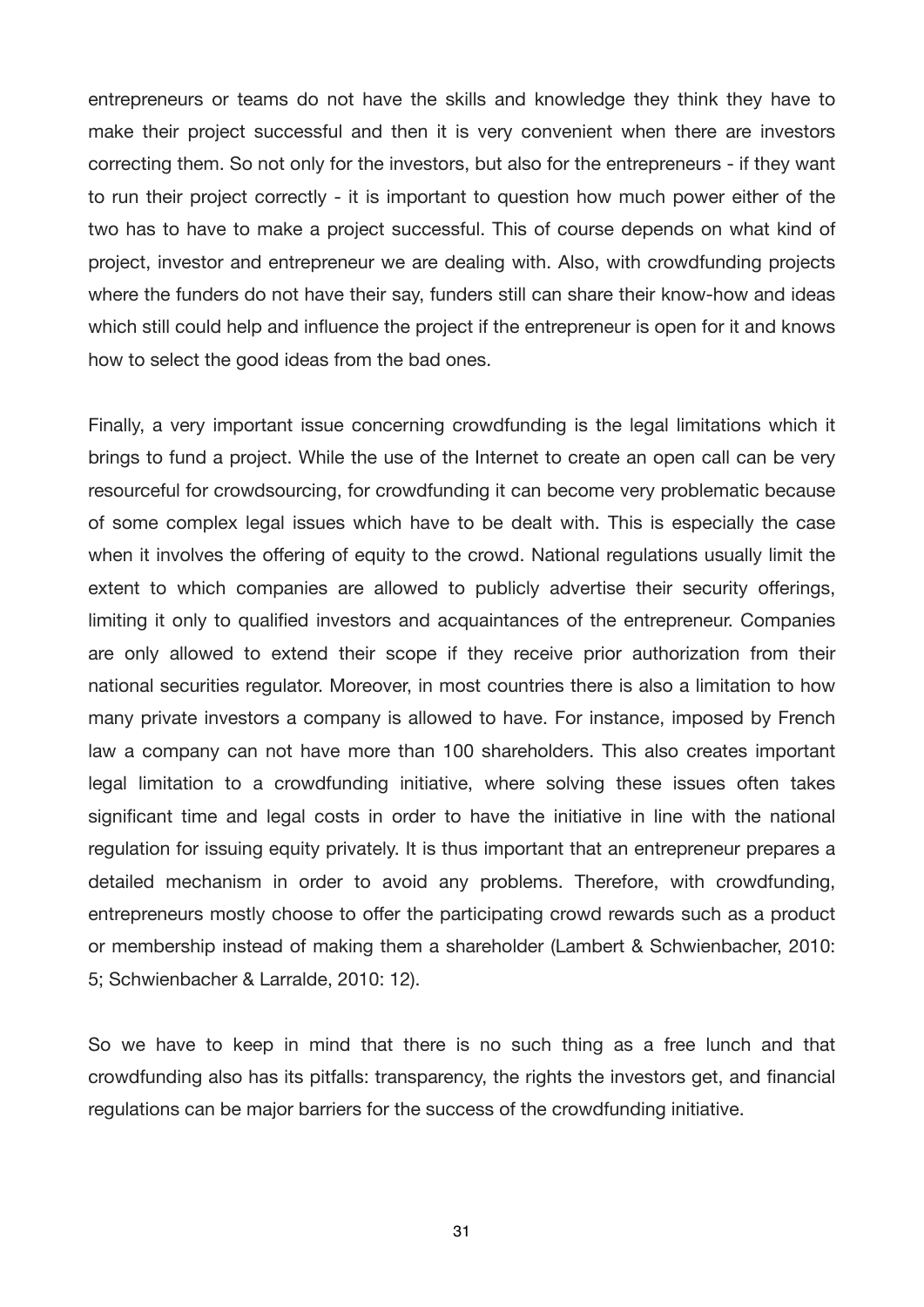#### **Conclusion**

As a conclusion to this chapter it can be said that crowdfunding, while keeping in mind that it also has its risks, inspirationally speaking, represents the will of the people to put their trust in a project by investing or donating money into it. Does this trust through rational and critical evaluation by individuals of a crowdfunding initiative create a public sphere in itself? Does there exist a democratic politics within the entrepreneurial business, where the individuals debate as a public about the innovation creating a public opinion? And finally, does this public opinion influences the political deliberation of the business itself? In order to find the answers to these questions it is important to compare the concept and possibilities of crowdfunding to the concept and/or ideas of the public sphere.

# **Crowdfunding and the 'Ideal' of a Public Sphere**

#### **The tragedy of the Commons**

Earlier I described a non-liberal theory of the public sphere, the commons, where I wanted to stress upon a different angle of the public sphere as a domain where human well-being and quality of life is being supported by balancing the state, corporations, and the commons. From this point of view we have to consider the issues of democracy and how crowdfunding could contribute to a new era of politics and democratic practices; the politics of Capitalism 2.0.

Peter Barnes compares the economic operating system to the rules of the board game *Monopoly* (8). He argues that the board game is almost a simulacrum of capitalism: "At the beginning of the game, players move around a commons and try to privatize as much as they can. The player who privatizes the most invariably wins" (102). However, Barnes also describes two features of the game that differ from contemporary capitalism: "All players start with the same amount of capital and all receive [...] [money] each time they circle the board" (102). The game wouldn't be fair nor exciting if the players weren't treated equally. If one of the players owned more capital at the beginning of the game and/or received more money when he or she circled the board, this player probably would win most of the time. But in contemporary capitalism this unequal scale is rather customary: the top 5 to 10 percent of the population owns more property than the remaining population.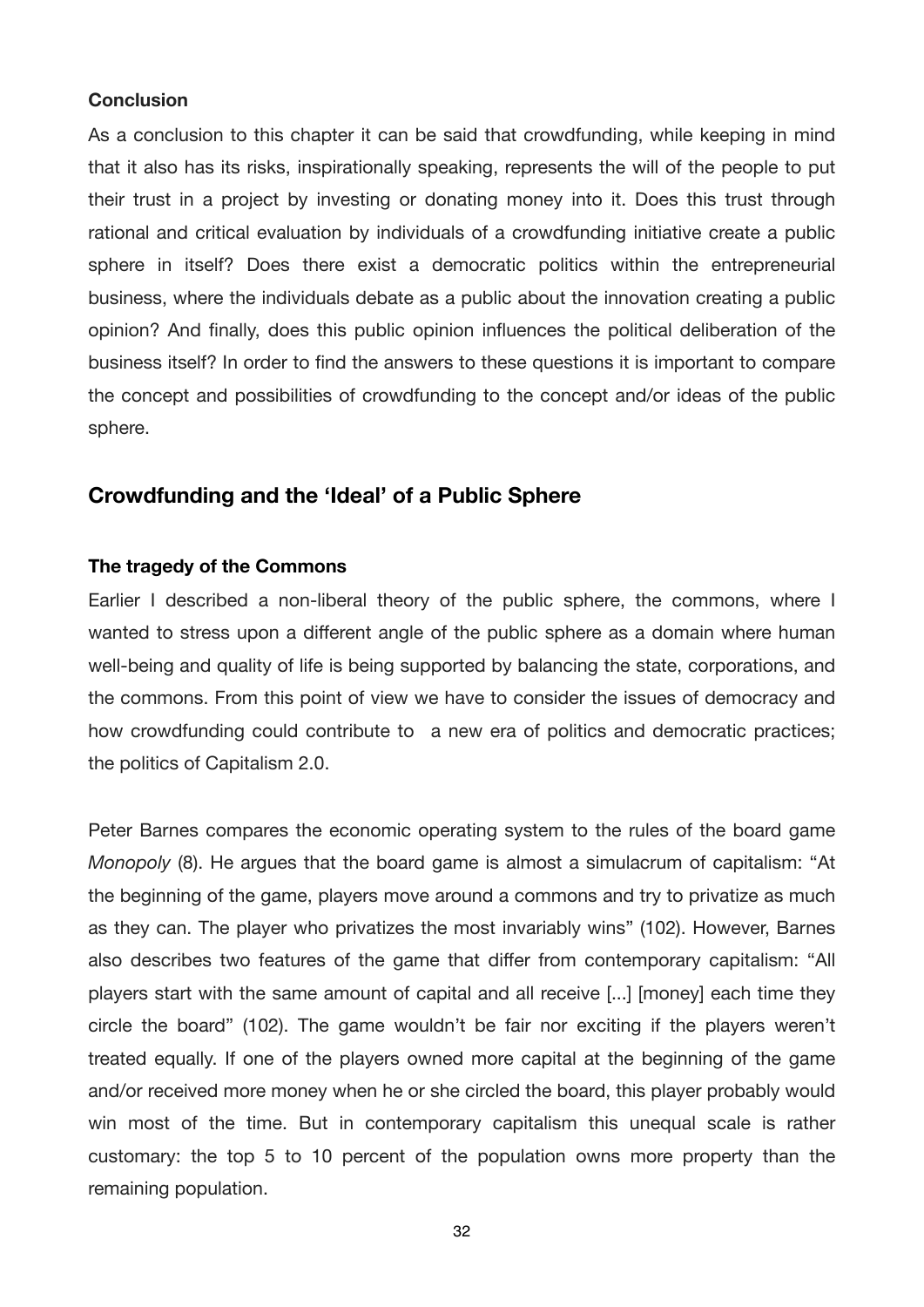The economic operating system is based on a number of assumptions that were created when the world wasn't yet overshadowed by so many humans and their built infrastructure. In this 'empty world' building capital was the main interest and people didn't have to worry about social and environmental factors, because they were barely affected by this main aim and therefore still easily solvable. So building capital, as in improving and increasing marketed goods, as the main aim in order to improve welfare was logical for this empty world community.

But this 'empty world' doesn't longer exists and now we live in a world full of people and their built capital infrastructure. Here building capital does substantially affect social and environmental 'externalities' and therefore we need to reinvent capitalism or the economical system in order to accomplish its main goals: improving human well-being and quality of life. $3$  While building capital does contribute to these factors, it certainly does not fulfill these entirely in a world where building capital also 'destroyes' most other factors which contributes to this aim. Economic efficiency incorporates all resources that affect human well-being and not only marketed goods and services. But contemporary economy doesn't leave enough space for non-marketed natural and social capital and therefore does more harm to society than that it actually contributes to it (Costanza, 2009\*).

In *Small is Beautiful* (1973), Schumacher argues that capitalism isn't anymore in sync with contemporary society. While in the past it seemed a fruitful system, today it rather became our central problem than our salvation. Now the system eliminates many social arrangements that bind us together as communities - which enriches human well-being and quality of life - instead of supporting it. Therefore Schumacher thinks that we need to modify capitalism and adapt it to the 21st century (Schumacher, 1973).

The main aim is needing to find a balance between the government, corporations and the commons. Now the corporations are 'the big boys' and the commons are constantly overshadowed by them and therefore must rely on the government. But governments more often tend to strengthen corporations instead of substantially supporting the

<span id="page-32-0"></span><sup>3</sup> For improving the well-being and quality of life of humans and society we need a government that recognizes its people as the sovereign of government, that secures for them the full complement of human rights, and effectively solves or mitigates societal problems for their benefit - True Democracy (Quality of Laws, 2008)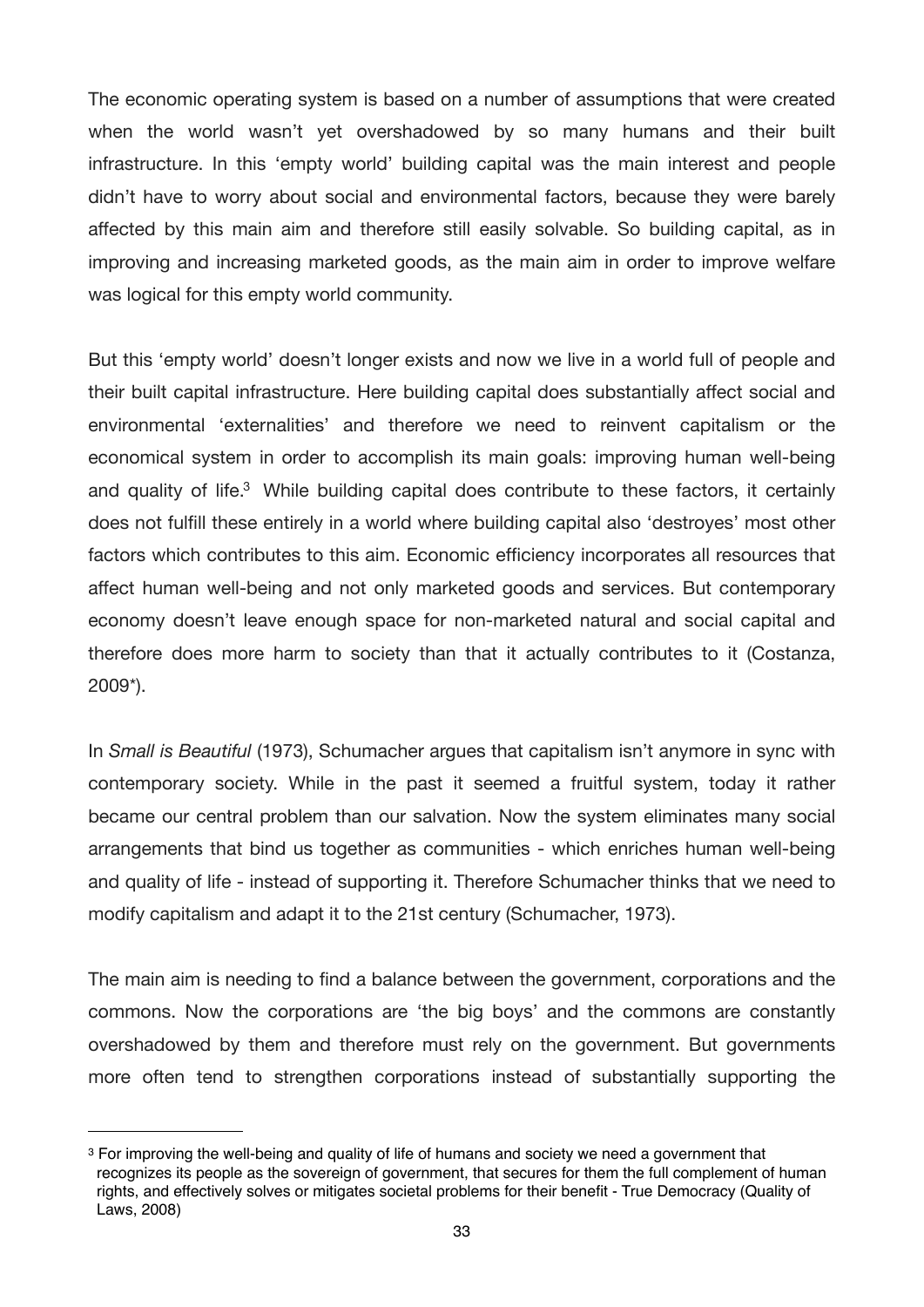commons. Garrett Harding calls this the 'Tragedy of the Commons' whereby people will always overuse a commons because it's in their self-interest to do so.

#### **Capitalism versus Community**

So why is there just minimal concern for the commons? Because it is overshadowed by the economic universe: it's everywhere, but we just don't see it. There are two reasons for our blindness. One is that much of the commons is literally invisible. We can not see the air, the atmosphere, etc. Another, more important, reason for our blindness is that we are too much focused on money. The glister of money blinds us for the real important deal, the commons: "We ignore common wealth because it lacks tags and property rights" (Barnes, 2006: 67).

So, as it seems, capitalism and community aren't natural allies. Capitalism focuses on the pursuit of self-interest whereas community is about togetherness and supporting one another. The commons isn't driven by monetary gain, but by social connection and obligation. Both are important for the economy, because they both contribute to human well-being and quality of life. But capitalism is the 'big boy' here and overshadows the commons with an enormous amount of private wealth which, ironically enough, was mostly taken from the commons. Moreover, a great deal of this wealth adds little to nothing to our happiness.

#### **From Corporations to Commons Entrepreneurs**

Still, even with the present financial crisis which supposedly should have taken care of our ignorance, corporations keep taking from the commons and almost don't give anything in return. With the power corporations have we are rather consumers of culture than actual participants. The problem with big corporations is that they are automatically designed to maximize profit, and profit never reaches a level of profitability at which they decide to stop. As Marx pointed out, the accumulation of profit  $(=$  Capital) becomes a goal by itself. Also, and not the least because of this, these corporations are only getting bigger, financially stronger, and more powerful. They give us an overdoses thneeds and our commons are getting scarce. As economist Joshua Farley has noted: "If we want more fish on our dinner plates, the scarce factor isn't fishing boats, it's fish. If we want more timber, the scarce factor isn't sawmills, it's trees". Profit-maximizing corporations are getting out of control and their property and profit is distributed in a very unequal way.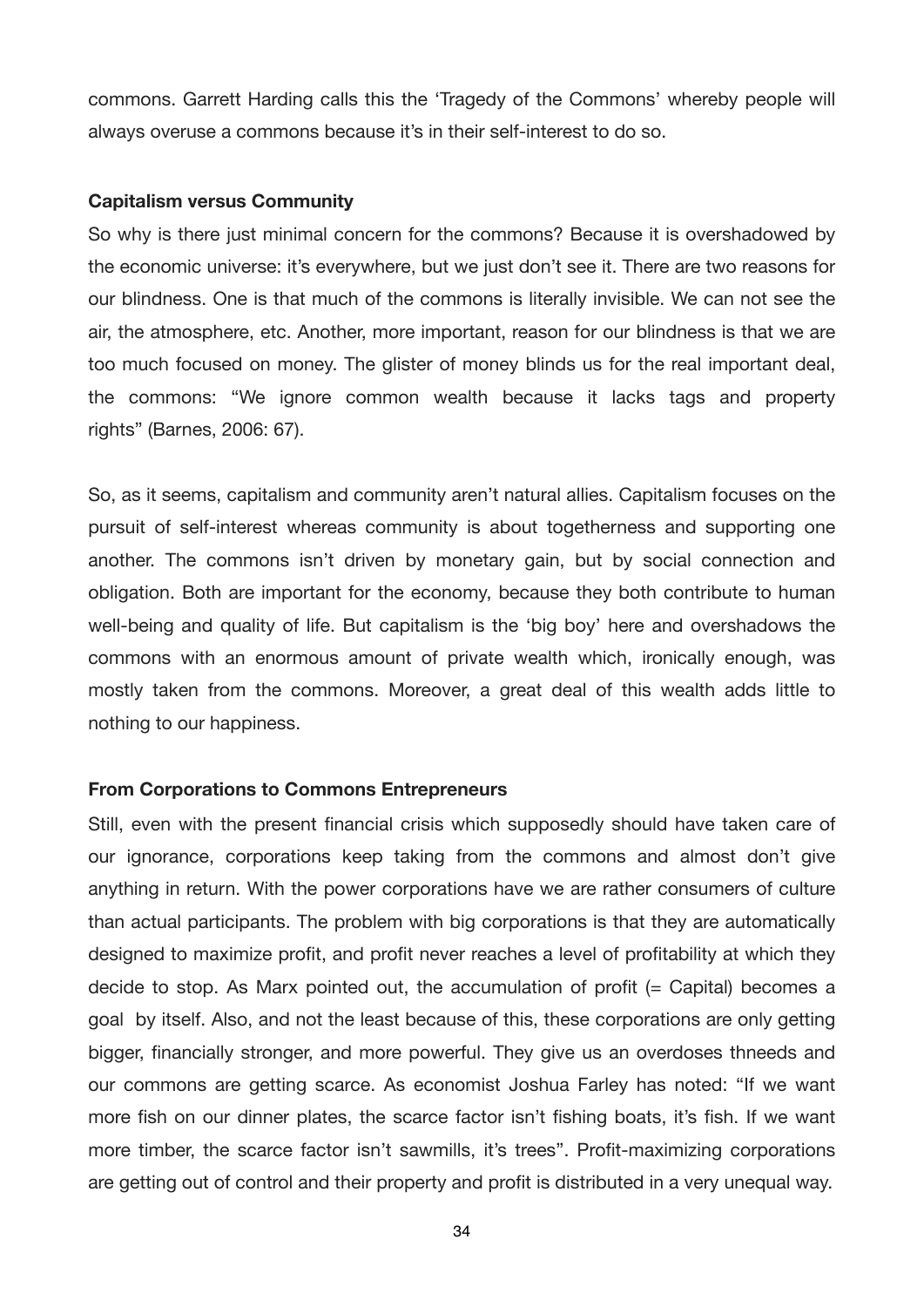Unfortunately it's highly unlikely that we can reprogram corporations and make them drive by something other than profit. Corporations are built to make money, and the society is built on desiring money. In order to survive in time, organizations need to make more money than they spend. But making profit isn't the same as maximizing profit, and it thus should be possible to find a new way in which corporations and organizations can be built that still drive on profit, but not aim at the maximization of profit. Managers of companies are ultimately relying on shareholders, so if shareholders would demand social responsibility and invest in that way, managers would ultimately have to adapt to new standards.

> 66 The rational herdsman concludes that the only sensible course for him to pursue is to add another animal to his herd. And another... but this is the conclusion reached by each and every rational herdsman sharing a commons. Therein is the tragedy. Each man is locked into a system that compels him to increase his herd without limit - in a world that is limited. Ruin is the destination toward which all men rush, each pursuing his own best interest... 39

> > Garrett Hardin, 1968

#### **Mentality Change: Crowdfunding as One of the Solutions?**

That brings us back to crowdfunding as one of the solutions to change the economical system and embodying a common cultural sphere. Already many consumers aren't cooperating any more with the marketing system of corporations. With the help of social technologies such as blogs, social networking sites and user-generated content sites consumers can draw power from one another and define their own perspectives outside of the ones corporations are pushing on to us. This change in power relations already helps tilting the power from companies to consumers or individuals. Now, for companies to really gain customers, it is important that they tap the wishes and needs of potential customers and are willing to relinquish some of their control to them. It is important that companies thus open themselves up for external input.

Next to this, in order to create an efficient economic system, companies need to take into account the importance of the commons. Because corporations are driven by maximizing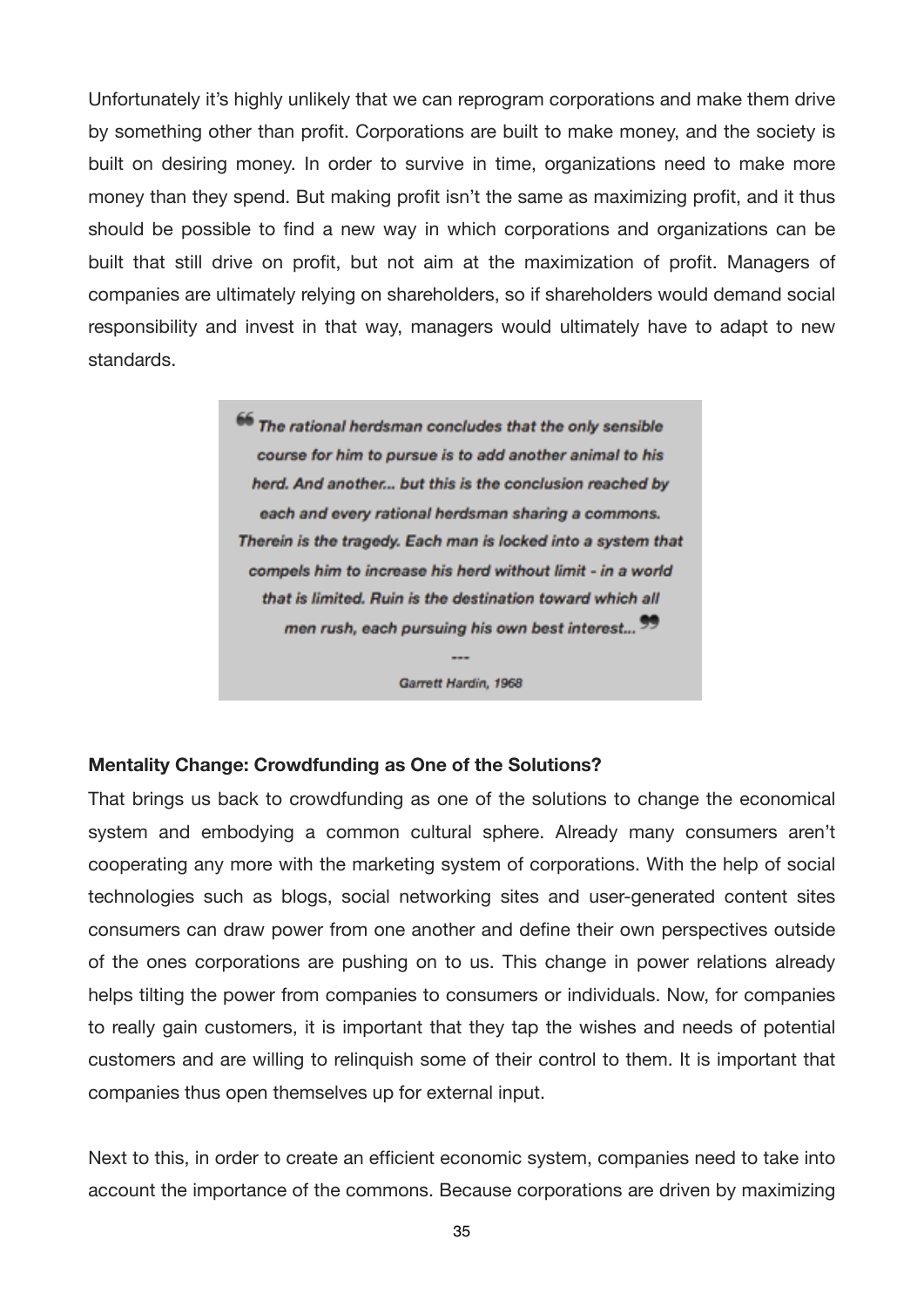profit, it is important to create shareholders that demand social responsibility in order to reinvent corporations which also leave room for the commons. But where do we find shareholders that demand social responsibility? Again, one of the answers could be crowdfunding. When using crowdfunding we already established that investors are mostly not investing for return on investment, but for intrinsic and extrinsic motivations. They need to have the feeling that they contributed to something and that their input is acknowledged. Crowdfunding also makes it possible that the community works together with capitalism.

Crowdfunding also gives room for entrepreneurs which will be more likely to feed the commons due to social responsible shareholders. Peter Barnes calls them *commons entrepreneurs*:

*A commons entrepreneur, like a private entrepreneur, is a visionary, a catalyst, a starter. You see a need that isn't being met, ad a way to meet it. You bring people together, come up with a plan, and make it happen. Sometimes it works,, sometimes it doesn't. The difference is, a commons entrepreneur doesn't get stock. You're motivated by a different force, a desire to give back. You aren't selfless; you enjoy success, recognition, and even money. But on balance, your desire to contribute to shared wealth outweighs your desire to accumulate private wealth. Accordingly, you choose the commons over the corporate sector (Barnes,* 2006: 158-159)

So with entrepreneurs like these the economic system, corporations, government and the commons, will be more balanced and therefore efficient. Which will improve the human well-being and quality of life. With crowdfunding it becomes possible to create an economic life that is more comparable to our biological environment: smaller companies, a richer ecology and less leverage. Nicholas Taleb describes this new and improved economic environment as "A world in which entrepreneurs, not bankers, take the risks and companies are born and die every day without making the news" (Taleb, 2009).

#### **The 'Ideal' Public Sphere**

Thus, successful or ideal crowdfunding initiatives are based upon the idea that it is a sphere that is accessible to anyone and which gives the space for anyone to come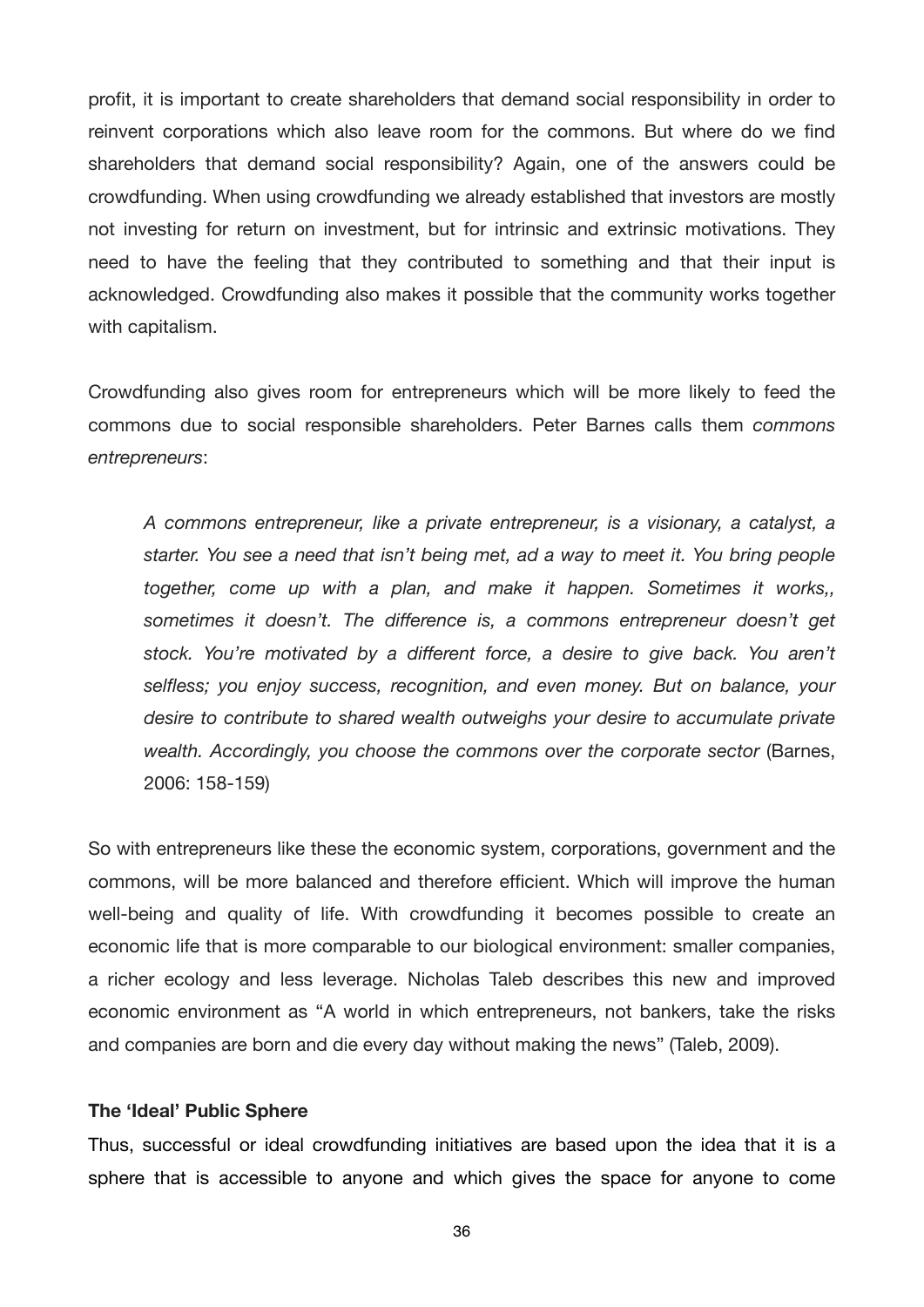together and assemble, express themselves and form their opinion. While, initially speaking, crowdfunding seems to be based upon the idea to collect money from individuals, citizens, and groups who believe in the innovations and goals of the entrepreneur, it is proven that these people contribute or help the entrepreneur not only for extrinsic but also intrinsic reasons and want to get the possibility to contribute to society. Crowdfunding then means bringing together a crowd, the public, and use their know-how, skills, wisdom and/or possessions to create an initiative that is supposed to be supported by society. It is therefore important that the entrepreneurs, in promoting their innovation or initiative, are open and transparent about their ideas and goals in order to attract the crowd.

So Crowdfunding platforms, where crowdfunding initiatives can be promoted, create a political culture for free debate; forums where entrepreneurs can promote their initiatives, where people (voluntary) can react and debate about the importance and success rate of the initiatives, and make adaptations (prosumers or content producers) when necessary.<sup>4</sup> Crowdfunding platforms thus support citizens' demand for accountability and participation in the public sphere. These platforms create forums where people can debate freely about everyday issues and issues of common concern. The crowdfunding initiatives are promoted by entrepreneurs that are independent from political and corporate interests, because they act freely, and are transparent and open about their ideas and visions for their innovations. On the crowdfunding platforms, the public is free to assemble and express their opinion, which thus creates an online sphere for discourse and action.

Crowdfunding and the balancing of the commons with the state and economy also assesses the issues discussed by critics of the publics sphere. Through legal rules and the need of being transparent to their public, the platforms filter the information needed for funders to decide whether they want to participate in the project. Too much information, or deception, is punished by law and a lack of information opposes transparency and the willingness and ability of funders to decide to give their trust into a project. This takes care of the critiques by Pavlik, Williams, Dyson and Dean about the

<span id="page-36-0"></span><sup>4</sup> It should be noted here that some initiatives don't really aim at issues of common concern and thus are not really contributing to the creation of a public sphere or public opinion. However, most of the successful initiatives are supported by people who want to contribute to society and therefore support issues of common concern, like for instance initiatives that are based upon good causes or supporting the environment.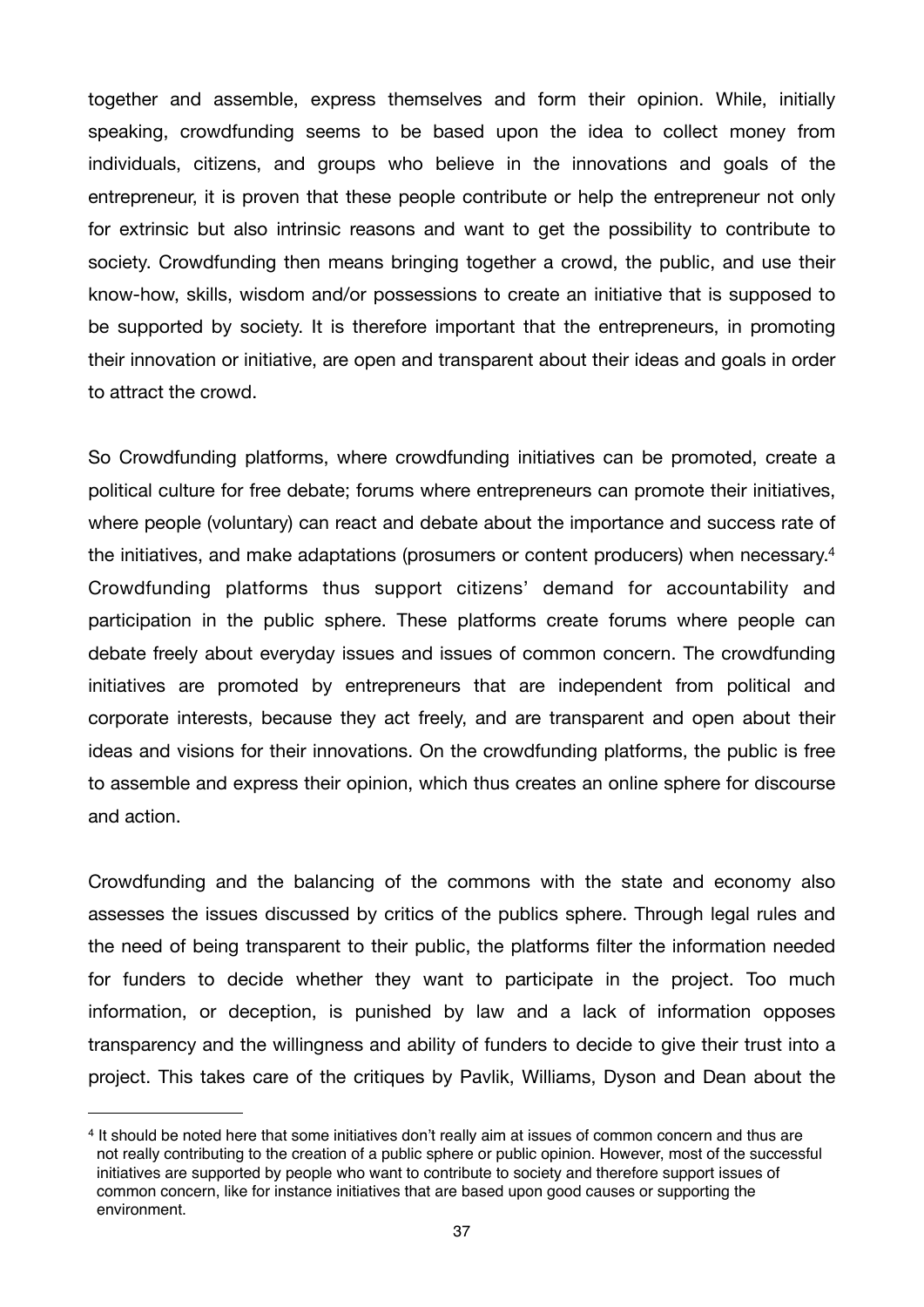illusion of openness and overdoses of information. Also the central aim of crowdfunding is to feed group interests, because otherwise the initiative cannot be funded. A group of individual users has to critically and emotionally decide whether they think the projects is interesting and useful enough to be funded. So the idea of communicative capitalism by Dean doesn't fit within the standards of crowdfunding. The platforms create an open space for discussion and know-how by funders and interested individuals. This means that crowdfunding opens up new democratic practices or, in accordance with Dean, neodemocracies. Powerful and less powerful funders and interested individuals can passively or actively debate about or contribute to crowdfunding initiatives. This means that Crowdfunding has the possibility to contribute to an ideal public sphere, because it tries to balance the commons with the state and corporations. Crowdfunding can open up the possibility for the commons to participate within the political and economical system of the state and compete against large corporations which in turn influences the 'democratic' practices of the state.

Though we have to keep in mind that Crowdfunding is still in its infancy and that there are still a lot of different and diverse initiatives set up under the name of crowdfunding which not always consistently follow all the 'ideal' characteristics of crowdfunding.

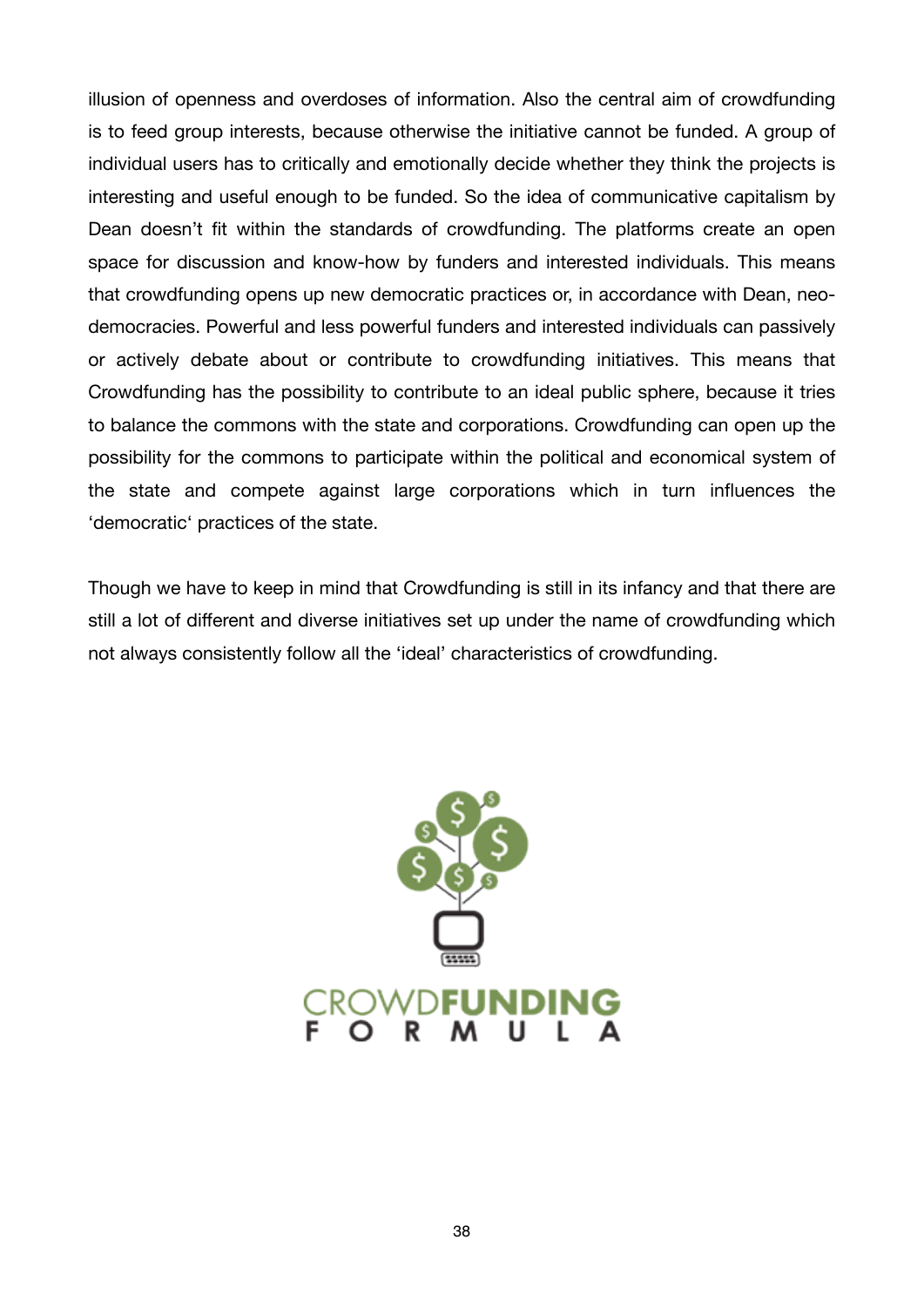# **Don't Panic, Organise!**



In this paper I have explained what crowdfunding is, how it could create a new and improved public sphere, and how it could contribute to a new (improved) capitalism. While it takes more than only crowdfunding, it is with the help of this concept that we can bring back the commons in our economical system. Crowdfunding gives power to the crowd and individuals and here it also becomes important that the government, corporations and entrepreneurs tap the wishes of these crowds in order to survive and contribute to human well-being and quality of life. I have argued that Habermas' concept can be used as an indication for a common cultural sphere. Moreover I opted for a nonliberal theory of the public sphere where multiple spheres and counter-spheres exist, and where there exists a democratic triangle between the government, corporations and the commons.

With crowdfunding gaining more popularity and acknowledgement, it is becoming clear that we are already in the beginning of a new era of capitalism 2.0. Like Web 2.0, the social web, we are creating a social capitalism that fits with the 21st century. The problem of capitalism (1.0) is that it was built on an obsolete set of ideals that was not aiming for human well-being but individual well-being. Capitalism 2.0 has to be for the people and, with crowdfunding, by the people. Social media gives us the opportunity to engage in our economy. Companies become more transparent and accessible for the crowd through social media. It's not only important anymore what 'they' think or 'they' do, but it is also important what the crowd thinks, what 'we' think and 'we do.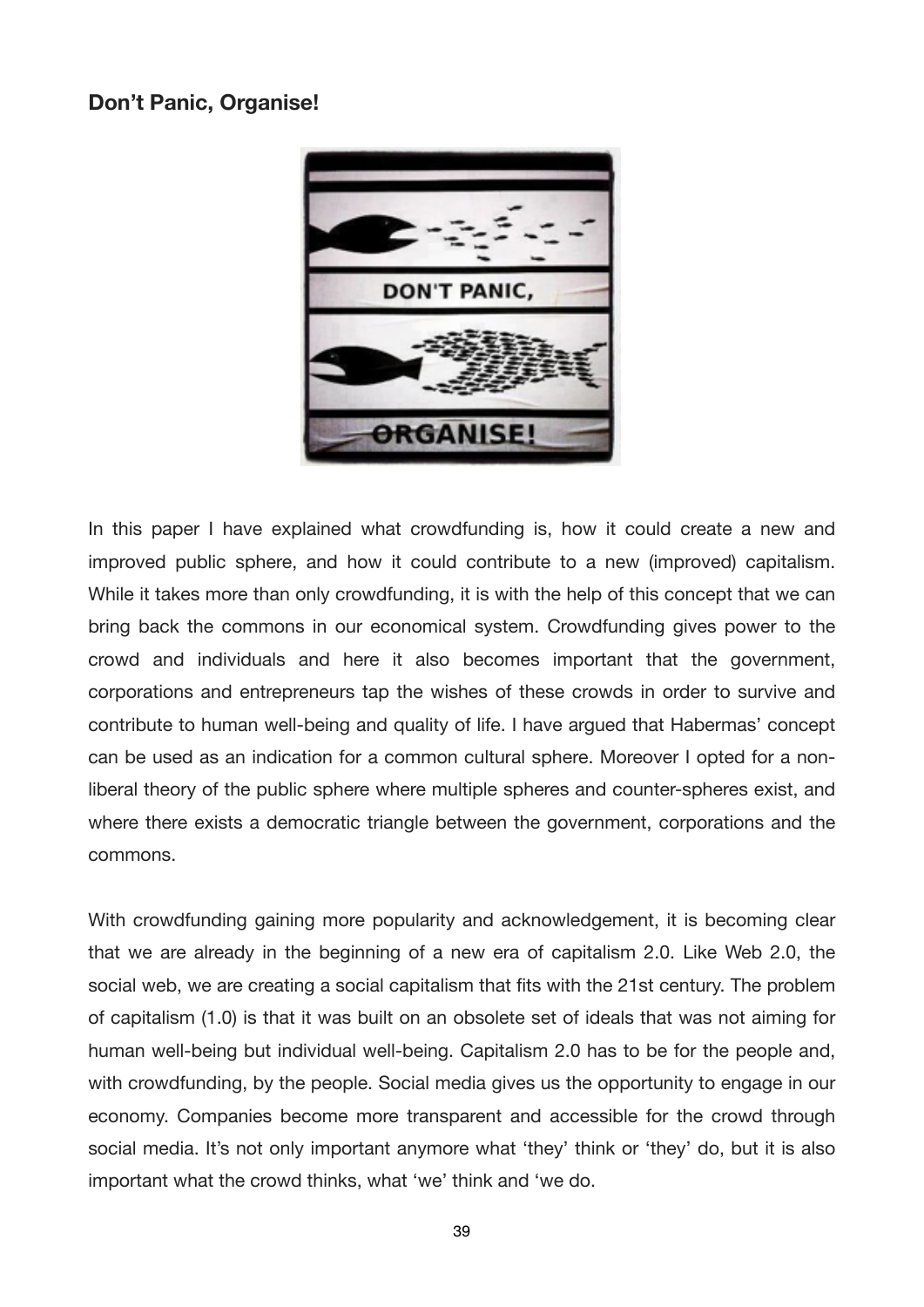Of course, with this all said and done, it isn't as easy to develop a society wherein this social capitalism all naturally happens. It will require a new vision of how society works, a society that focuses on quality of life rather than a quantity of consumption. Our society has to be redesigned and needs to incorporate innovative concepts like crowdfunding to fulfill its higher aims: creating an efficient economic system and with it maximize human well-being.

It can be questioned whether our society or economical system can be changed. Why would the government and corporations want to give away and share their power with the commons? Humans love power and it isn't that easy to change the human psyche. But as Robert Costanza already has recognized; Even cultures evolve and follow rules analogue to the evolution of organisms. They do this through cultural selection and learning instead of genetics and genes. Costanza argues how evolution is intelligent, because it can learn from experience and improve. So if cultures evolve and thus are intelligent, they are bound to learn that they have to adapt to their environment. Capitalism has to adapt to the 21st century; capitalism 2.0 (Costanza, 2009\*\*).

Understandably even when we do our very best to adapt capitalism to the 21st century, It probably will never be all sunshine and fairy dust. If we want the goods, we also have to accept the bads. No system is perfect and because of our ever changing environment, the system also has to constantly change and innovate. But it is clear that our contemporary economic system isn't doing the trick and has to be altered:

But if we must make a deal with the devil, I believe we can make a much better one *than we presently have. We'll have to be shrewed, tough, and bold. But I'm confident that, if we understand how to get a better deal, we will get one. After all, our children and lots of other creatures are counting on us (Barnes, 2006: 14).*

I therefore want to end this paper by pointing out that although striving for an ideal public sphere may be an impossible goal, it is because of our morals and values and our will to constantly adapt in order to survive in this world that this goal becomes crucial so that we can all coexist peacefully on this planet. It is important that we make the government and society recognize the need for common entrepreneurs and social responsible shareholders that can contribute to human well-being and quality of life. It seems that crowdfunding initiatives really have the opportunity, skills and promises for creating a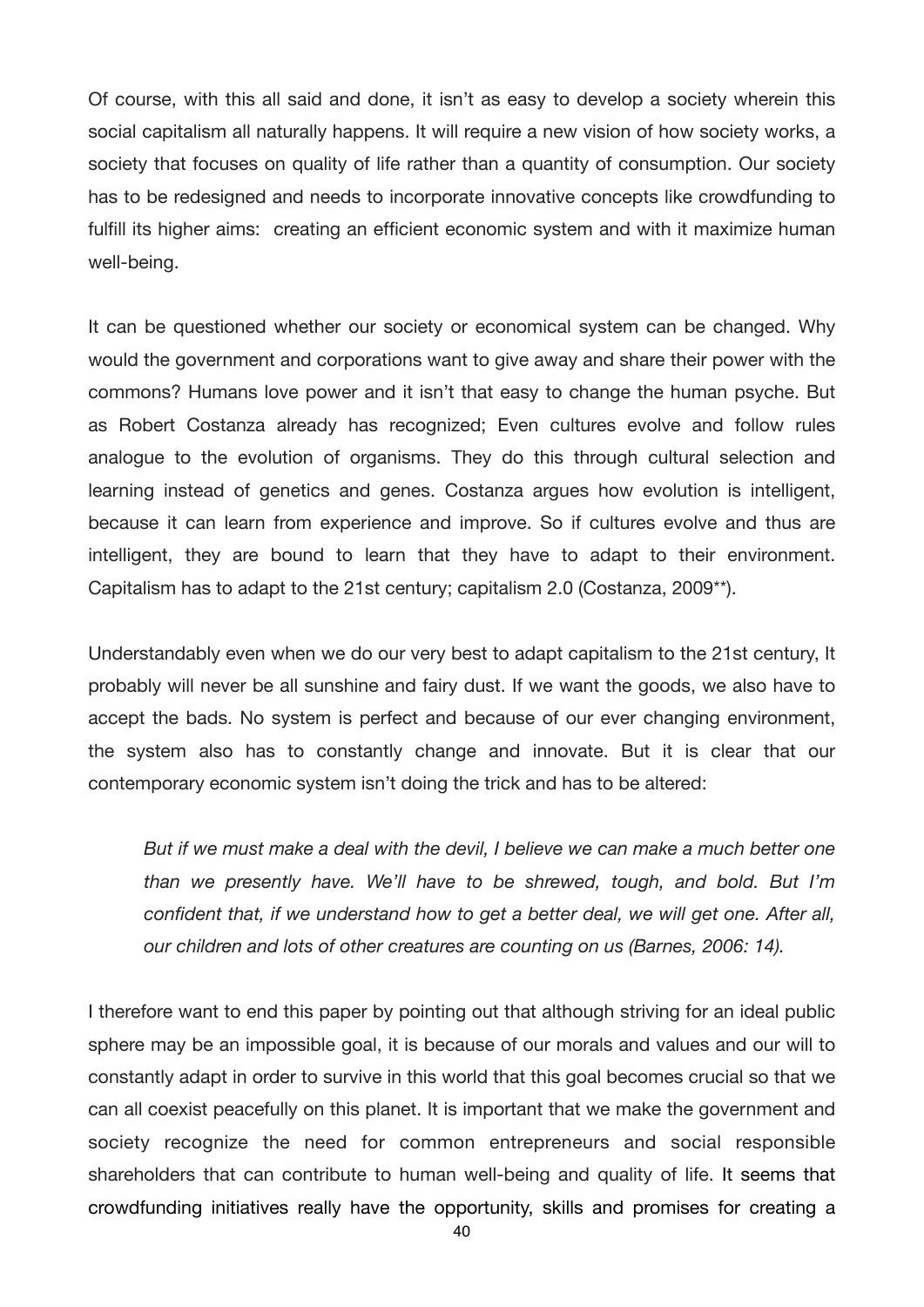public sphere and opinion, though it also has the opportunity, skills and promises to do right the opposite. It is therefore important that we analyze if and how Crowdfunding could revive the commons and create and ideal public sphere so that it could help us figure out a way to help society in a new era of politics; The politics of Capitalism 2.0. Here it is important that we don't panic, we just have to organise!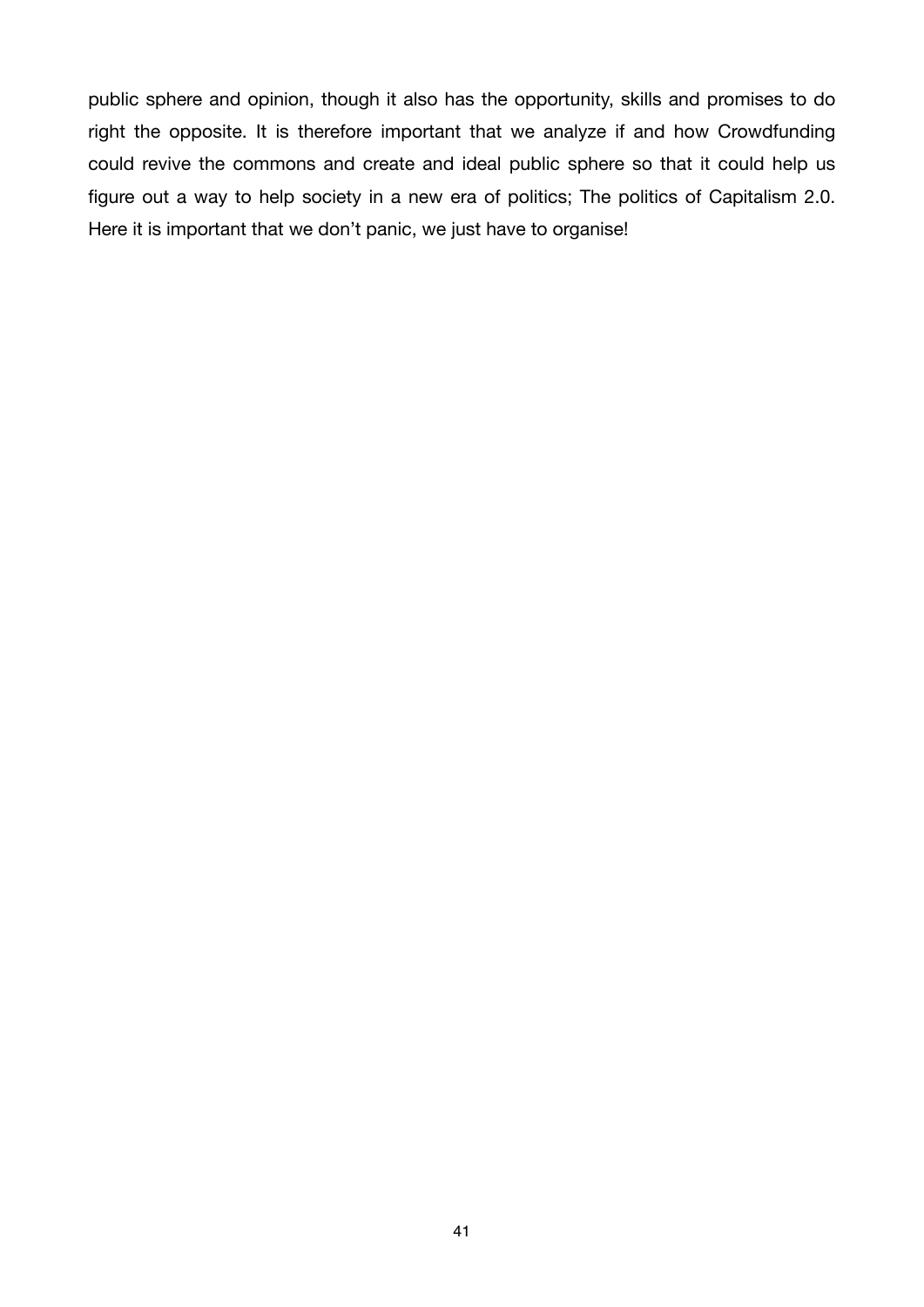# **References**

Admiraal, Wilco. Power to the Crowd. *Wilcoadmiraal*, november 2010.

Agrawal, et al. The Geography of Crowdfunding. Rotman*,* January 2011. *Available at*: <http://www.rotman.utoronto.ca/~agoldfarb/crowdfunding.pdf>.

Anheier, Helmut K. How to measure civil society. 2004. *Available at:* [http://](http://fathom.lse.ac.uk/features/122552/) [fathom.lse.ac.uk/features/122552/.](http://fathom.lse.ac.uk/features/122552/)

Barlow. A Globe, Clothing Itself with a Brain. *Wired*, vol. 3, no. 6: 108, 1995.

Barnes, Peter. 2006. *Capitalism 3.0: A Guide to Reclaiming the Commons*. San Francisco: Berrett-Koehler Publishers, Inc.

Boeder, Pieter. Habermas' heritage: The future of the public sphere in the network society. *First Monday*, vol. 10, no. 9, 2005.

Brabham, D. C. Crowdsourcing as a Model for Problem Solving: An Introduction and Cases. *Convergence: The International Journal of Research into New Media Technologies*, vol. 14: p. 75-90, 2008.

Bronner, Stephen E. 2011. *Critical Theory: A Very Short Introduction*. Oxford: Oxford University Press.

Buchstein, Hubertus. Bytes that Bite: The Internet and Deliberative Democracy. Constellations, vol 4, no. 2: p. 250, 1997.

Costanza, et. al. An Integrative Approach to Quality of Life Measurement, Research, and Policy. *Sapiens*, vol. 1, no. 1, 2008.

Costanza, Robert. Evolution is Intelligent Design. Trends in Ecology & Evolution, vol. 24, no. 8: p. 414-415, 2009\*\*.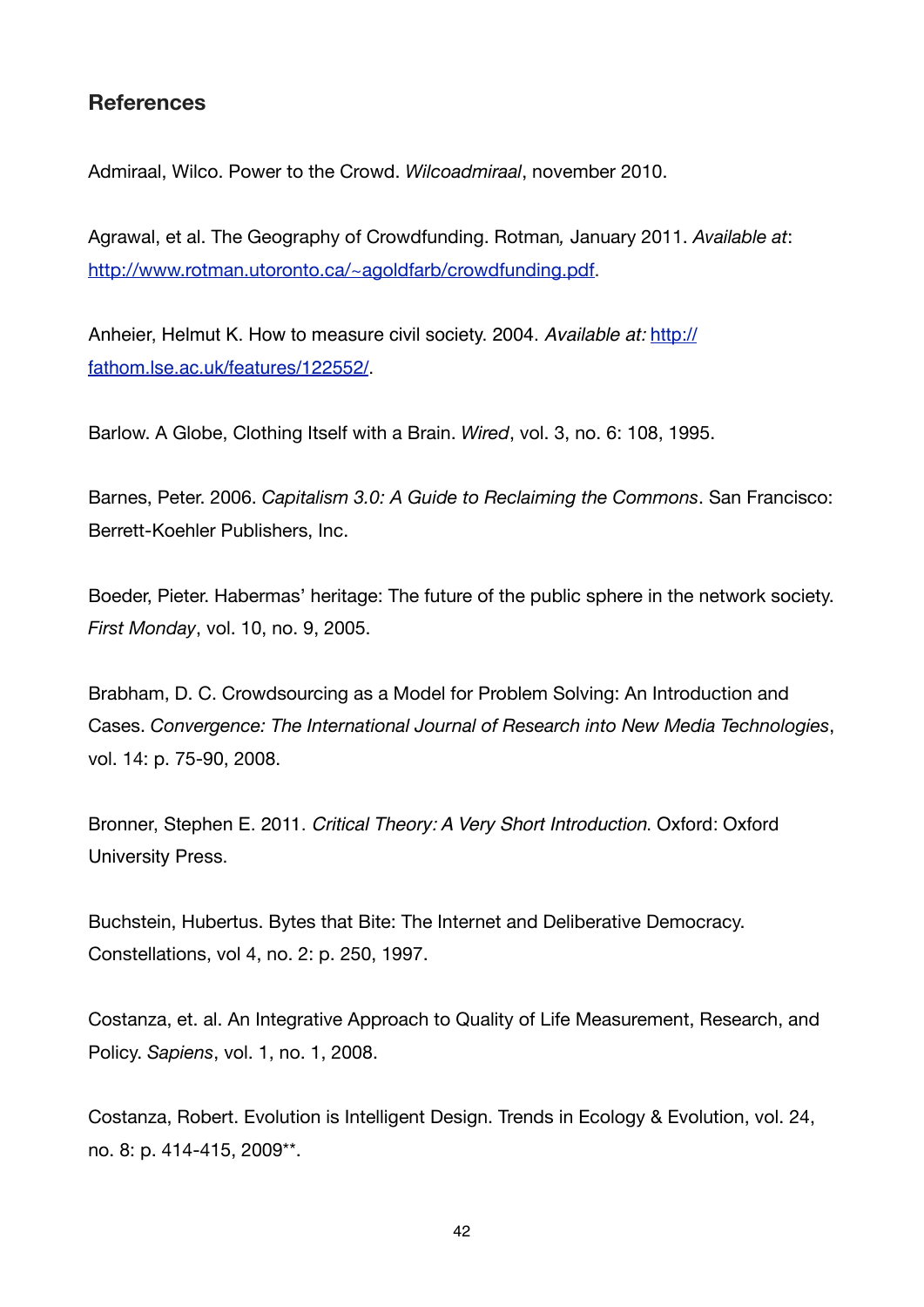Costanza, Robert. Toward a new sustainable economy. *Real-world economics review*, no. 49: p. 20-21, 2009\*.

Dahlberg, L. Computer-mediated communication and the public sphere: A *critical analysis. Journal of Computer-Mediated Communication,* vol. 7 no. 1, 2001.

Dahlberg, L. Extending the public sphere through cyberspace: The case of Minnesota Edemocracy. *First Monday,* 2001\*. *Available at:* [http://www.firstmonday.org/htbin/cgiwrap/](http://www.firstmonday.org/htbin/cgiwrap/bin/ojs/index.php/fm/article/view/838/747) [bin/ojs/index.php/fm/article/view/838/747.](http://www.firstmonday.org/htbin/cgiwrap/bin/ojs/index.php/fm/article/view/838/747)

Dahlgren, P. (2001). Media and the transformation of democracy. In B. Axford & R. Huggins (Eds.). *New Media and Politics*. London: Sage, p. 64-88.

Dean, Jodi. 2002. Publicity's secret: How technoculture capitalizes on Democracy. Ithaca, NY: Cornell University Press, 2002.

Dyson, Esther. The End of the Official Story. *Brill's Content*, 1998.

Fleming, Ted. Habermas, Democracy and Civil Society: Unearthing The Social in Transformation Theory. *Adult education*, 2000. *Available at*: [http://adulteducation.nuim.ie/](http://adulteducation.nuim.ie/department_staff/documents/HABERMASDEMOCRACYANDCIVILSOCIETY.pdf) [department\\_staff/documents/HABERMASDEMOCRACYANDCIVILSOCIETY.pdf](http://adulteducation.nuim.ie/department_staff/documents/HABERMASDEMOCRACYANDCIVILSOCIETY.pdf).

Franke, Nikolaus and Katharina Klausberger. Designcommunities: Business Model of the Future? *Noori*, 2008. *Available at*: <http://noori.abismo.org/crowdsourcing.pdf>.

Fraser, Nancy. Rethinking the public sphere: A contribution to the critique of actually existing democracy. *Social Text*, No. 25/26: p. 56-80, 1990.

Frenback, J. and Thompson, B. Virtual communities: Abort, Retry, failure? *Well*, 1995. *Available at:* [http://www.well.com/user/hlr/texts/VCcivil.html.](http://www.well.com/user/hlr/texts/VCcivil.html)

Garnham, N. (1992). The media and the public sphere. In C. Calhoun (Ed.). *Habermas and the public sphere*. Cambridge, MA: MIT Press, p. 359-376.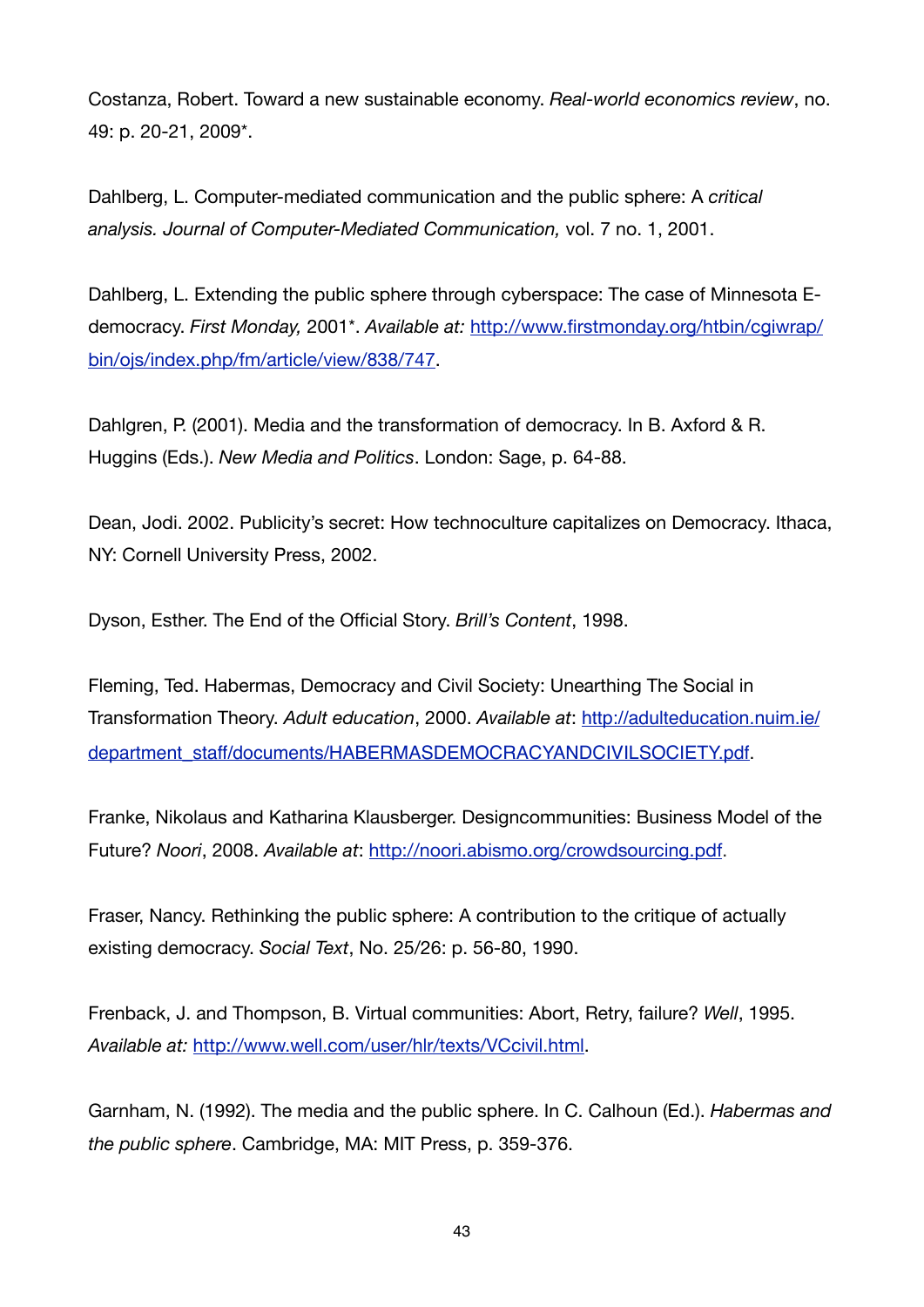Geerts, Simone A.M. Discovering Crowdsourcing: Theory, Classification and Directions for use [master thesis]. Alexandria*:* Eindhoven, february 2009. *Available at:* [http://](http://alexandria.tue.nl/extra2/afstversl/tm/Geerts%202009.pdf) [alexandria.tue.nl/extra2/afstversl/tm/Geerts%202009.pdf](http://alexandria.tue.nl/extra2/afstversl/tm/Geerts%202009.pdf).

Gunaratne, Shelton. Habermas, Public Spere, and communicative-action theory. *ANZCA03 Conference*, 2003.

Habermas, J. 1989. *The Structural Transformation of the Public Sphere: An Inquiry into a Category of Bourgeois Society*. Translated by Thomas Burger. Cambridge, Mass.: MIT Press.

Hall, B., McKnight, J., and C. Pandak. Why adult educators should be concerned with civil society. *Proceedings of the 40th Annual Adult Education Research Conference*. 1999. *Available at*: [http://www.adulterc.org/Proceedings/1999/99symp\\_hall.htm.](http://www.adulterc.org/Proceedings/1999/99symp_hall.htm)

Hambrock, Anne. Crowd Sourced Fundraising: Kickstarter vs Indiegogo. The Brilliant Mind of Edison Lee, August 2012. *Available at*: [http://edison-lee-blog.blogspot.nl/2012/08/crowd](http://edison-lee-blog.blogspot.nl/2012/08/crowd-sourced-fundraising-kickstarter.html)[sourced-fundraising-kickstarter.html](http://edison-lee-blog.blogspot.nl/2012/08/crowd-sourced-fundraising-kickstarter.html).

Haque, Umair. 2010. *The New Capitalist Manifesto: Building a Disruptively Better Business*. Harvard Business Press.

Hartgers, Rob. Met de Pet Rond. *Brookz*, november 2010.

Howe, Jeff. The Rise of Crowdsourcing. *Wired magazine*, no. 14.06, June 2006.

Howe, Jeff. 2008. *Crowdsourcing: why the power of the crowd is driving the future of business*. Crown Business.

Jones, S.G. 1997. The Internet and its Social Landscape. In S.G. Jones (Ed.). *Virtual Culture: Identity and Communication in Cybersociety*. Thousand Oaks, CA: Sage, p. 7-35.

Kleemann, F., G.G. Voß and K. Rieder. Un(der)paid Innovators: The Commercial Utilization of Consumer Work Through Crowdsourcing. *Science, Technology & Innovation Studies*, vol. 4: p. 5-26, 2008.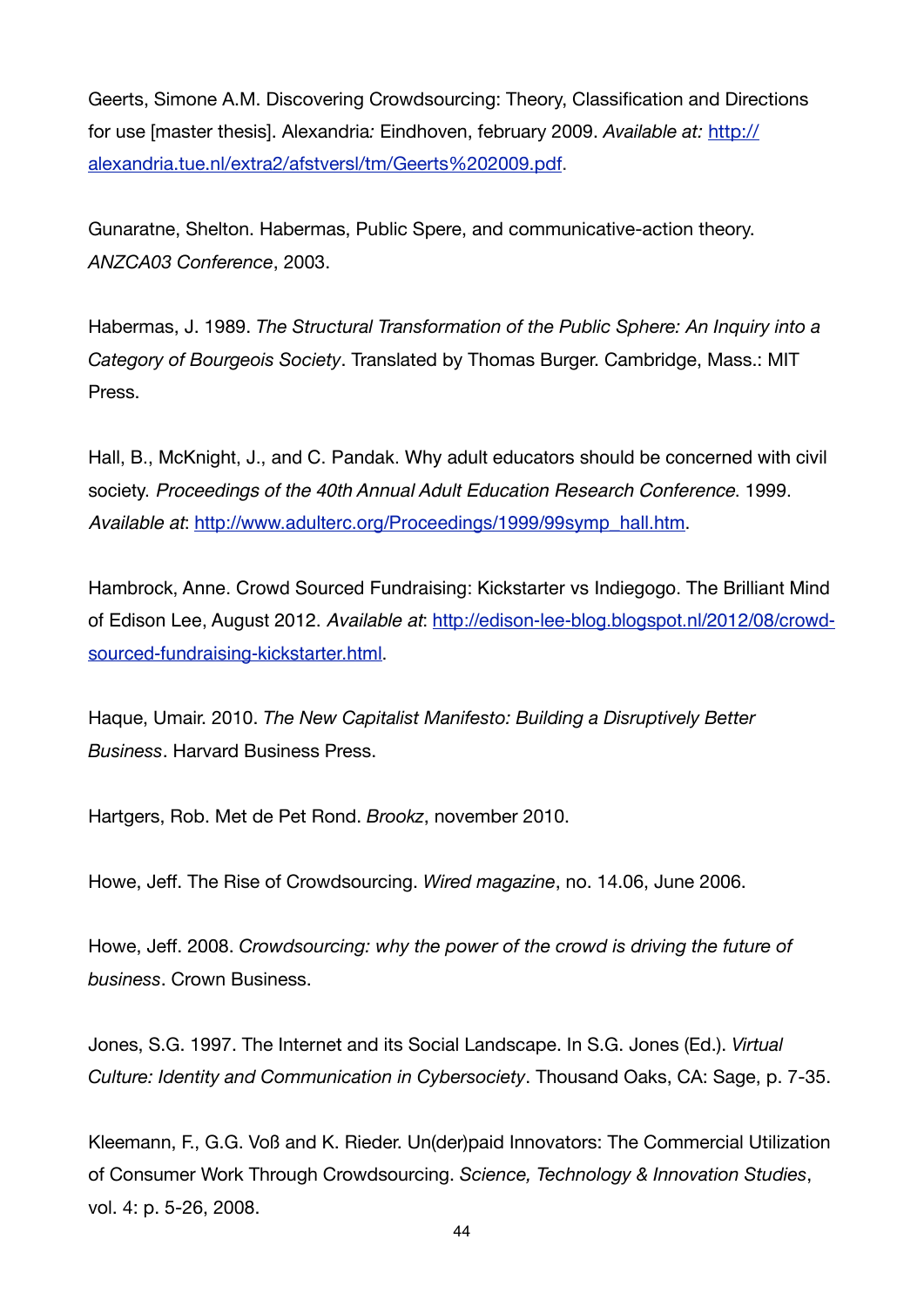Lambert, Thomas and Armin Schwienbacher. An Empirical Analysis of Crowdfunding. *SSRN,* March 2010. *Available at:* <http://ssrn.com/abstract=1578175>.

Lee, Sang-Heui, David DeWester and So Ra Park. Web 2.0 and Opportunities for Small Businesses. *Service Business*, volume 2, no. 4: p. 335-345, 2008.

Lyotard, J. E. 1984. *The Postmodern Condition*. Minneapolis: University of Minnesota Press.

*Mariamz*. Issue networks and communications strategy: an introduction. Mariamz, 2011. *Available at*: [http://mariamz.wordpress.com/2011/04/14/issue-networks-and](http://mariamz.wordpress.com/2011/04/14/issue-networks-and-communications-strategy-an-introduction/)[communications-strategy-an-introduction/](http://mariamz.wordpress.com/2011/04/14/issue-networks-and-communications-strategy-an-introduction/).

Misener, Dan. Kickstarter hides failure. Misener, 2012. *Available at:* [misener.org/](http://misener.org/kickstarter-hides-failure/) [kickstarter-hides-failure/.](http://misener.org/kickstarter-hides-failure/)

Murphy III, T. F. Public Sphere - Controversies, Influence, Bibliography. *Net industries*. Science*,* 2012. *Available at*: [http://science.jrank.org/pages/8011/Public-Sphere.html.](http://science.jrank.org/pages/8011/Public-Sphere.html)

Odugbemi, A. 2008. *Public opinion, the public sphere, and quality of governance: An exploration.* In S. Odugbemi & T. Jacobson (Eds.), *Governance reform under real-world conditions. Citizens, stakeholders, and voice*. Washington, D.C.: The World Bank, p. 15-37.

Poor, N. Mechanisms of an online public sphere: The website Slashdot. *Journal of Computer-Mediated Communication,* vol. 10, no. 2, article 4, 2005.

Price, V. and Neijens, P. (1997). Opinion quality in public opinion research. *International Journal of Public Opinion Research*, no. 9: p. 4.

Quality of Laws. Government: Necessary for every society; Democracy: Government that serves the people. *Quality of Laws*, 2008. *Available at*: [http://www.qualityoflaws.com/](http://www.qualityoflaws.com/government.aspx) [government.aspx](http://www.qualityoflaws.com/government.aspx).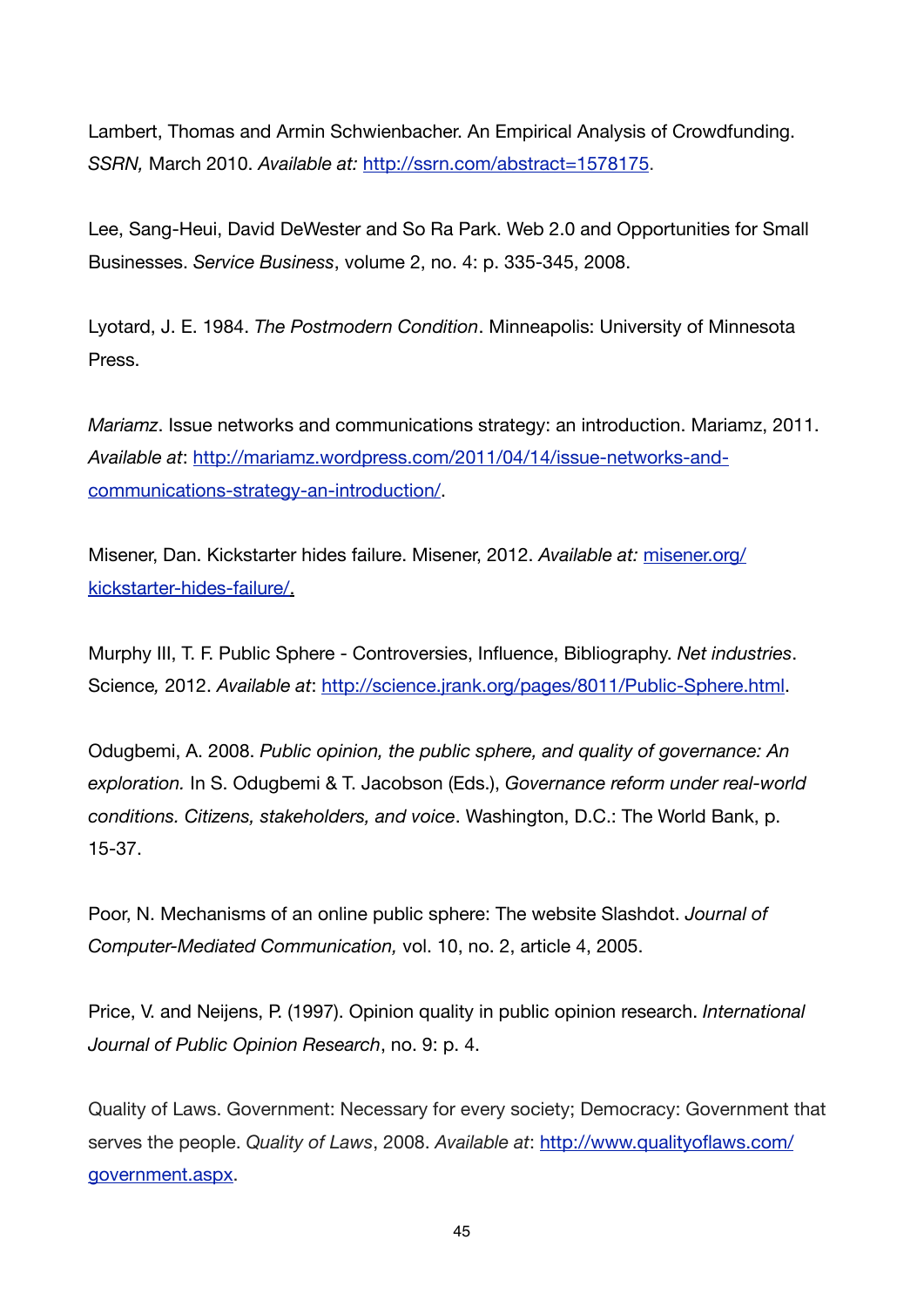Raine, Lee. The Rise Of Networked Individuals. *Speech at University of Minnesota*, April 2010. Available at: [http://www.slideshare.net/PewInternet/networked-individuals.](http://www.slideshare.net/PewInternet/networked-individuals)

Rheingold, Howard. 1994. *The virtual community: Homesteading on the electronic frontier*. New York: HarperPerennial.

Rheingold, Howard. Virtual communities, phony civil society? Rheingold*,* 1998. *Available at*: [http://ww.rheingold.com/texts/techpolitix/civil.html.](http://ww.rheingold.com/texts/techpolitix/civil.html)

Schumacher, E. F. 1973. *Small is Beautiful: Economics as if People Mattered*. Harper Perennial.

Schwienbacher, Armin and Benjamin Larralde. Crowdfunding of Small Entrepreneurial Ventures. *SSRN*, September 2010. *Available at:* <http://ssrn.com/abstract=1699183>.

Shane, Scott and Daniel Cable. Network Ties, Reputation, and the financing of new ventures. *Management Science*, volume 48, no. 3, march 2002.

Stappers, J.G., Reijnders, A.D. and W.A.J. Möller. 1990. De Werking van massamedia: Een overzicht van inzichten. Amsterdam: De Arbeiderspers, 2e druk.

Taleb, Nicholas. Ten Principles for a Black Swan-proof World. *Financial Times*, april 2009.

Ten Kate, Stephan. De Haalbaarheid van Crowdfunding [PICNIC10]. *Frankwatching*, september 2010.

Ubayasiri, K. Internet and the public sphere: A glimpse of YouTube. *eJournalist*, vol. 6, no. 2: p. 1-14, 2007. *Available at*: [http://ejournalist.com.au/v6n2/ubayasiri622.pdf.](http://ejournalist.com.au/v6n2/ubayasiri622.pdf)

Žižek, Slavoj. The Matrix, or The Two Sides of Perversion. *Inside the Matrix: International Symposium at the Center for Art and Media, Karlsruhe*, 1999.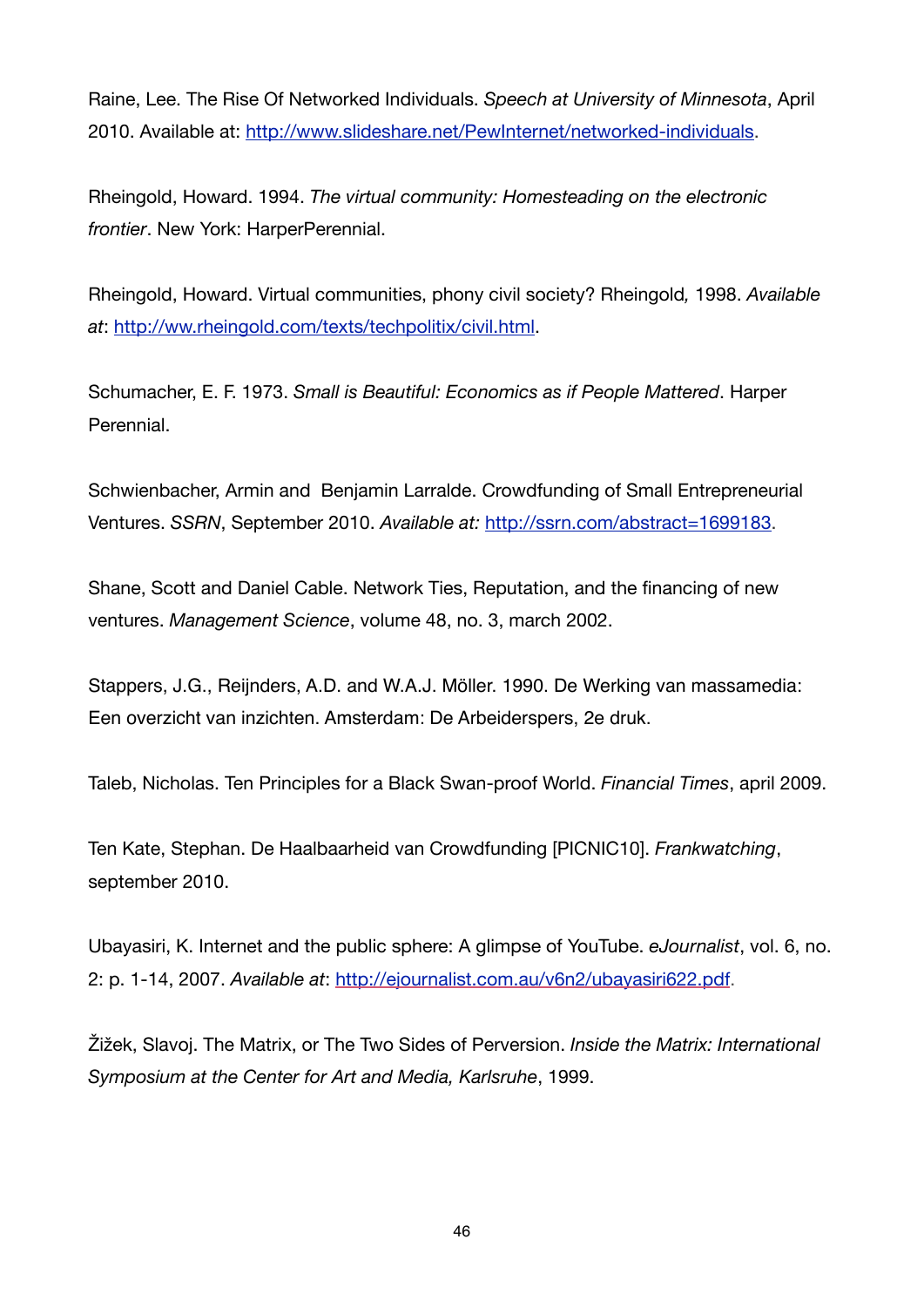# **Attachment 1**

# **The Rise of the Commons Entrepreneur: Hippie Scientists**

#### **Scientists their main aim is to discover the world which most of the time leads to new innovations and with it changes in society. Their motivation is spiritual, they are constantly asking themselves the question: why?**

Innovation is always a popular and a hot item. Interestingly enough most attention is usually directed to the rational aspects of innovation instead of the non-rational ones which actually are the core of the innovation process itself. Charles Leadbeater describes that innovation is irrational: "It often takes irrational people to innovate. You have to be slightly mad if you want to innovate" (2009). But scientists of today are mainly trained to be rational. At the University students are educated to be good scientists who can apply critical and rational analysis; unfortunately they don't learn to recognize the importance of the non-rational sides of the innovation process. "Sensible and creative application of spare resources. Everyone doing what they're supposed to be doing, and only that won't get innovation... [it] requires people to challenge the status quo" (Leadbeater, 2009) .Without a rational-irrational mentality no real changes and also no real innovations are created.

Luckily, with the help of social media where users more and more can proliferate both their rational as well as irrational opinions and critiques, scientists can spend more attention to the non-rational sides of innovation. Today's society doesn't need lemmings who follow the rules, but they need changes, real innovations and mad scientists!

#### Crowdfunding a new way of supporting irrational innovations

With the present ongoing economical crises it becomes a significant challenge for entrepreneurs to attract external capital. Many ventures remain unfunded due to a lack of collateral and unsuccessful attempts to persuade investors. Therefore some entrepreneurs are looking for alternatives and seek financial help from individuals or groups on the Internet instead of addressing financial investors like venture capitalists, angel investors and banks. In other words, mainly under the name crowdfunding, entrepreneurs are tapping the crowd instead of specialized investors to obtain financial support.

By tapping the crowd its not only money (return-on-investment) that plays a central role in the creation and development of an innovation, but also more ethical and non-rational decisions have to be made.

Note: tapping the crowd doesn't only refer to future users or consumers of the innovation, but also other scientists, groups and individuals who want to take part in the creation process for different reasons.

Most known crowdfunding projects of today don't provide any compensation to their funders, but rather live from their donations. The crowd therefore has to have different reasons to give small donations to companies. On the one hand funders can expect external rewards from the company or entrepreneur such as money or goods, learning, recognition and/or career benefits. Here an important motivation also includes the feeling of contributing to something important or even revolutionary. On the other hand funders rather donate for the pleasure and fun of supporting a project. So next to receiving money, the willingness to improve one's skills and have fun can be a motivation to fund a project.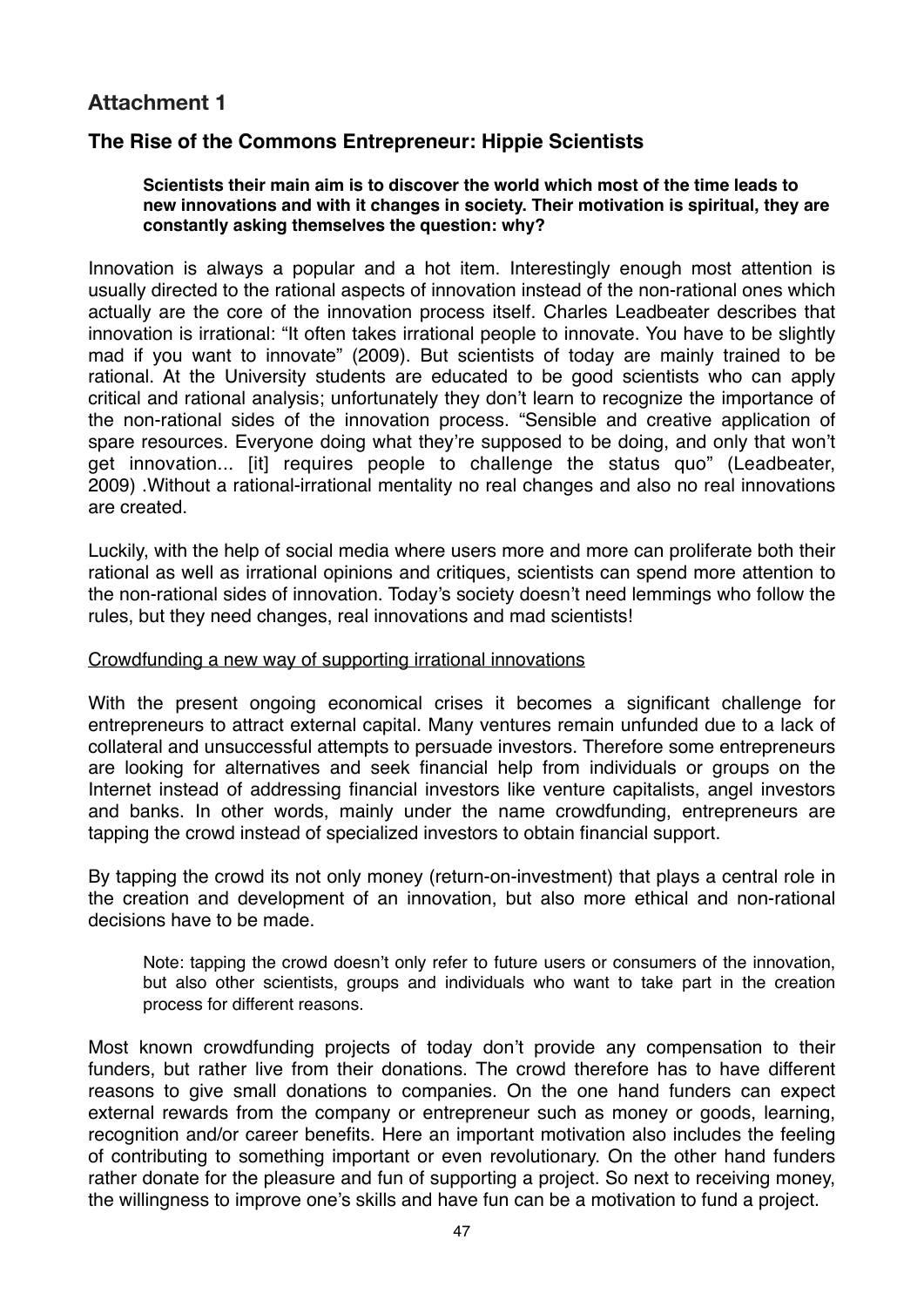So instead of the classical financial "Return on Investment" the crowdfunders are more in search of a "Return on Involvement"

So if entrepreneurs want to make their crowdfunding project successful, they need to be guided by a clear vision for the world, with a unique set of values and a unique culture in order to attract the crowd. Inspirationally speaking, crowdfunding represents the will of the people to put their trust in a project by investing or donating money into it. So innovators must on the one hand be rational and clear and have a clear and credible view of the world, but on the other hand they need to be revolutionary, fearless and mad in order to make a difference: they need to be hippie scientists.

NOTE: The reason to call these new scientists hippies is that the youth - hippies - of the 60s wanted to change culture for both rational as well as irrational reasons. The goal of this group of people was to spread awareness - rational - but also to create a countercultural and finding revolutionary ways of being - irrational. So these hippies were the innovators of a different culture where awareness and alternative states of consciousness were pursued.

# Paul O'Connor: Hippie Scientist

One 'hippie' scientist and innovator of today who let his innovations be guided by spiritual and ethical reasons next to making rational decisions is Paul O'Connor. A chemical engineer who worked most of his life at Shell, Akzo Nobel, and Albermarle and decided at the end of 2005 to start his own company (BIOeCON) in order to develop economical technologies for the production of ecologic friendly second generation liquid biofuels and/ or chemical materials. Now, more than five years later, Paul already experienced several breakthrough innovations and received acknowledgement from all over the world. In this short time he started a few companies that contributed to BIOeCON and his values and views.

> <sup>66</sup> Two roads diverged in a wood, And I I took the one less traveled by, And that has made all the difference

> > Robert Frost, 1920

This year, Paul and associates started a new company called ANTECY. ANTECY's goal is to create innovations in order to store Solar Energy by converting CO2 into liquid fuels and/or chemical materials. The difference with this company from the others, next to that it aims at Solar Energy instead of Biomass, is that the intention is to fund this project with the help of crowdfunding instead of venture capital. While it's not absolutely necessary for ANTECY to be funded by small groups of people - many Angel investors and venture capitalists would love to contribute to Paul's innovations by means of financial support - Paul and his associates decided that it would be 'fun' and interesting to explore new ways of financing in order to better fulfill their main goals, the three e's: being economical, ecological, and ethical.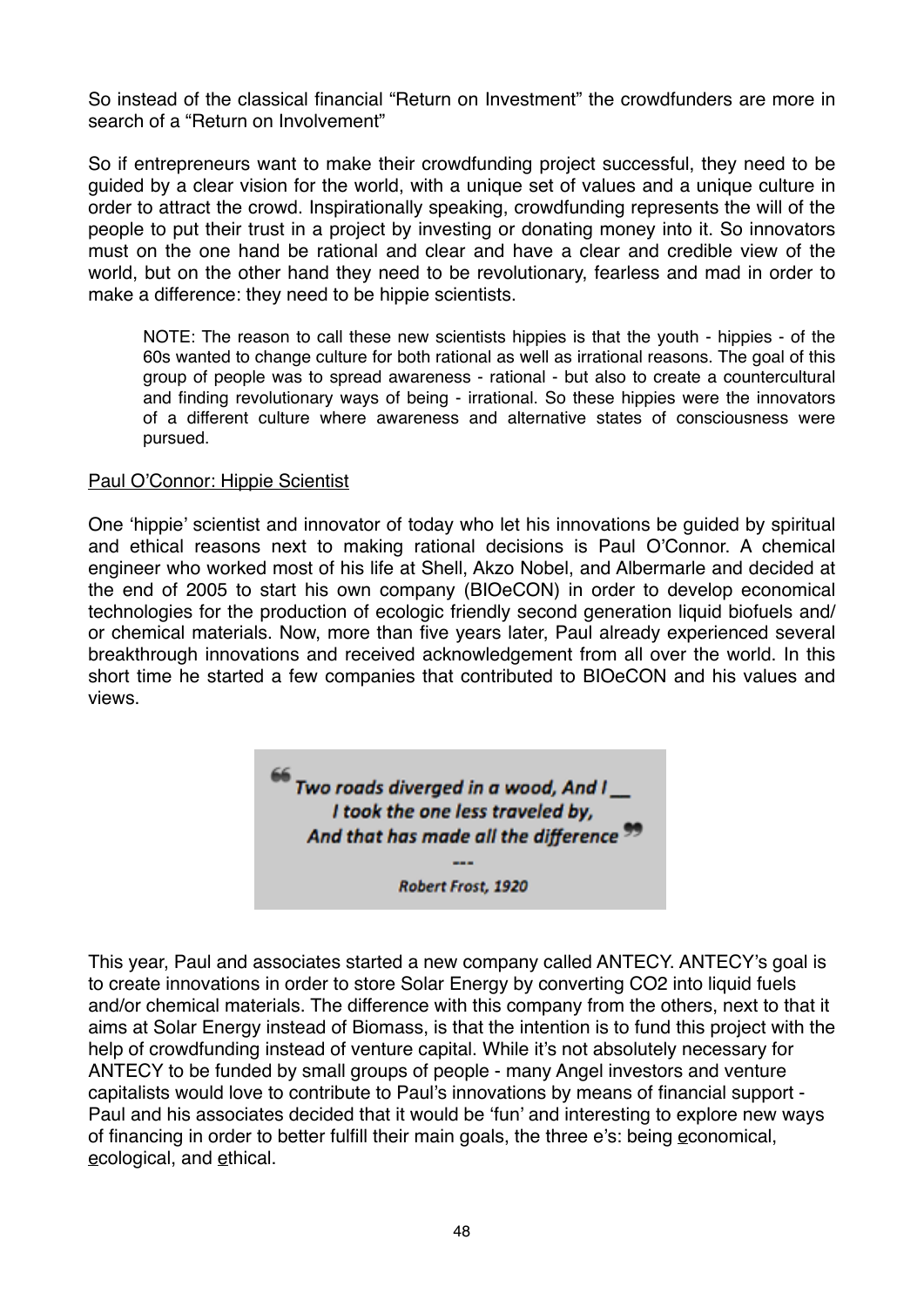Paul's a visionary and in order to create successful and meaningful innovations his business principle is to be 'fruitful': to be fruitful for society as a whole today and for future generations to come. By creating innovations that contribute to the environment Paul tries to be ecological. By having a clear vision and with it following a fixed set of moral values Paul tries to be ethical. Now with tapping the crowd through crowdfunding and having them contributing in the innovation process, Paul contributes to his aim to be ethical.

Both these ecological and ethical aims contribute to what Paul thinks to be a new kind of "kinder" economy. An economy where not the pursuit of monetary gain is central in order to contribute to human welfare, but where people have a higher goal: contributing to human well-being and quality of life which goes hand in hand with the realization of a better and 'cleaner' world. In other words, Paul is trying to revive the commons back into economics.

# The Revitalization of the commons

The commons refers to the gifts humanity inherits and/or created together:

*They're all gifts, and they're all shared. A gift is something we receive, as opposed to something we earn. A shared gift is one we receive as members of a community, as opposed to individually. Examples of such gifts include air, water, ecosystems, languages music, holidays, money, law, mathematics, parks, the Internet, and much more. These diverse gifts are like a river with three tributaries: nature, community and culture (Barnes, 2006: 4-5)*

The commons also have another interesting cultural quality: as a society we feel the obligation to preserve them so that our future generations can live on, and live well, just like us. The commons therefore possesses a moral factor which doesn't apply to any other economic asset. So, with the commons, even when there is no return to capital it has to be preserved (Barnes, 2006: 6).



In economics the commons is mostly forgotten because it is overshadowed by the economic universe: it's everywhere, but we just don't see it. There are two reasons for our blindness. One is that much of the commons is literally invisible. We can not see the air, the atmosphere, etc. Another, more important, reason for our blindness is that we are to much focused on money. The glistening of money blinds us for the real important deal, the commons: "We ignore common wealth because it lacks tags and property rights" (Barnes, 2006: 67).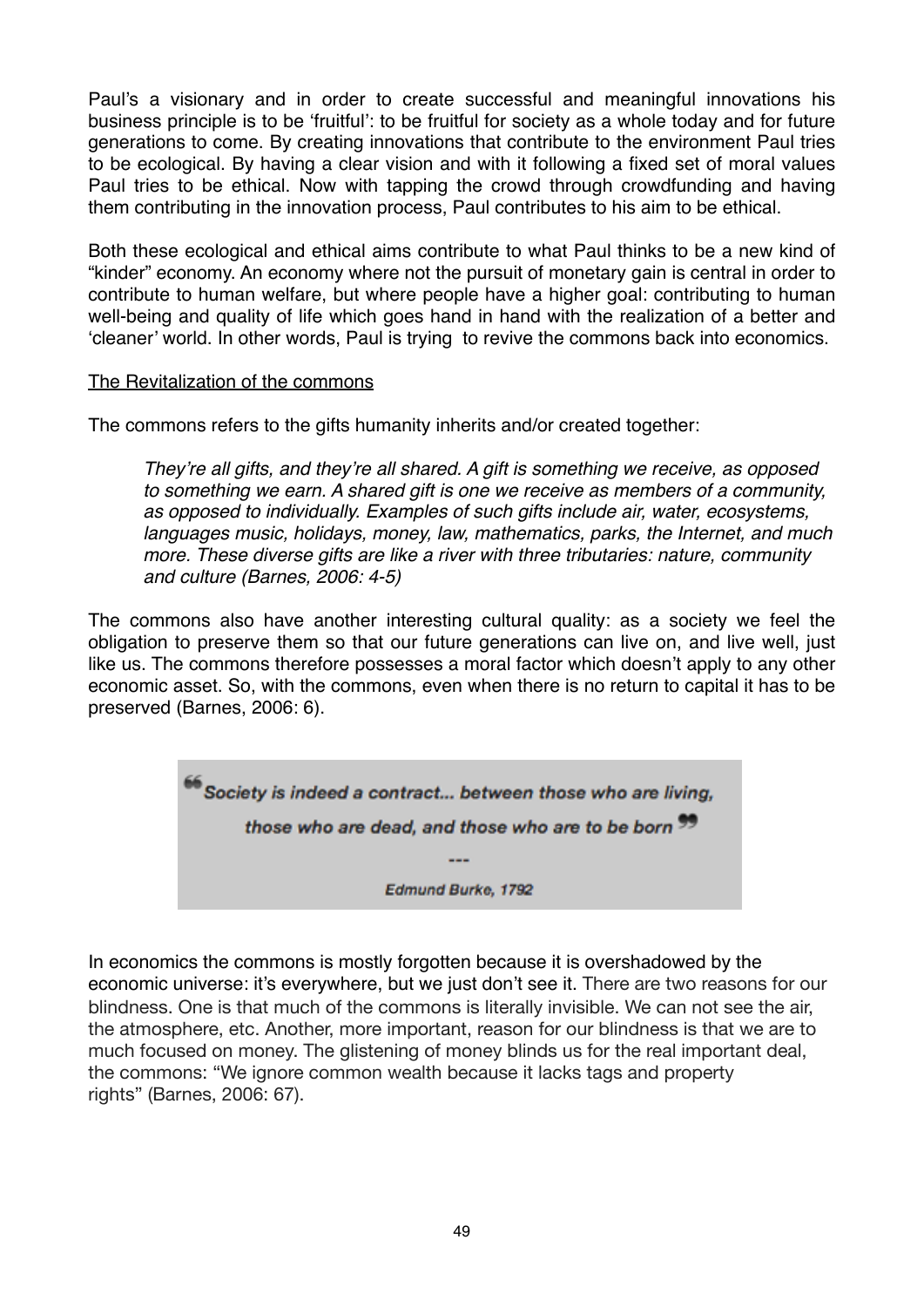# Crowdfunding: creating social responsible shareholders and commons entrepreneurs

The problem with bringing back the commons in economy is that it is highly unlikely that we can reprogram corporations and make them drive by something other than profit. Corporations are built to make money, and the society is built on wanting money. So to survive in time, organizations need to make more money than it spends. But making profit isn't the same as maximizing profit, and it is thus possible to find a way that corporations and organizations are built that drive on profit, but are not aiming at maximum profit. Managers of companies are ultimately relying on shareholders, so if shareholders would demand social responsibility and invest in that way, managers would ultimately have to adept to new standards.

With crowdfunding it may become possible to create social responsible shareholders, because they are not solely driven by money (profit principle, return on investment) but also, or even primarily by moral values.

Note: crowdfunding is only one means of trying to revive the commons back into economics.

Crowdfunding also gives room for entrepreneurs which will be more likely to feed the commons due to social responsible shareholders. Peter Barnes calls them *commons entrepreneurs*:

*A commons entrepreneur, like a private entrepreneur, is a visionary, a catalyst, a starter. You see a need that isn't being met, ad a way to meet it. You bring people together, come up with a plan, and make it happen. Sometimes it works,, sometimes it doesn't. The difference is, a commons entrepreneur doesn't get stock. You're motivated by a different force, a desire to give back. You aren't selfless; you enjoy success, recognition, and even money. But on balance, your desire to contribute to shared wealth outweighs your desire to accumulate private*  wealth. Accordingly, you choose the commons over the corporate sector (Barnes, 2006: 158-159)

Paul is what I like to call one of these commons entrepreneurs, because he doesn't primarily strive for money, but for human well-being and quality of life.

I believe with crowdfunding it will become possible to create an economic life that is more comparable to our biological environment: smaller companies, a richer ecology and less leverage. "A world in which entrepreneurs, not bankers, take the risks and companies are born and die every day without making the news" (Taleb, 2009).

It can be questioned whether our society or economical system can be changed. Why would the government and corporations want to give away and share their power with the commons? Humans love power and it isn't that easy to change the human psyche. But as Robert Costanza already has recognized; Even cultures evolve and follow rules analogue to the evolution of organisms. They do this through cultural selection and learning instead of genetics and genes. Costanza points out how evolution ican be intelligent, because it can learn from experience and improve. So if cultures evolve and thus are intelligent, they are bound to learn that they have to adapt to their environment. Capitalism has to adapt to the 21st century; capitalism 2.0 (Costanza, 2009).